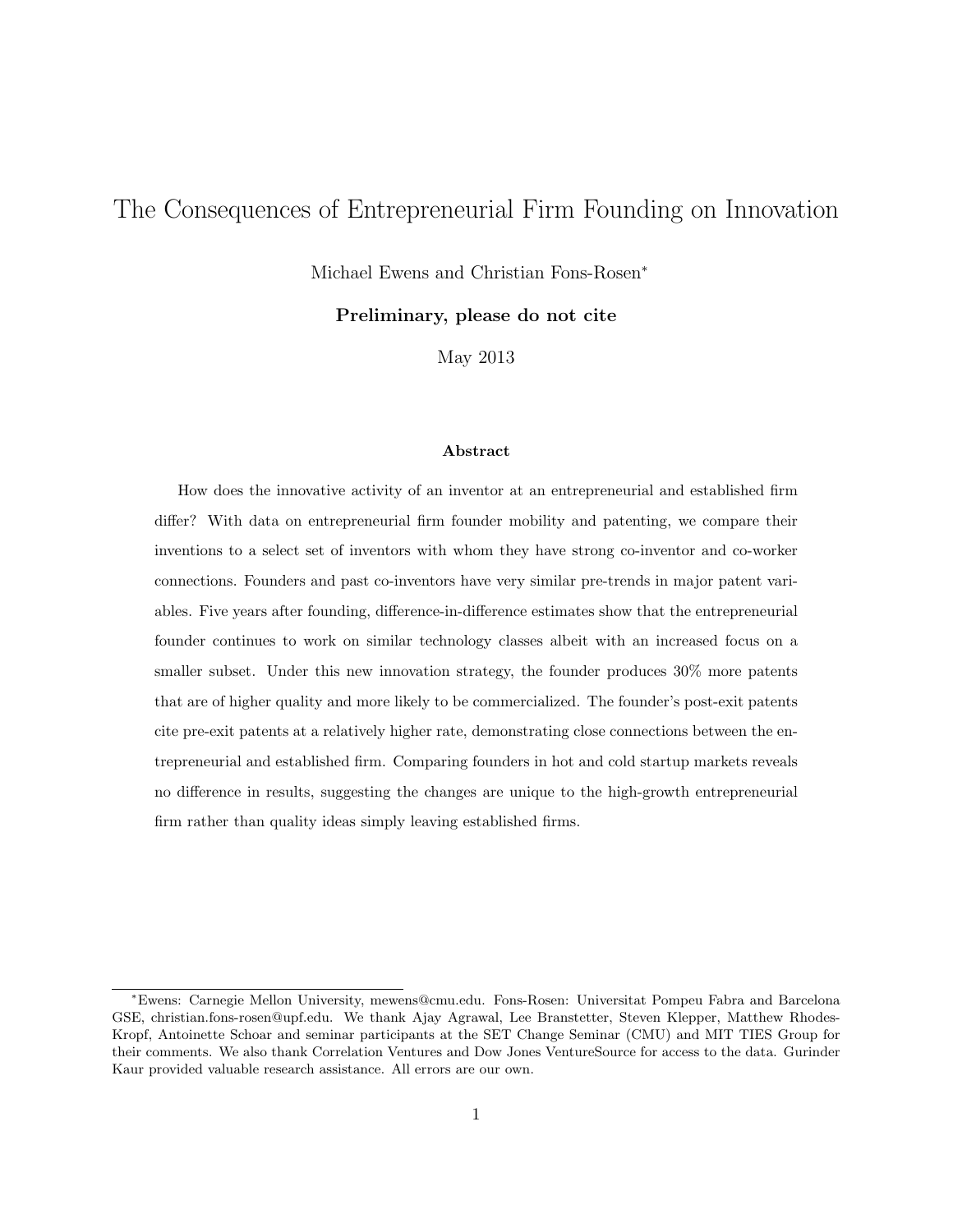The entrepreneurial firm backed by venture capital (VC) is promoted as an important source of radical innovation. It is argued that such firms fill a gap that established firms innovative activity cannot or will not replicate. There are often strong connections between these two types of firms through the movement of employee to entrepreneurial firm founder. Existing theories of such exits and founding focus on their determinants: "rejected ideas" based on a friction at the established firm or employee learning.<sup>1</sup> Empirical challenges have thus far limited analysis of the consequences of these exits and the unique characteristics of entrepreneurial firm innovation. This study uses the mobility of entrepreneurial firm founders from established firms to investigate innovations done just outside the established firm.

Any attempt to compare startup innovation to that of established firms using firm-level data faces several empirical challenges. The startups we observe are non-random as they are a selected set of all firms which typically outperform other new firms.<sup>2</sup> Next, employee composition differs substantially across types of firms. It is thus difficult to disentangle whether firm-level results are driven by selection of individuals into firms or rather by firm-level characteristics like regulation or management practices. A within-firm analysis can avoid these issues; however, one would need pre-founding data for startups which is obviously non-existent. Fortunately, most theories of new firm formation through spinoffs put the firm's founder at the center of the model.

Analysis of individual-level patenting overcomes some of the empirical challenges as we can track patenting before and after firm founding. However, two new identification concerns arise. First, employees who decide to found a startup company are not a random sample of a firm's employees. Second, the timing of exit depends on expectations of future success or poor performance at the established firm. Several models and empirical studies of spinoffs (e.g. Klepper and Sleeper (2005)) show that anticipated or realized changes at the parent or industry impact exit rates. Such trends would bias even a standard fixed effects specification.

To overcome these two issues, we want to observe the startup founder's patenting activity in the absence of the startup founding. Employment histories and inventor-level patenting data for both

<sup>1</sup>Klepper and Sleeper (2005) summarize the empirical literature on spinoff formation: "[S]pinoffs pursue ideas involving new niche markets or technologies their parents are unwilling or slow to pursue." (pp. 1293)

 ${}^{2}$ See Klepper and Thompson (2010).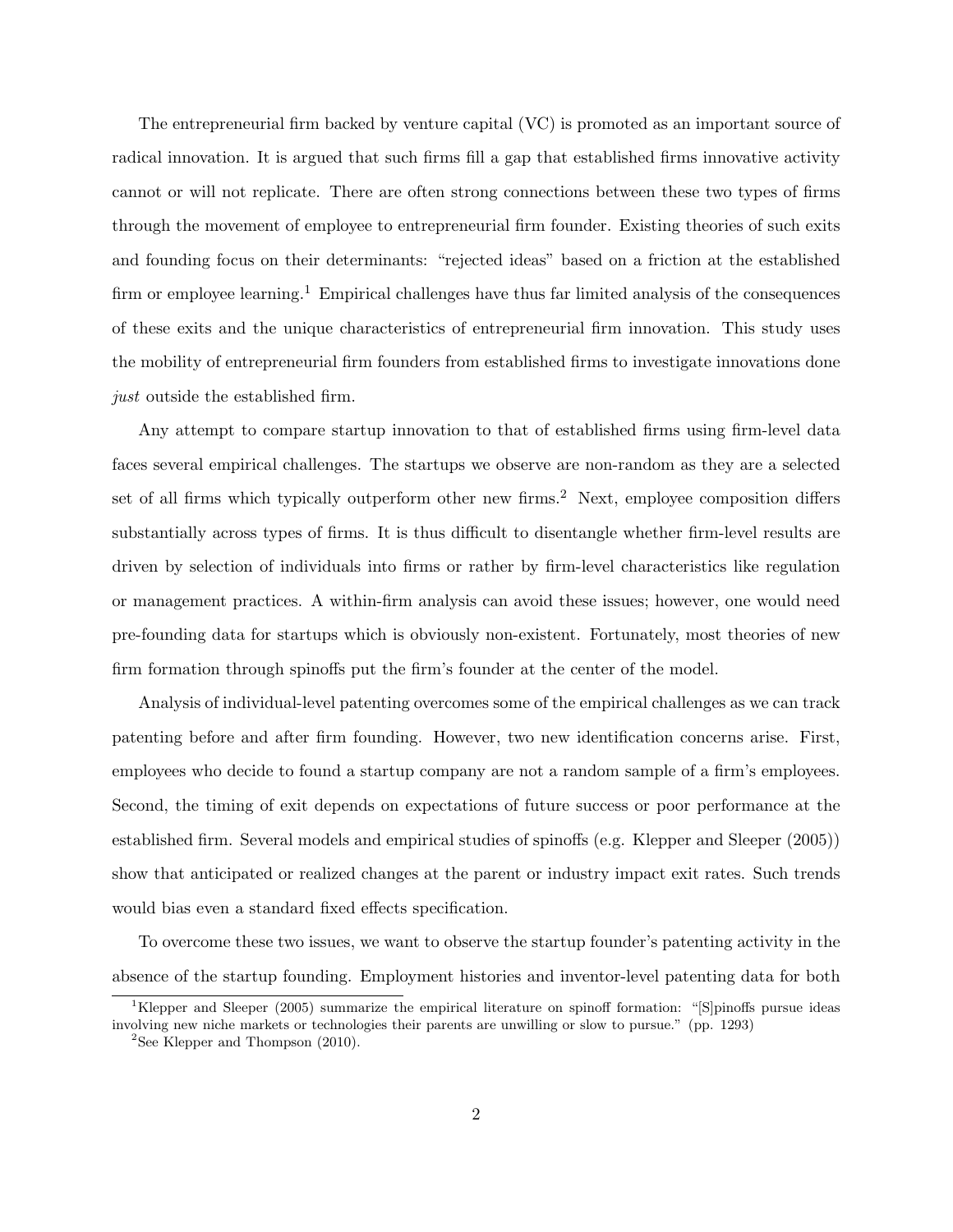founders and non-founders in a given firm provides a potential solution to the first issue. Firm-level shocks can help alleviate concerns about certain forms of endogenous exit timing.

Consider a researcher working at an R&D lab at IBM. She has a long patenting history, which includes many patents co-written with co-workers. She exits IBM to start a new firm and continues to patent. Her past co-workers remain at the IBM lab and continue research. This collection of inventors forms the base of our counter-factual sample and provides a plausible path of innovation the founder would have taken had she remained at IBM. Finally, observables can aid in selecting the best matches on pre-trends of patent outcomes (detailed below). For any causality claims, we require that the matched past co-workers who remain at the established firm and continue to patent form a valid counterfactual for the founders.

We build a database of founder employment histories, innovation activity and patent coinventors that uses a combination of several large datasets. We first identify the founders of the over 21,000 entrepreneurial firms in the venture capital database VentureSource.<sup>3</sup> Next, this information is merged with the inventor-level patent data of Lai et al. (2011) using the entrepreneurial founder's employment history. Our identification strategy requires estimating changes around the founding event. We therefore measure patent outcomes four years prior and five years after the entrepreneurial firm founding. Additionally, we require patent activity and co-inventorship in the pre-founding period. These restrictions narrow the sample of founders to 2,337 founders with at least one patent (with a co-inventor at the same firm) in the four year period prior to the startup event. Next, we find a set of matches for a difference-in-difference specification.

Within the pool of pre-founding co-inventor/co-workers, we select our comparison group to best represent what would have occurred had the founder stayed. These inventors must remain at the firm and continue to patent.<sup>4</sup> The goal is to find past co-inventors and co-workers with similar pre-trends in patenting rate, citations made characteristics, age of patent portfolio and citations received quality as the founder. Using a standard distance metric matching procedure (see Imbens (2004)), we compute the distance between each potential match and the founder

<sup>3</sup>Gompers, Lerner and Scharfstein (2005) use the same data that covered 1987 - 1999 to ask what characteristics of firms explain the exit of employees to startups.

<sup>4</sup>The results are unchanged if we allow matched controls to move to another firm that is not the entrepreneurial firm, however, this setting is not our ideal counter-factual.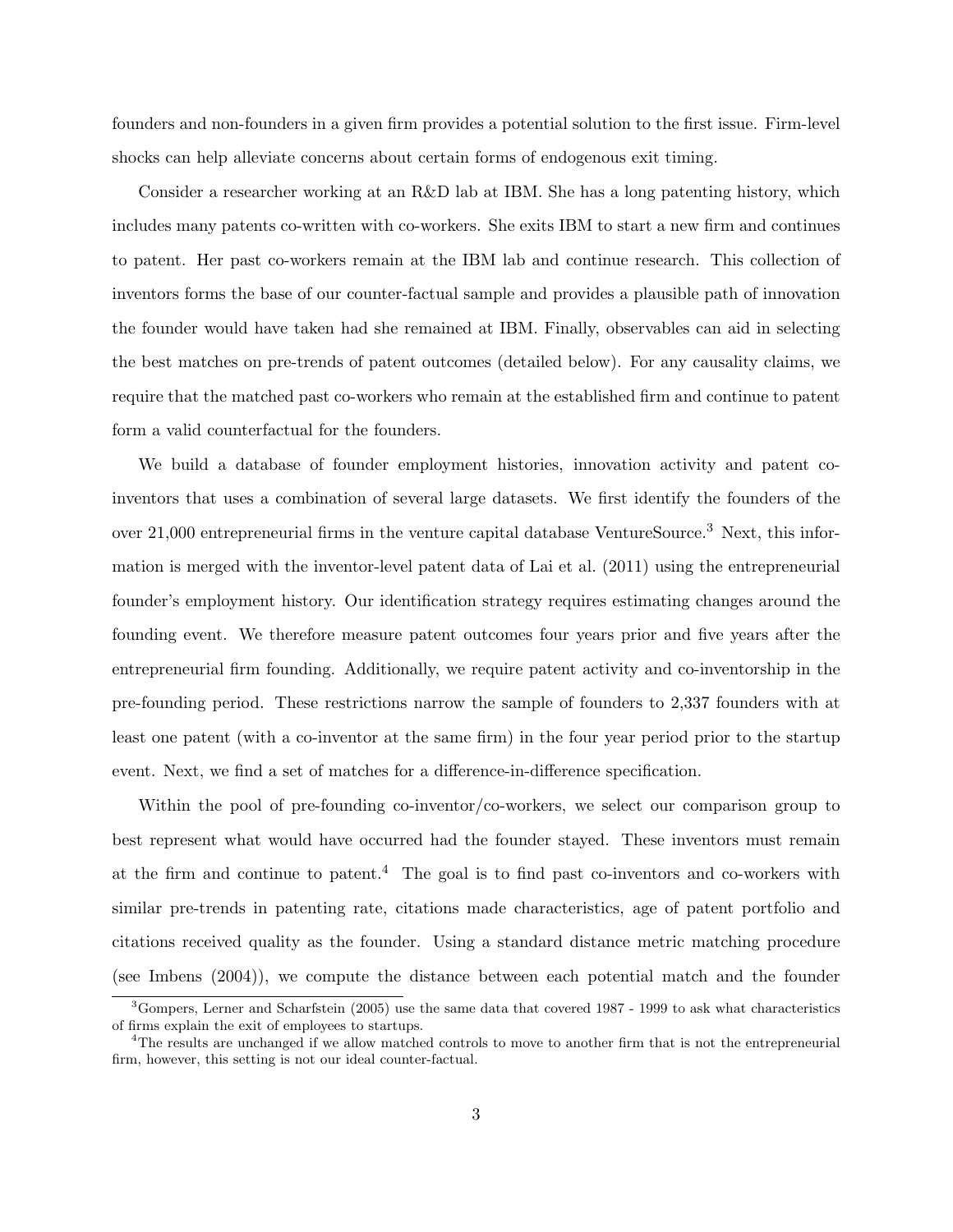(within the same firm and co-inventor network). The final sample has 9-year patenting histories for 903 entrepreneurial founders and 3,067 matched controls. Importantly, the standard matching diagnostics – tests of pre-treatment variables and visual pre-trend analysis – are each satisfied, while the difference-in-difference specification mitigates many of the matching biases issues in such estimators (see Heckman et al.  $(1998)$ ).<sup>5</sup>

After firm founding, founders must choose the industry or industries for patenting. They could pursue new ideas in an industry separate from the established firm. Here, the innovations are unlikely to have been produced in the established firm. Alternatively, the founder could remain in her known industry and thus, those of her past firm. An absence of change implies the established firm could have produced the innovation internally. To address these issues, we estimate a differencein-differences model with a founder-co-inventor cohort fixed effect. All results are therefore relative to the control group. Founders are 60% more likely to decrease their patenting in a known patent class and no more likely to enter a new class. Thus, startup founders in our sample focus their patenting in fewer patent classes in the startup. Our results are not driven by the strength in a state's covenant to not compete laws that are known to limit inventors' ability to start new firms (see Marx, Strumsky and Fleming (2009)). Next, we ask what additional patenting characteristics change after the startup event.

The difference-in-difference estimates imply economically large differences between the innovative activity of the founder and her matched controls. The founder patents at a 30% higher rate, produces more original patents and is 45% more likely to apply for a "continuation-in-part" (a patent characteristic that signals commercialization). Their higher rate of self-citations made confirms that founders are more likely to narrow their innovation activity to smaller set of ideas after founding. Compared to their matched cohort co-inventors, founders post-startup patenting is more prolific, original and focused.

The final set of patent characteristics are forward-looking and reveal the external validity and quality of patents, while documenting how they are connected to past and future patents. Patents

<sup>&</sup>lt;sup>5</sup>Intuitively, if matching bias is time-invariant, we difference it away. Also, Heckman, Ichimura and Todd (1997) and others found improved matching procedures on labor data when matches were constrained to within geography or other groupings.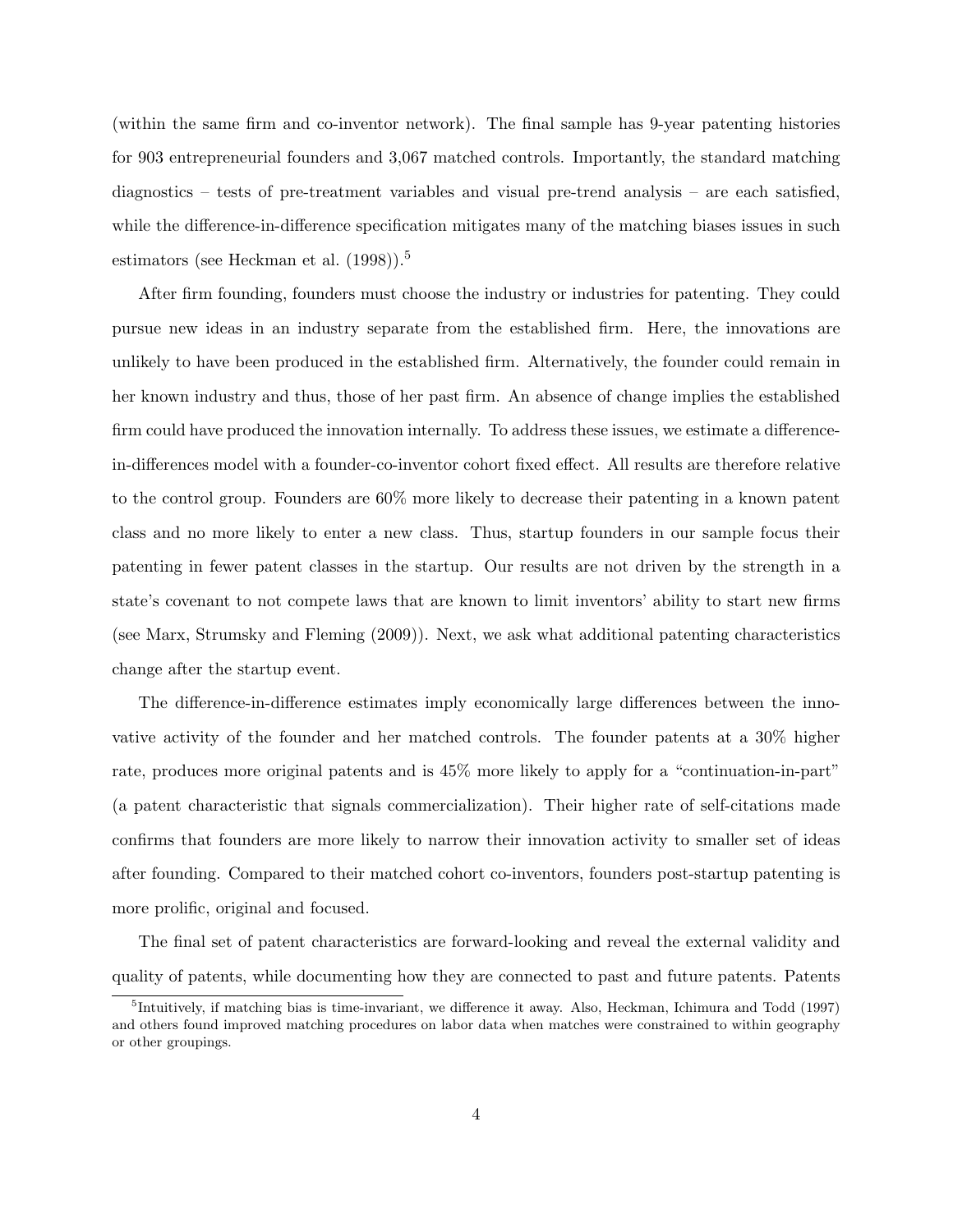produced after the startup are more general and receive 9% more non-self citations five years after startup founding.<sup>6</sup> Generality captures the breadth of cites received and proxies for the level of basic research. Startup founders have 24% more self-cites to their pre-startup patents than their past co-inventors. In sum, the actively patenting entrepreneurial firm founder produces higher quality patents that build strongly off of her past inventions at the established firm. These facts extend the results on knowledge transfer found in the hard disk drive industry (e.g. Agarwal et al. (2004)) to multiple industries and over a long time period. The estimates also provide rich detail about how any VC selection mechanisms manifest themselves in patent characteristics: how do the "innovative" startups differ from the "imitators" of Hellman and Puri (2000)?

Two explanations remain for the changes in innovation after startup and relative to stayers at the established firm. The startup event itself could have a "treatment" effect on innovative activity. Alternatively, the founders in our sample could have a new, high quality idea that they take to the startup or is rejected by the firm. Here, we are simply observing the consequences of a time-varying unobserved trend. We distinguish such trends by comparing the market environment at the time of founder exit: hot, cold and normal. A "hot" market is one where there is top quartile growth in the number of new firms financed in the startup's industry over the 20 year sample. A "cold" market is analogously defined for bottom quartile growth. As proposed by Nanda and Rhodes-Kropf (forthcoming), we predict founders starting firms in the latter environment to face a higher threshold for exit and thus, have a higher quality idea (on average). We confirm that prior to exit, startup founders in hot and cold markets are observably different across a wide range of patent and firm characteristics. If our conclusions are driven by high quality ideas leaving the firm, then conditioning on the state of the startup market should eliminate differences between the founder and past co-inventors. A triple-difference modification of the main empirical model exhibits little change and provides evidence for a startup treatment effect.

Further investigation rules out some alternative explanations: the exit of the founder could negatively impact her past co-inventors.<sup>7</sup> In a sub-sample analysis, we recreate the matched sample

 ${}^{6}$ The results on citations are consistent with Gonzalez-Uribe (2012), however, we ask how the startup event correlates with changes in citations rather than the VC financing.

 $7$ See Azoulay, Zivin and Wang (2010) for an example in medical publishing.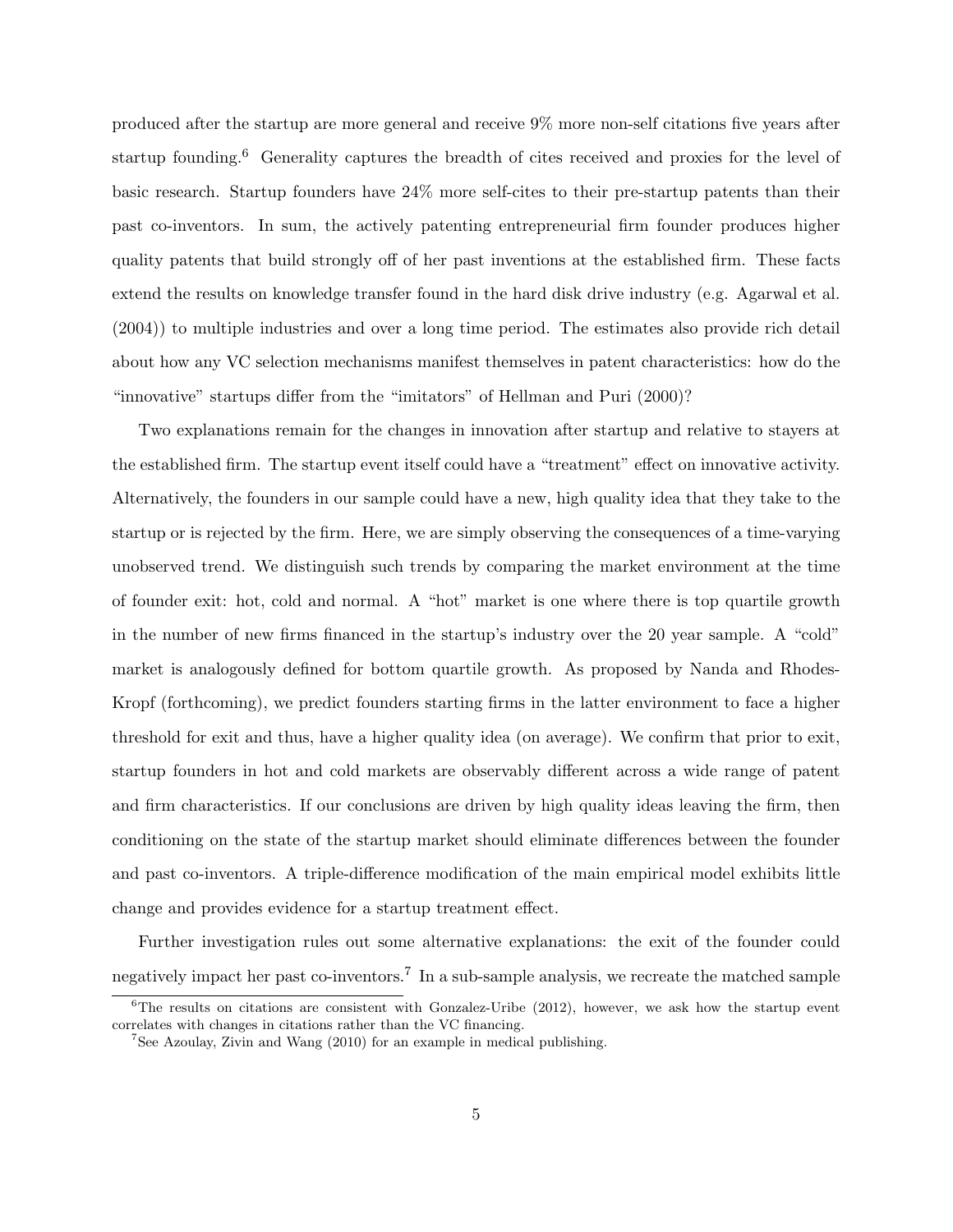by re-sorting the best matches by those that have the least pre-startup interactions with the founder. For example, a past co-inventor may have only written two of her 10 patents with the founder and is thus unlikely to be impacted by the exit. The main results are unchanged with this alternative matching distance criterion. We conclude that the estimates are not driven by a patent version of "superstar extinction."

Next we address some endogenous exit timing concerns. Research shows higher intra-industry spinoff rates around the time of acquisitions and CEO changes.<sup>8</sup> For example, the founder could anticipate worse innovation success after a CEO replacement and leave to maintain her innovative output. We consider a set of founders exits that do not occur within a year of an acquisition or CEO change. If the previous results could be explained by these lifecycle effects, this sub-sample should have weaker estimates. The results are unchanged for all backward-looking measures, while only the generality differences are weaker. Last, we rule out whether the estimates could have happened by chance with a standard matching falsification test that reassigns founders as non-founders.

We have thus far ignored the venture capitalist. For our sample of firms, their first financing event occurs 2.1 years after founding. Centering the diff-in-diff event time around the first VC financing rather than the founding year significantly weakens the results, suggesting that much of the differences occur pre-VC. Similarly, some 65% of the founder's patent applications occur before the average VC financing. These facts provide support for a signaling story as studied in Hsu and Ziedonis (2007).

The startup founder, while connected to the past innovations at her previous employer, produces more patents that are of higher quality across several dimensions. Such facts are new to the literature on entrepreneurial firm formation and venture capital through the across-industry and time sample and the detailed innovation histories of founders. Importantly, our diff-in-diff strategy rules out an explanation based on the founder's time-invariant higher quality. Rather than generate radical innovations in young industries that are distinct from established firms, the entrepreneurs in our sample write impactful patents closely tied to the established firm. Those patents are associated with more fundamental research that exploits a diverse set of fields. We rule out a

<sup>8</sup>See Klepper (2009) for a survey and Eriksson and Moritz Kuhn (2006) for an example using Danish firms.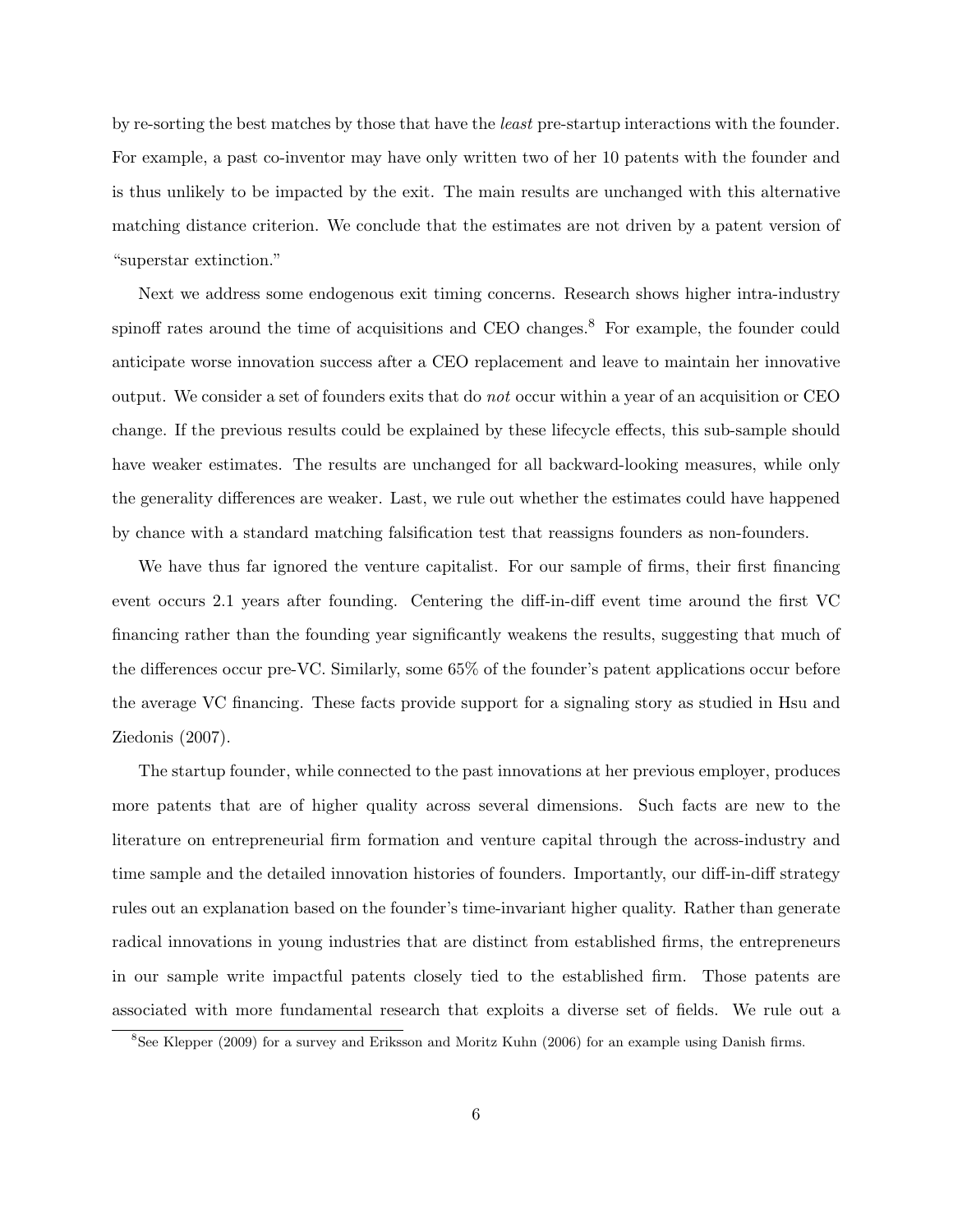negative externality of exit or exit prior to negative shocks at the established firm. We believe the features unique to the founder – generality, originality and focus – potentially characterize the typical "rejected idea" and point to additional research on how such characteristics relate to differences in organizational form, size, ownership structure and financing.

The results contribute to a literature on new firms and spinoffs. Gompers, Lerner and Scharfstein (2005) take similar employment histories of entrepreneurial firm executives and show a strong predictor of exit at an established firm was previous VC-backing. Their evidence that startups differ in patent classes from parents relates to our evidence on patent focus for founders. We extend their work by studying the ex-post differences in individual-level innovation around employee exits rather than their antecedents. Our empirical analysis reveals significant differences in patent output with close connections through citations, providing support for the model of Cassiman and Ueda  $(2006).<sup>9</sup>$  Singh and Agrawal  $(2011)$  also study mobility in the patent data with a focus on movement between existing firms, while Chatterji (2008) studies similar movement in the medical device industry. Our study differs with a focus on new firm formation and inventor-level patent portfolio changes. The observed knowledge diffusion occurs between the founder and her pre-startup patent stock.

The paper also contributes to the literature on the role of venture capital in innovation. Hellman and Puri (2000) find that venture capitalists select more innovative firms (i.e. products in untested markets) and help those firms move to market quickly. Our founder to employee estimation reveals how these innovative firms distinguish themselves. Kortum and Lerner (2000) study the causal effect of VC financing on patenting rates and find increases in patenting after a random shock to the supply of VC. The current paper provides a lens on the micro-level relationship between VC and innovation and details how the innovation differs from other firms. The changes in innovation around founding are consistent with the Bernstein (2012) study of firm-level innovation and IPOs. Whereas this switch from private to public firm negatively effects innovation, the analysis of established to private (i.e. entrepreneurial firm) here finds the converse. Last, our empirical strategy extends that of Lerner, Sorensen and Strömberg (2011) who study the change in patenting around leveraged

<sup>9</sup>Other theories that provide a rational explanation for exits of quality innovation from firms include Hellmann (2007) and Klepper and Thompson (2010).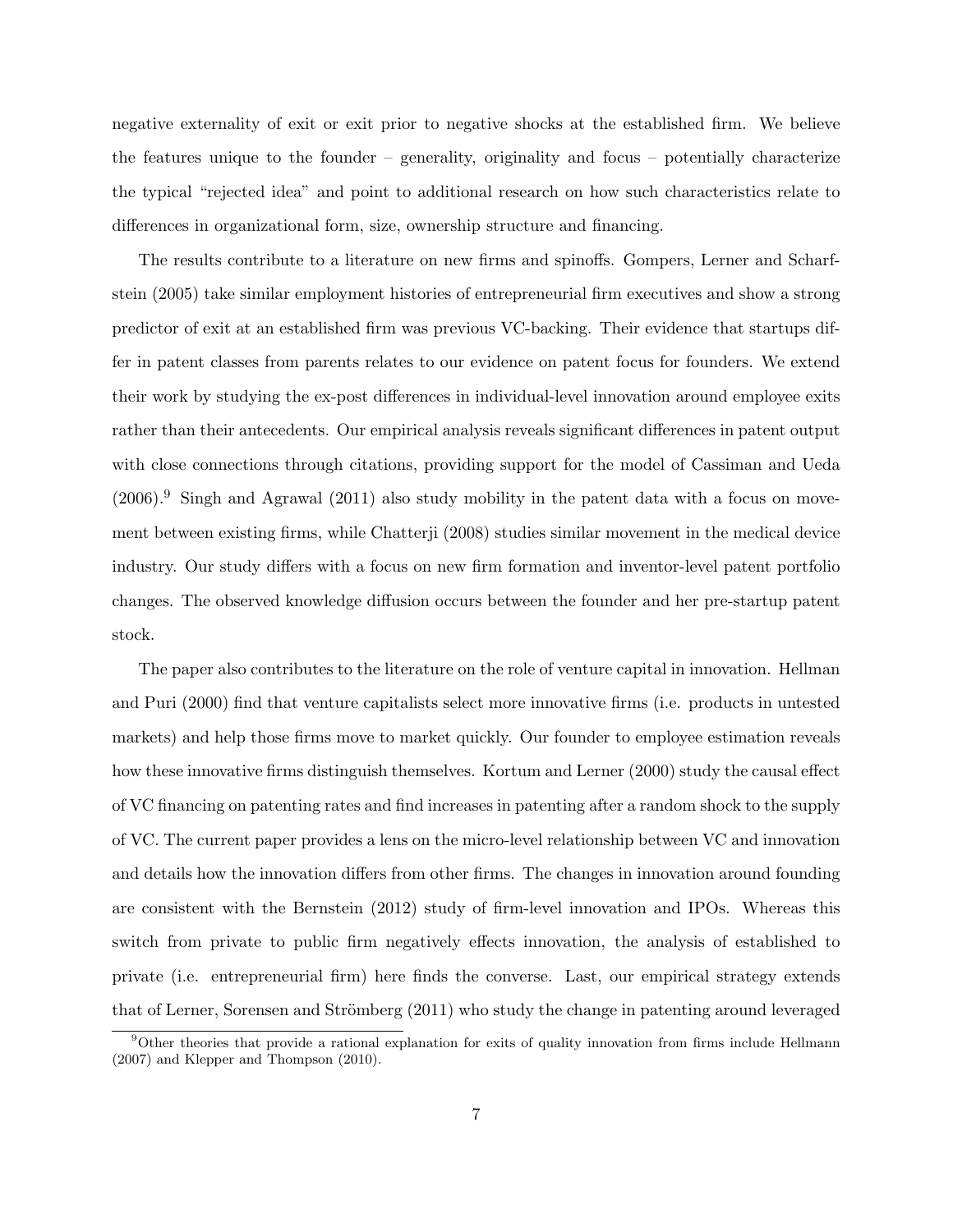buyouts. We investigate new firm formation in the venture capital market, while our identification strategy highlights new features about innovative activity in another part of private equity.

## 1 Firm founding and innovation

How should innovative activity differ between the established firm and startup? The literature on venture capital suggests it has an important role in innovation. VC and the firms they back patent more (e.g. Kortum and Lerner (2000)), have higher productivity (Chemmanur, Krishnan and Nandy (2011) and Puri and Zarutskie (forthcoming)), receive more citations (Gonzalez-Uribe (2012) and Kortum and Lerner (2000) ) and produce new services and products ( Hellman and Puri (2000)). In their survey of the literature, Da Rin, Hellmann and Puri (2011) conclude "the body of empirical evidence is consistent with the notion that VCs select more innovative companies, and then help them with the commercialization process" (pp 94). Overall, the evidence suggests that any comparison we conduct of entrepreneurial firms backed by VCs and established firms will show the former producing a higher quantity and quality of patents. Such a difference does not address whether the innovations produced by these firms could not have otherwise come from established firms. Identification of the patent characteristics that distinguish the two firm types is empirically challenging but can reveal what makes an idea a poor fit for an established firm and the benefits of the entrepreneurial firm as an organizational form. Our use of movement from employee to founder provides additional predictions.

Approximately 30% of the entrepreneurial firms backed by VC in our sample (see Section 2 below) were founded by individuals who have patents from their previous employment at established firms. The pool of established firms from which these founders leave is large (see Table 1). In a survey of the empirical literature on spinoffs, their parents and outcomes, Klepper (2009) concludes that most spinoffs produce products and work on ideas closely related to the parent firm. Models of this type of firm formation assume the established firm optimally rejects the founder's idea. An alternative class of models posits a learning process where employees gain market and entrepreneurial knowledge, eventually leaving to start new firms.<sup>10</sup> Uncovering changes in patenting around these

<sup>&</sup>lt;sup>10</sup>These two frameworks are similar to the "Xerox" and "Fairchild" hypotheses in Gompers, Lerner and Scharfstein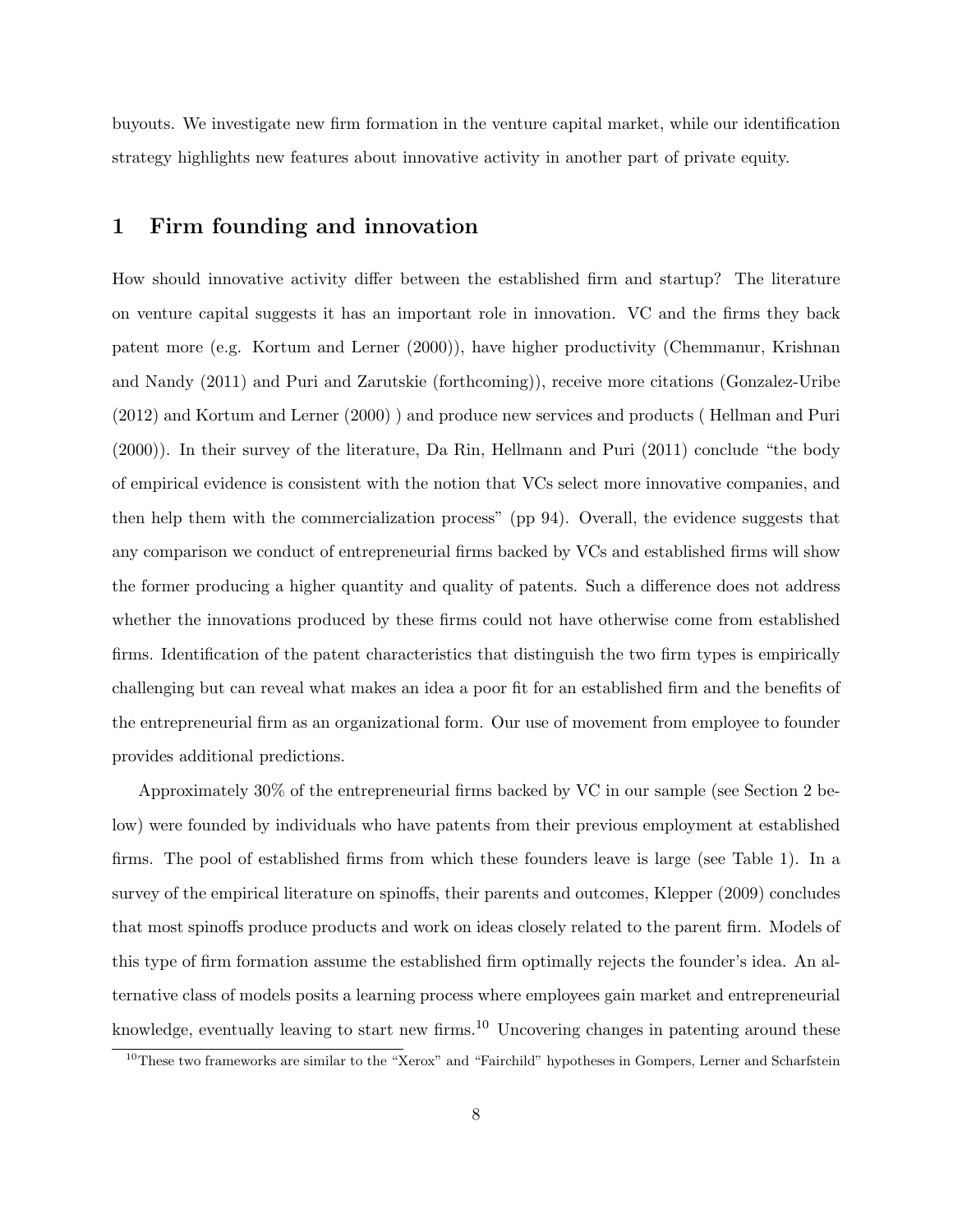events is the first step towards understanding the frictions that result in innovation production outside the established firm. The models do not provide direct predictions about patent characteristics of rejected ideas or entrepreneurial learning. Thus, we initially perform an exploratory analysis of a large set of patent outcomes and address how the collection of evidence fits with these economic models.

## 2 Data

Our goal is to document the employment and patenting histories of all entrepreneurial founders backed by venture capital in the U.S. We start with the VentureSource dataset of venture capital financings, entrepreneurs and investors. This database covers all U.S. venture capital financings and the entrepreneurial firms that receive such capital from 1990 to the present. The important entrepreneurial firm characteristics for this study are founder(s), founding year, first venture capital financing and industry. We stop tracking founders and entrepreneurial firms were founded after 2007 so we have ample time to track the post-founding characteristics.<sup>11</sup> Entrepreneurial firms also exit the sample when they have an initial public offering, are acquired or failed. This restrictions avoids comparing established firms to others of the same type after ownership changes.

We have the full management and founding team for over 80% of the 21,000 entrepreneurial firms in the full sample. From these, we first identify the founder using the firm's website, Capital IQ and web searches we identify  $31,160$  founders.<sup>12</sup> The VentureSource data also provides an employment history of these newly identified founders as of the time they start the firm, which we take to the Lai et al.  $(2011)$  inventor-level database.<sup>13</sup>

Matching entrepreneurial founder to inventor of a particular patent requires several steps, greatly facilitated by (i) the employment histories and (ii) the unique inventor identifiers in Lai et al. (2011). A fuzzy string match of the unique past employers associated with founders and

<sup>(2005).</sup>

 $11$ We filled in 55% of missing founding years with searches of both the California and Delaware secretary of state websites that list articles of incorporation information. Any remaining missing founding dates were assumed to be at the first VC financing event.

 $12$ Many of the firms have multiple founders.

<sup>&</sup>lt;sup>13</sup>Many were missing, so another data collection exercise similar to the founder identification was required to find employment histories.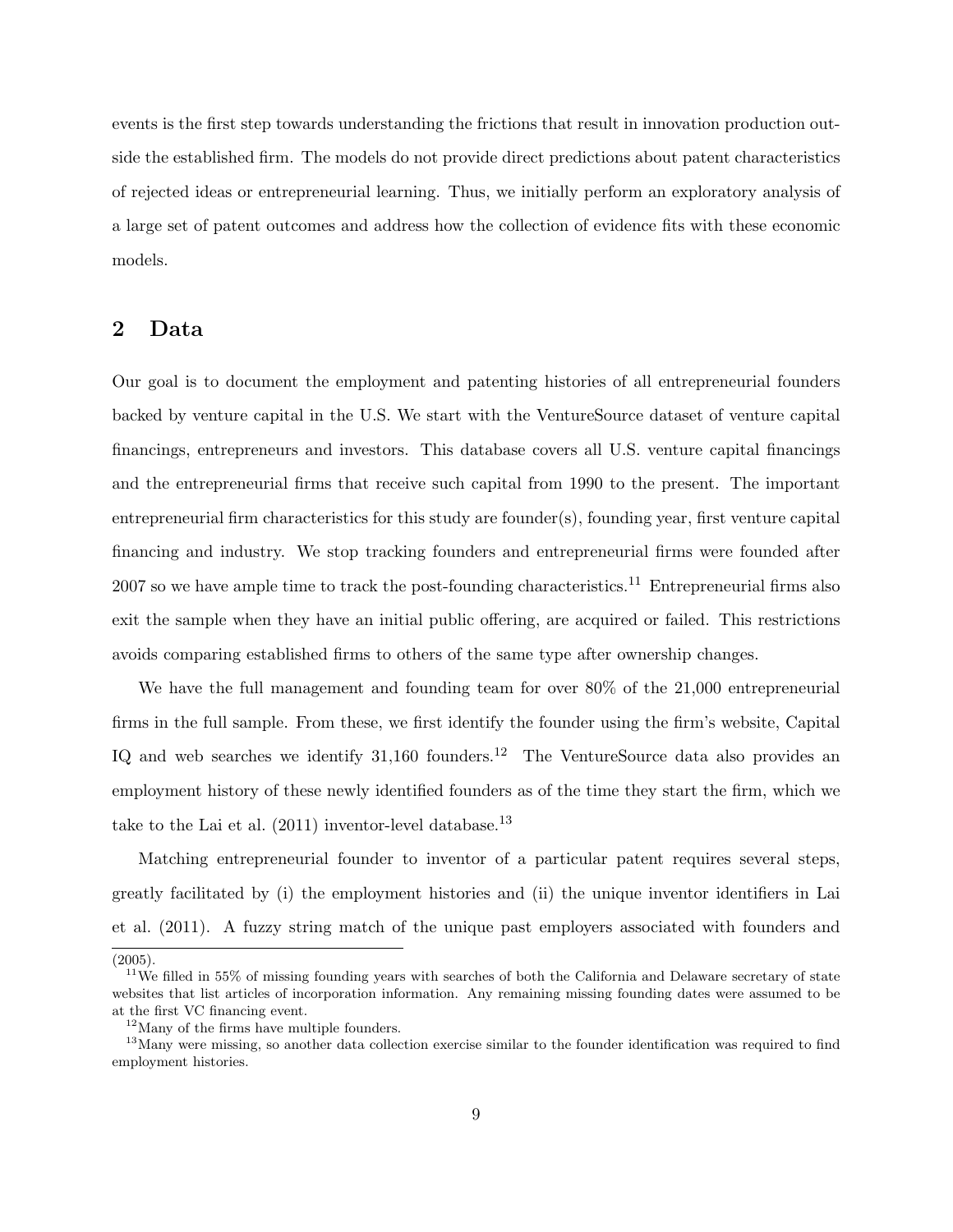company name on the patent application (i.e. assignee) retrieves the firm identifier from the patent  $data<sup>14</sup>$  This identifier in hand, the task of finding the founder's name in the inventor pool is simplified and more accurate. We focus the search for the person name to within the founder's full set of past employers. The weakest matches and all possible false negatives  $-17,000$  founders – were then hand-checked with Google Patent Search.<sup>15</sup> Some 20% of founders have a patent, although many of these are single patents over a long career. When we focus on the years four years prior to the entrepreneurial firm founding, there are 2,337 founders with at least one patent.

The top pre-founding employers for all founders – with and without patents – are listed in Table 1.<sup>16</sup> The largest source of new VC-backed entrepreneurial firms is IBM followed by many well-known firms in technology, biotech and communications. For these startups, some 48% founded in California, while Massachusetts and Texas account for 10% and 6% respectively. The time period of interest for each founder and her entrepreneurial firm is four years prior to five years after the founding year.<sup>17</sup> We chose five years after as the average entrepreneurial firm in the VentureSource database exits without failure in approximately five years. The pre-startup period was chosen to balance the matching goals and any age issues with patent variables. The results are insensitive to a choice of five or three years prior to the founding.

## 2.1 Patent variables

The discussion in Section 1 suggests a diverse set of patent outcomes are of interest. We consider two standard classes of characteristics – "backward-looking" and "forward-looking" – that capture the types of patents produced and their quality. Many of these variables are commonly used in the innovation literature, while some are relatively new.

<sup>&</sup>lt;sup>14</sup>A random set of 1000 of these matches were hand-checked manually using the more detailed founder biographies available on websites or in Capital IQ.

<sup>&</sup>lt;sup>15</sup>An RA searched for the inventor's full name and the employer name. If they found a match, we saved available patent numbers and merged back with Lai et al. (2011). Confirmation of the merge was done using the year of entrepreneurial firm founding to remove false positives.

 $16$ This set of firms is a similar to those used in Gompers, Lerner and Scharfstein (2005), however, they study all managers of entrepreneurial firms who left publicly-held companies.

<sup>&</sup>lt;sup>17</sup>Again, if the firm has an IPO or other exit this latter interval stops.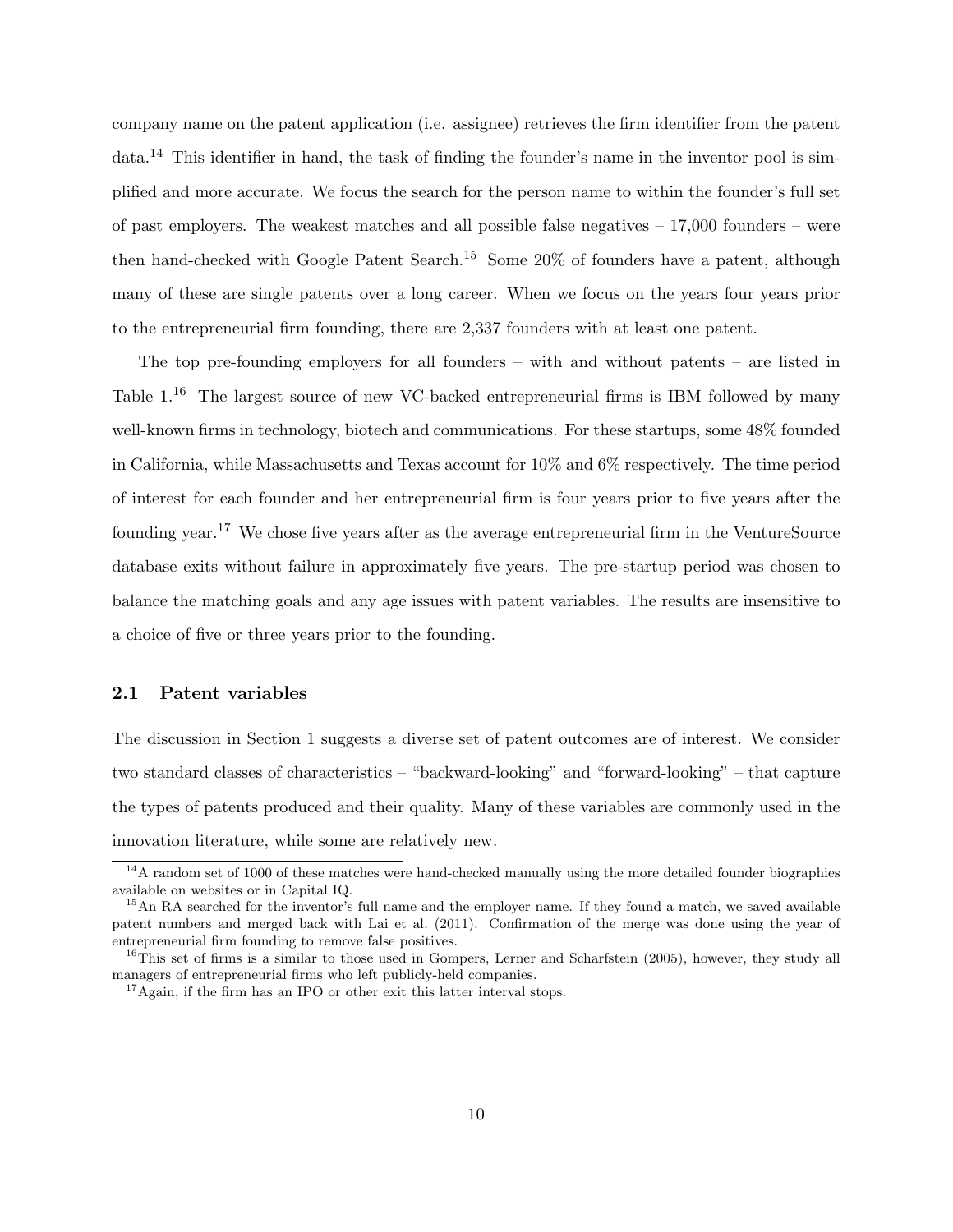### 2.1.1 Backward-looking measures

Backward-looking patent features document how a patent appears at the time of its application. We first calculate the patenting rate or the number of patents applied per year. Next, we calculate the biased-adjusted originality of the patents which measures the breadth of patent industry sub-classes cited by the patent. Originality proxies for the fundamental nature of the patent. A citation made by a patent can reference the inventor's work or a work outside of the her portfolio. We calculate the fraction of self-citations made for each patent as the ratio of total cites of the former type over total citations made.<sup>18</sup> The rate of self citations are often used as a measure of innovation focus. Next, we create a measure of patent class age and commercialization.

The typical venture capital-backed firm commercializes products (e.g. Gans, Hsu and Stern (2002)). The patent data contains a type of filing called a "continuation-in-part"(CIP) that proxies for this activity. CIPs are often used to build off of an already patented idea that is still in the application process to stake claims to particular commercial uses of an invention. The variable "%CIP" is the fraction of all patents that have this designation over a given time period. Last, we construct a measure of patent technology class age using the original patent classification system in the NBER data.<sup>19</sup> For the major subclasses of the seven patent classes, the age measure is normalized to be zero when they first appear in the database and one at the end (2007). This normalization attempts to capture variation in the speed of a patent class' use seen in Figure 1.

#### 2.1.2 Forward-looking measures

Forward-looking patent measures capture the impact of a patent after application. We use three popular patent outcomes: non-self citations received, generality and "importance forward." The count of non-self citations received is measured every year after patent application and summed across an inventor's patents. Most patents receive very few citations, while a few receive a large amount. To address any concerns that the mean is uninformative, we construct a dummy variable "Winner" that is one if the patent was in the top 10% of citations received of all patents applied for in the same year and patent class. Next, generality (biased-adjusted) summarizes the diversity

 $^{18}{\rm This}$  continuous variable mirrors the idea of an "external" or exploratory patent.

<sup>&</sup>lt;sup>19</sup>The patent office often re-classifies existing patents to a new system, making simple patent age difficult.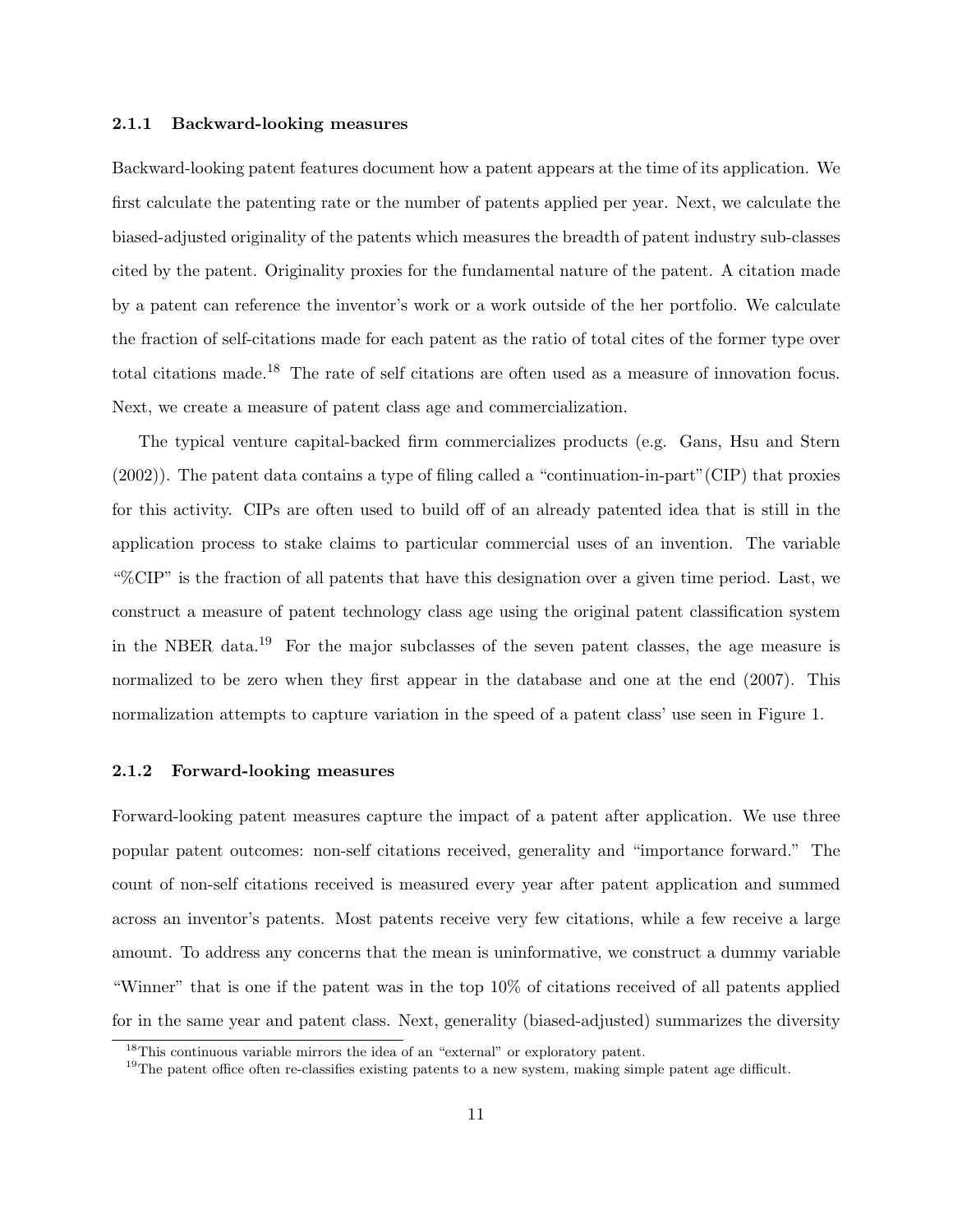of patent sub-classes that cite the patent. Higher generality equates to higher impact as the patent receives cites by a wide range of fields. "Importance forward" is a variant of citations received variable that puts additional value on patents that themselves receive many cites. The last variable – "Pre-startup self-citations received" – counts the number of self-citations received by the inventor's pre-exit patent stock. We collect all patents applied for in the time period four years prior to the entrepreneurial firm founding and then track the number of self-cites by those patents' authors in each subsequent year. The measure captures the connections between the post-founding patents and those at the established firm.

We now discuss how these patent variables will guide the search for control inventors.

## 3 Counterfactual search

Even with knowledge of the full patenting and employment histories of the entrepreneurial founder, we cannot easily address how innovative activity differs between startups and established firms. A within-founder analysis centered on the startup event lacks a benchmark or comparison group, particularly if the set of founders are unique. Fortunately, the co-inventorship and co-worker network in our merged dataset presents a solution. These connections invite an analysis of how the same inventor patents in two different firms. Our goal is to collect inventors that approximate what would have happened had the entrepreneurial founder remained at the firm.

For each of the 2,337 entrepreneurial founders, we select all co-inventors on patents associated with the last assignee that appears in their patent portfolio the year immediately prior to the founding event. Restricting our potential controls to this set alleviates many issues in matching estimators that have few observables available (see Heckman, Ichimura and Todd (1997)). The final difference-in-difference estimation requires that the "best matches" have parallel trends to that of the founder, so we include pre-trends of our variables of interest. Section 2.1 details ten patent outcomes, many of which are measured years after patent application. We narrow the set of match variables to patenting rate, generality, originality and citations received and calculate their growth rates with the terminal date set to the year prior to the founding event. The final matching procedure uses one year and two year rates. Additionally, we want to ensure that the founders and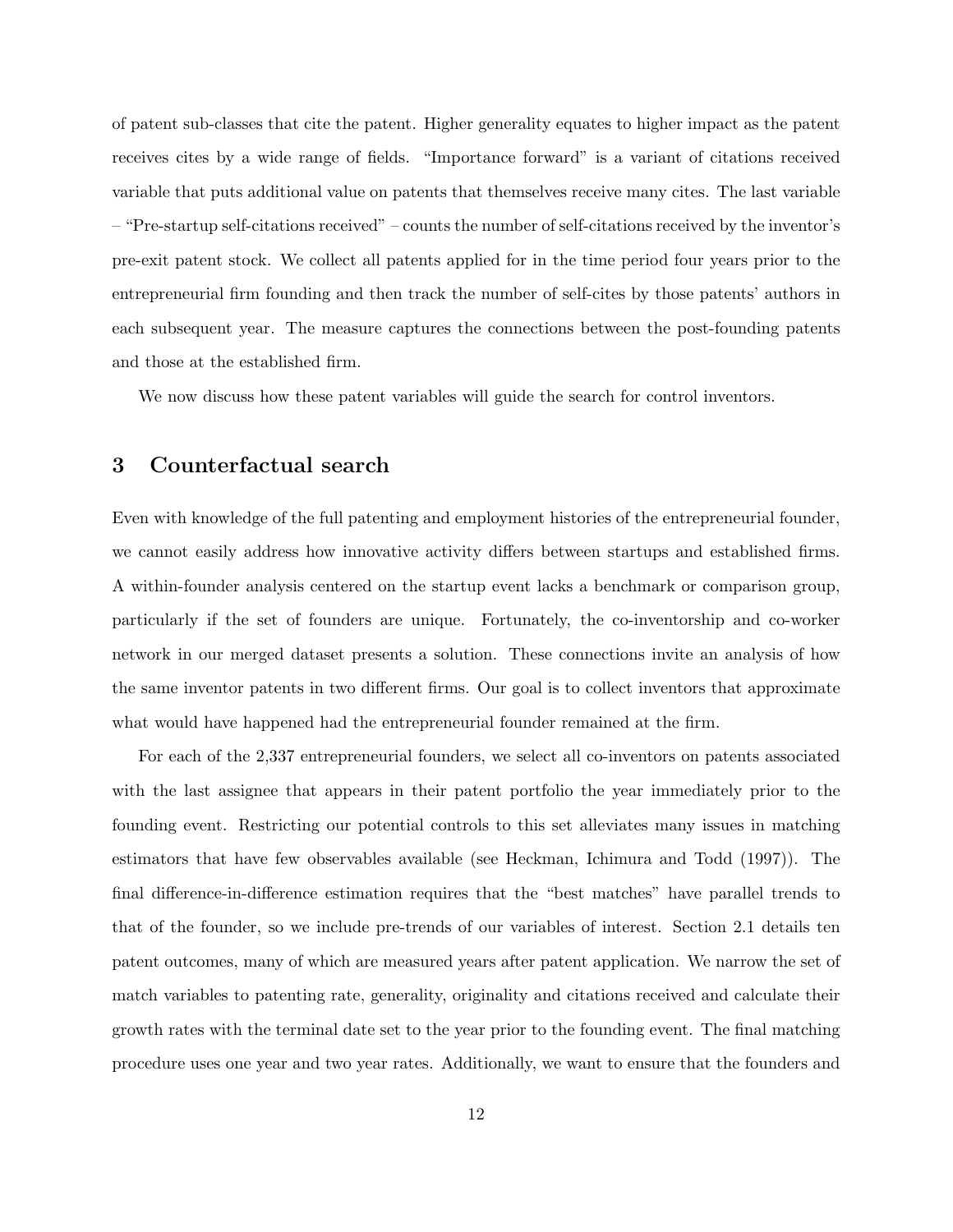co-inventors are similar by age and speciality, so we include year they first appeared in the patent data and the share of patents in each patent class.

We follow the common approach in the matching literature and measure the Mahalonobis distance for each potential match.<sup>20</sup> To select the best matches, we use a version of caliper matching, where the distance threshold is set by the mean of the full sample distances. That is, a potential match is kept if the distance between her and the founder is less than the average distance across all matches. Many inventors collaborate on patents that combine disparate skill sets. For example, a semiconductor is often a combination of software and hardware. Co-inventors on such patents are in fact quite dissimilar in their skill sets and choice of exit decision. Thus, our caliper threshold eliminates some patenting founders whose best matches are quite poor relative to the typical match. From the 1,659 founders with at least one patent before and after the startup, 532 lack quality matches based on these criteria. Finally, some matches stop patenting actively in the post-startup period, which leaves us with 903 founders with at least one matched co-inventor. We have a total of 3,067 non-founder inventors for an average of 3.1 matches per founder.

We can compare the set of entrepreneurial firms who founders lack a match to that of the full sample. Table 4 shows that the unmatched founders have firms founded earlier and somewhat mechanically, are more likely to have an IPO. Among the other observables, there are no large differences and thus we believe the final matched sample is representative of the set of active founder-inventors. Finally, in unreported results we compare the characteristics of founders that cease patenting at startup. Such founders have statistically fewer patents, start companies in the more recent past and have fewer citations received prior to startup. These founders are a interesting avenue for future research, particularly regarding if and how they build innovative teams rather than patent themselves.

## 3.1 Diagnostics

How well do the matches perform? Table 5 presents the means of the match inputs and other observables, where the mean is computed across all groups. As the means and standard errors

<sup>&</sup>lt;sup>20</sup>This distance behaves like a Euclidean norm, but assigns weights to variables that are inverse to their variances.The results are insensitive to using the Abadie and Imbens (2006) distance metric.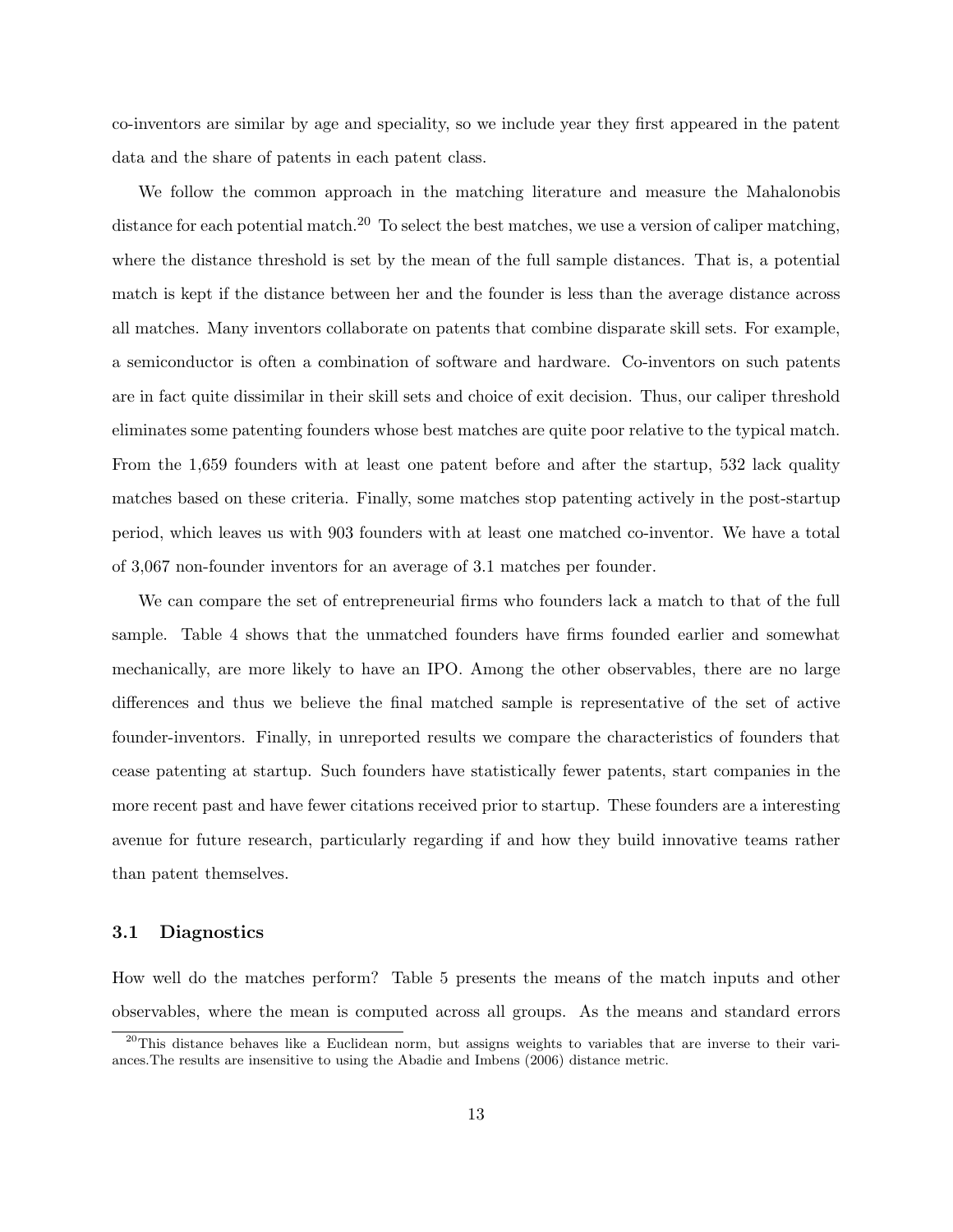make clear, the samples are statistically similar in the pre-startup period (t-tests confirm this). Second, Figures 3 and 4 preview of our main empirical estimates and demonstrates the efficacy of the match. The estimates of the difference-in-difference interactions for the pre-startup founding are statistically zero (the excluded category is the year prior to startup). Plots for other variables are similar in a lack of pre-trends. The strong match on observables is encouraging and perhaps not surprising given our narrow focus within the co-inventorship and co-worker group. These matched founder-co-inventor groups (hereafter, cohorts) can now address our original questions.

## 4 Estimation

The main specification is a difference-in-difference estimator with a cohort fixed effect for each founder-matched co-inventor group. Let  $P_{ilt}$  be one of the patent variables described in Section 2 where the event time is defined in the range  $t \in [-4, 5]$ :

$$
P_{ilt} = \gamma_0 + \alpha_l + \text{Founder}_{il} + \sum_{t=-4, t \neq -1}^{5} \beta_t T_t + \sum_{t=-4, t \neq -1}^{5} \rho_t \text{Founder}_{il} T_t + \epsilon_{ilt} \tag{1}
$$

where i indexes inventor and l indexes cohort.<sup>21</sup> The dummy Founder<sub>il</sub> is one if inventor i in cohort l is the founder and  $T_t$  are the event time dummies with  $T_{-1}$  the excluded categories. If the founder differs from her matched co-inventors after startup, then we expect  $\hat{\rho}_s \neq 0$  for  $s \geq 0$ .

Estimates from equation (1) provide a test of the parallel trends assumption of the matching algorithm. As discussed, patenting rate and pre-startup self-citations demonstrate a good prefounding match (Figures 3 and 4). Our main estimation uses a variant of (1) because disaggregation of patenting variables by year results in noisy estimates, while the long time series raises serial correlation issues (see Bertrand, Duflo and Mullainathan (2000)).

For each inventor, we calculate averages of the ten patent variables in two intervals. The first is four years prior to the firm founding  $([-4, -1])$  and the second is the startup year up to five years after  $([0, 5])$ . The averages are weighted by the number of patents applied in each year (if relevant).

 $^{21}$ An inventor *i* may be matched with multiple founders *l*.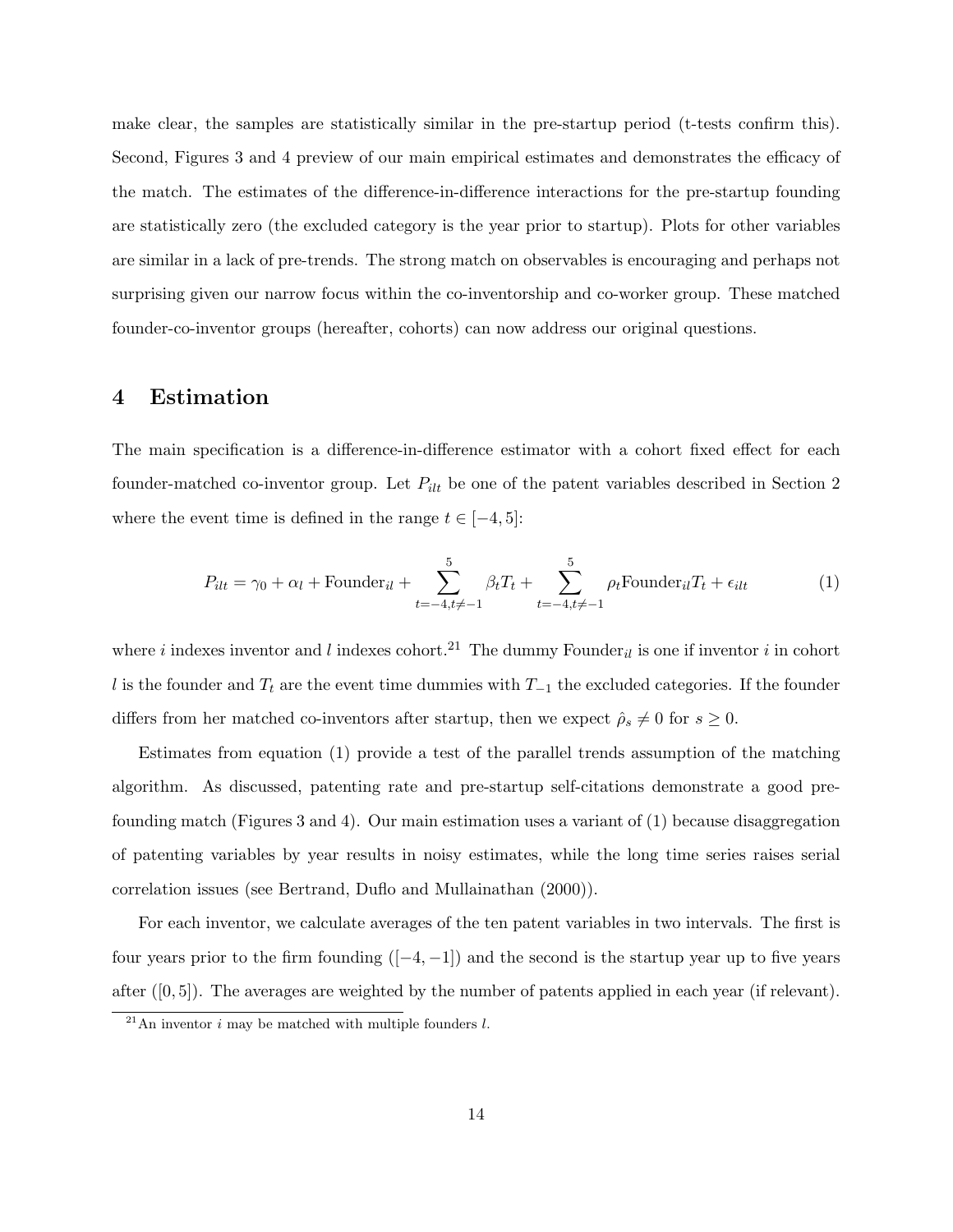The new estimation becomes:

$$
P_{ilt} = \beta_0 + \alpha_{il} + \beta_1 * \text{After}_{lt} + \beta_2 \text{Founder}_{il} + \beta_3 \text{Founder}_{il} * \text{After}_{lt} + \epsilon_{ilt} \tag{2}
$$

where indices are as in  $(1)$ ,  $t \in \{0, 1\}$  for the pre- and post-founding periods and "After" is a dummy equal to one for the latter. The parameter of interest is  $\beta_3$ , which measures the difference between the founder and matched controls after the startup event. It is important to note the inclusion of the cohort fixed effect  $\alpha_{il}$ . The fixed effect results in a within-cohort interpretation where  $\hat{\beta}_3$  is the difference relative to the matched-co-inventor controls. Before estimating (2), we investigate the dynamics of the founder's choice of patent class.

### 4.1 Changes in technology classes

A startup founder can change the classes of patents in which she invents.<sup>22</sup> Such changes can signal new requirements of producing innovation in startups versus established firms. Importantly, changes in industry focus of founders could confound any difference-in-difference estimates if industries are on different trends. For each inventor and patent class, let  $D_{ilk}$  define whether the inventor decreased her patenting in class  $k$  after the founding year:

$$
D_{ilk} = \begin{cases} 1 & \text{if } f_{ilk1} < f_{ilk0} \text{ where } f_{ilk0} > 0 \\ 0 & \text{if } f_{ilk1} \ge f_{ik0} \text{ where } f_{ilk0} > 0 \end{cases} \tag{3}
$$

where  $f_{ilkt}$  if the fraction of inventor i's patents in cohort l where the pre- $(t = 0)$  or post-founding  $(t = 1)$  periods. We estimate a conditional logit model where the unit of observation is the inventor and patent class for all inventors with  $f_{ik0} > 0$ :

$$
D_{ilk} = \beta_0 + \beta_1 \text{Founder}_{il} + \beta_2 X_{il0} + \alpha_l + \rho_k + \epsilon_{ilk}.
$$
\n<sup>(4)</sup>

 $^{22}$ This analysis is similar to the comparison of parent and startup patent classes in Gompers, Lerner and Scharfstein (2005). We extend it by using founder-level data and the difference-in-difference specification.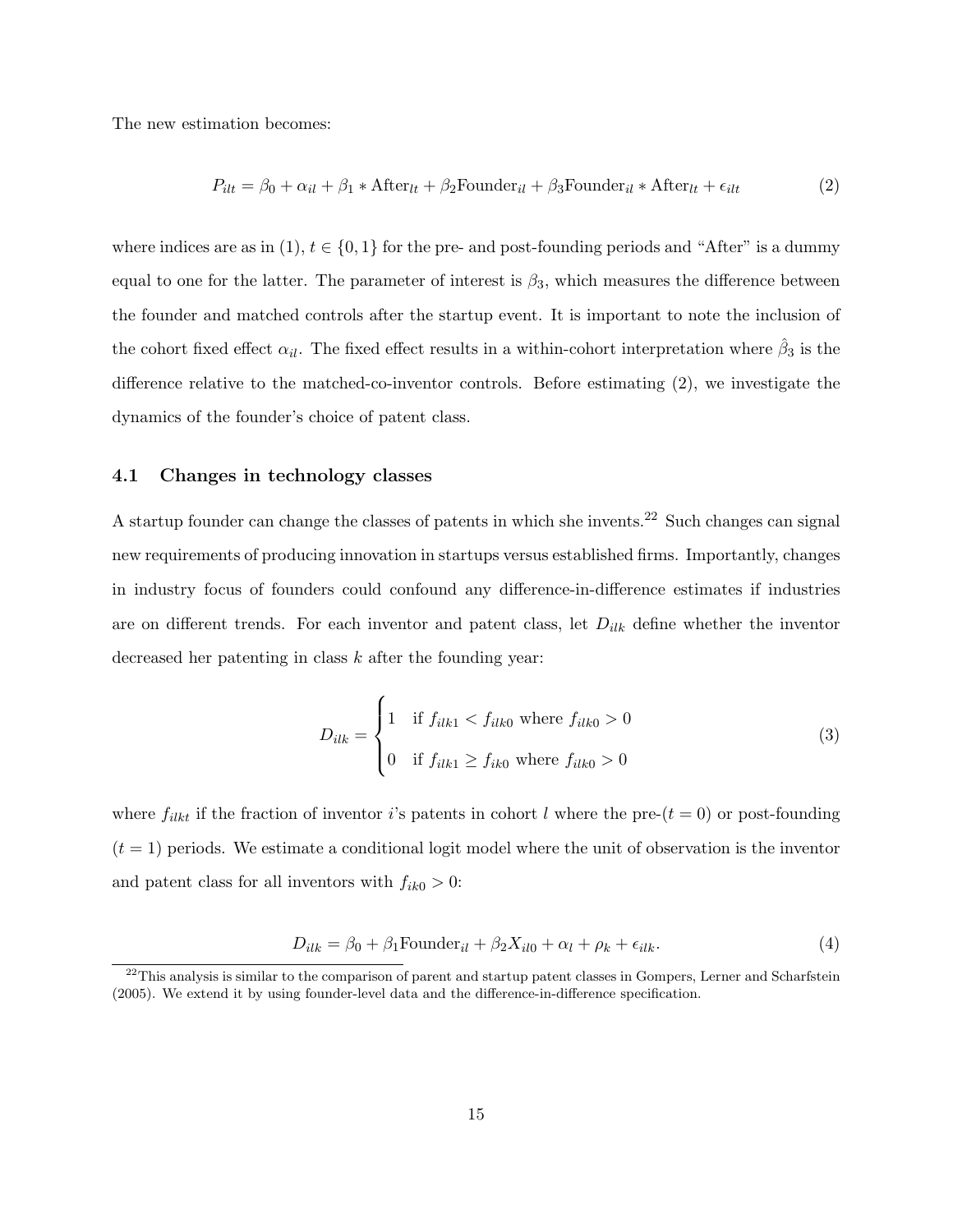The indices are as in (1) and  $\rho_k$  is a patent class fixed effect. The controls  $X_{il0}$  include the share of patents in class k in the pre-founding period and the change in total patents between the pre- and post-founding. If founders are more likely to decrease patent rates in the patent classes where they have experience, then  $\hat{\beta}_1 > 0$ . The coefficient's sign does not help us separate the focus strategy from one where they enter whole new patent classes. We thus construct a variable in the same spirit as  $(3)$  but captures whether an inventor shifts from zero patenting to positive patenting in class k. A positive difference in this regression combined with one in (4) implies a shift out of classes with experience and into new classes, while the opposite signals a narrowing of patent class focus.

## 5 Results

### 5.1 Change in technology classes

We first estimate the change in patent class industry regression (4) for both the decrease and increase outcomes. Table 6 presents the results.<sup>23</sup> Each column reports the estimated odds ratios (exponentiated coefficients) of the conditional logit estimator of (4) where the fixed effect is the founder cohort and standard errors are clustered at the cohort level. An inventor has one observation for each patent class for which see has a pre-founding patent, so we also include patent class fixed effects.

Column 1 shows that compared to the match set of co-worker/authors, startup founders are more likely to shift out of one of their pre-startup patent classes. The odds ratio implies an approximately 60% higher likelihood of decreasing the rate of patenting in the patent class. Column (2) presents the estimates from a similar estimation where the dependent variable captures whether, poststartup, the inventor entered a patent class where they had no pre-startup experience. Founders are no more likely to shift to a patent class where they lack experience. Combined with the results in column (1), we conclude that founders are on average focusing their patenting in fewer classes relative to their cohort.

The founder's exit decision may depend on the strength of her state's covenant to not compete

<sup>&</sup>lt;sup>23</sup>The patent classes are generally, "Biotech," "Chemicals," "Software," "Computer Networks," "Semiconductors," "'Transportation" and "Mechanical Engineering."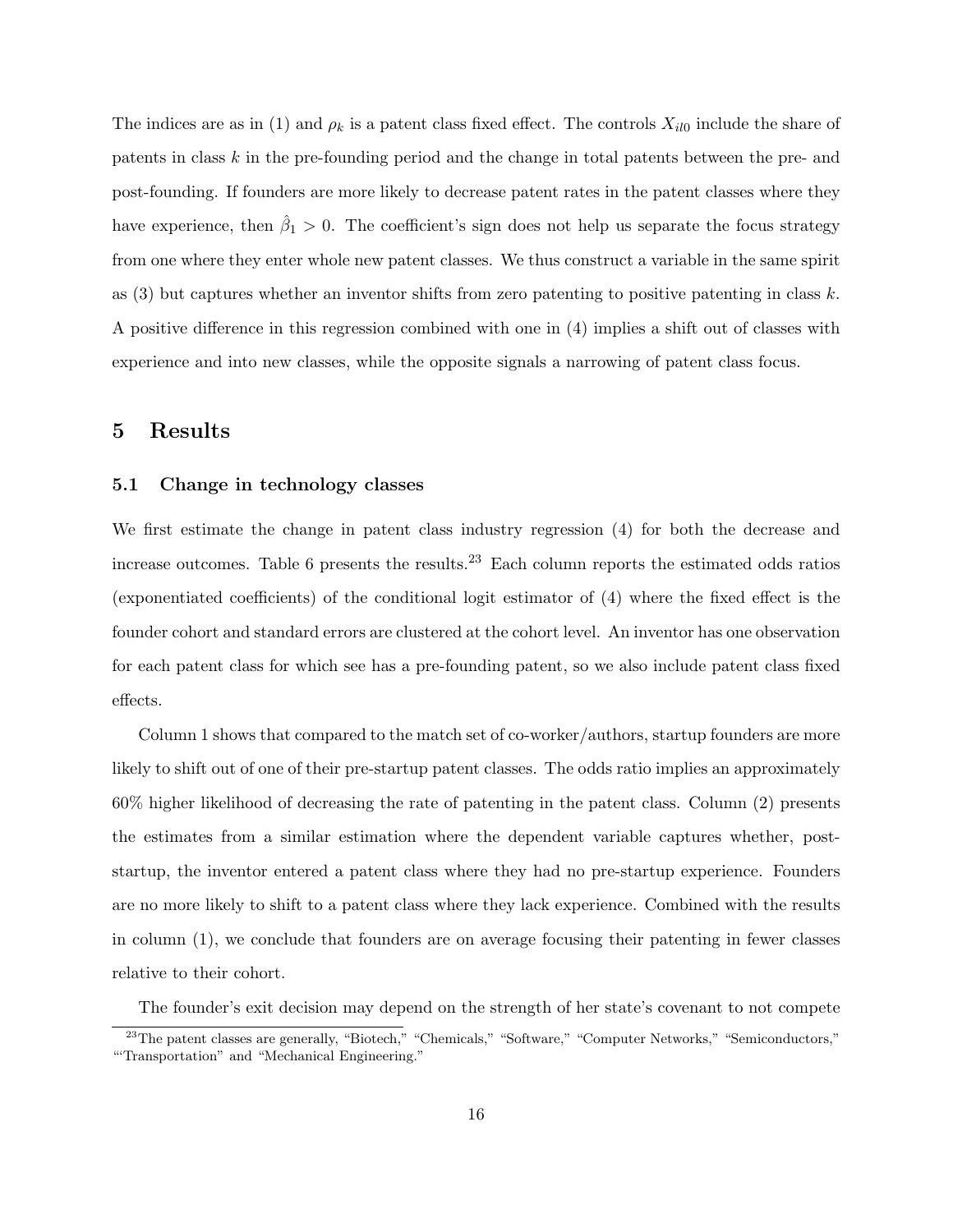laws (see Marx, Strumsky and Fleming (2009)). That is, these laws' strength increase the likelihood a new firm starts in an industry that differs from the parent firm. Although the results go in the opposite direction of what such restrictions would predict, columns (3) and (4) repeat these regressions on the subset of states that have weak covenant to not compete laws (see Malsberger (2008) for the index). The robustness check illustrates these legal restrictions are not a first-order concern. Overall, we find no evidence of a shift to new industries, but rather a focus on patent classes that are connected to both the founder and established firm's past. Additional analysis of the other patent characteristics will help us understand the changes at founding.

## 5.2 Within-founder

Before estimating the full specification in (2), we consider a model ruled out as problematic above: within-founder. Although such a regression cannot address pre-trends before the startup event, the resulting estimates will provide a benchmark addressing the source of changes observed in the difference-in-difference estimates. For example, finding an insignificant change in the withinfounder analysis and a positive change relative to the cohort in the diff-in-diff is suggestive of a possible negative shock to the established firm around the startup event. Alternatively, the estimates between the two models – when the sign agrees – reveals any over- or under-estimate of coefficients. The within-founder estimator is:

$$
P_{it} = \beta_0 + \alpha_i + \beta_1 * \text{After}_{it} + \epsilon_{ilt} \tag{5}
$$

where  $\alpha_i$  if the founder fixed effects and the sample includes all founders with one patent before and after the startup event. Table 7 presents the results for the five forward-looking and five backward-looking patent measures. Columns with "Poisson FE" present poisson fixed effect estimates. "FE" is the fixed effect model and "GLM FE" is the non-linear estimator for fractional dependent variables proposed by Papke and Wooldridge (2008). All estimators cluster the standard errors at the unit of the fixed effect. Panel A suggests that founders have no change in patenting rate after startup, produce more general patents and move into relatively older patent classes. The last result could simply follow from the full set of patent classes getting older over time, which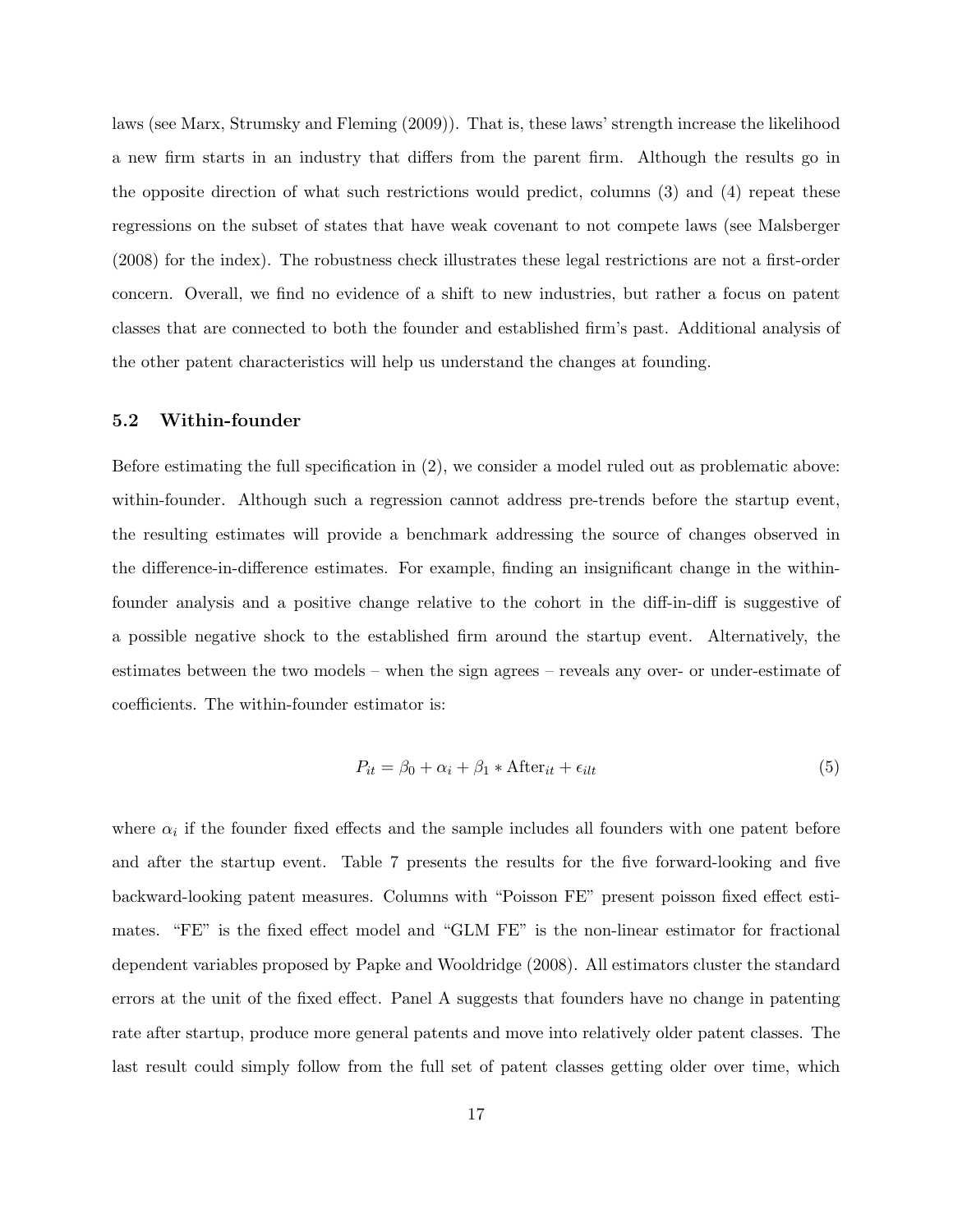reveals another benefit of the diff-in-diff. Panel B shows no change in cites to pre-startup patents, while both generality and total non-self citations received increase significantly. Again, the cites received could follow from a underlying trend for all patent citations counts. We now move to the full specification using our match cohorts and diff-in-diff.

## 5.3 Difference-in-difference

Table 8 presents the estimates of (2) for the variables described in Section 2.1 and the estimators described for the within-founder analysis. Consider first the backward-looking estimates in Panel A and recall the inclusion of the cohort fixed effects implies the "Founder X Post" is the difference in the dependent variable between the founder and matched co-inventors for the five years after startup founding.<sup>24</sup> The estimates show significant differences in backward-looking measures: startup founders patent more, produce more original patents, have a higher fraction of self-cites and more likely to patent commercially. Economically, the founders produce 30% more patents and are 41% more likely to cite any previous patent than their past co-workers. The latter result suggests an increased focus on a small set of ideas. Figures 2 and 3 show that any increases in patenting occur close to the startup event, however, any relative differences are likely a slowing or an already downward trend. The higher originality implies the founder moves towards more fundamental research.

The forward-looking measures in Panel B also demonstrate meaningful differences between founders and matched co-inventors. Startup founders produce patents that have 8% more non-self citations received and higher generality five years after the founding event.<sup>25</sup> The higher citations received do not translate into a higher probability of a ground-breaking "winner" patent or higher importance forward. The startup founder appears to produce higher quality, more impactful patents across several patent measures. Finally, the post-startup patents of the founder are 27% more likely to cite a pre-startup patent written at the established firms, suggesting a strong connection between

 $24$ The matched cohort approach implies that we need not include year or industry effects as the cohort patents in the same time period and is matched by industry. Similarly, much of the within-year-industry scaling (e.g. Bernstein (2012)) is not necessary.

 $^{25}$ Interpretation of interaction terms and their marginal effects can be misleading (see Ai and Norton (2003)), so the economic magnitudes for the poisson regressions reported are from implied incidence rate ratios that do not suffer from this problem.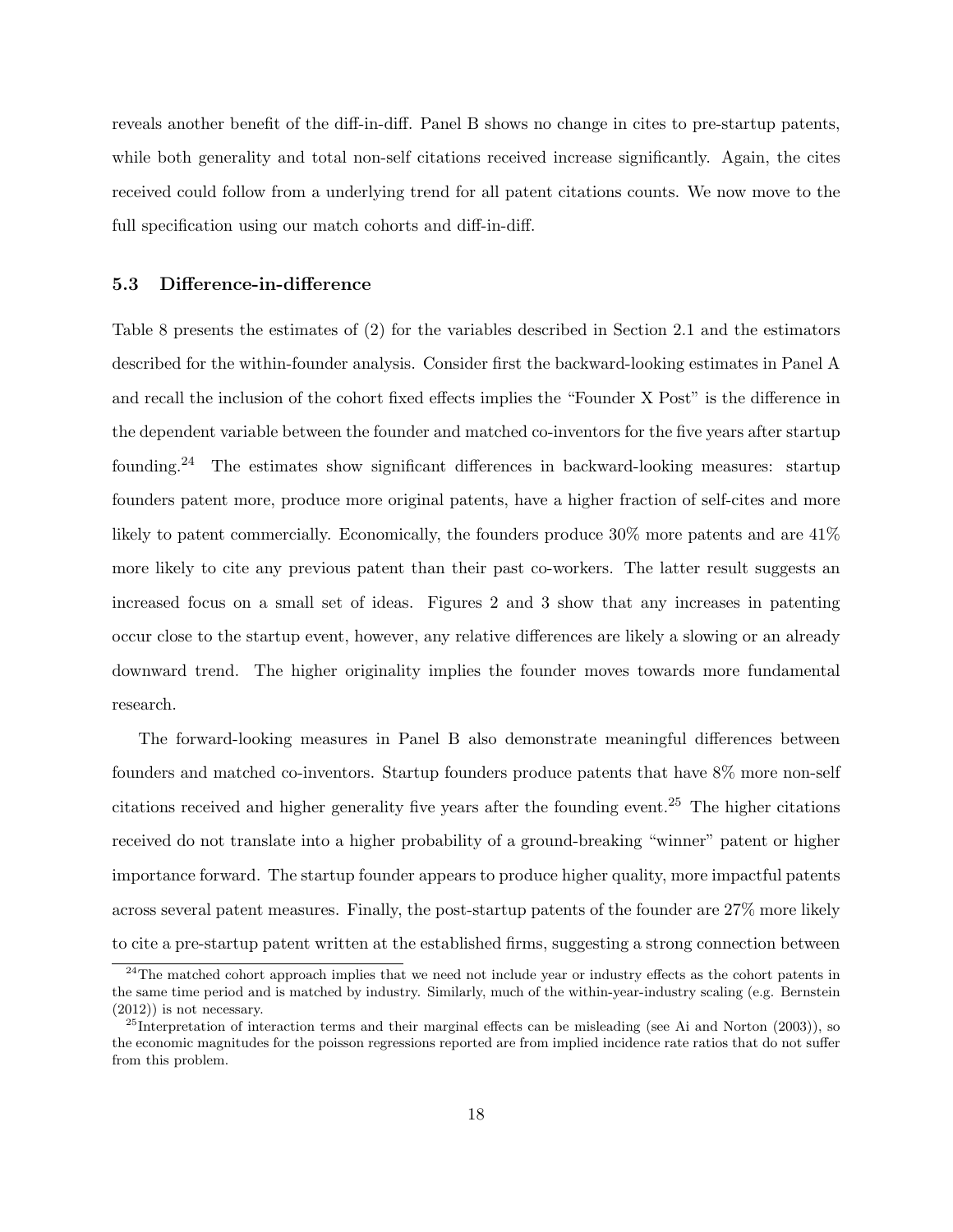the work of the startup and the parent. In particular, if the control group describes the typical behavior of an inventor working on old ideas and discovering new inventions, then this difference implies a focus on specific pre-startup ideas commercialized in the startup.

Overall, there are stark differences in patenting by a founder and her former co-inventors and co-workers around the startup event. Could such patenting have been done at the established firm? We next exploit variation in founder and idea quality to isolate any possible treatment effects of the startup event.

## 5.4 Variation in founder quality

The estimates thus far rule out two major empirical concerns. First, the results cannot be explained by higher quality or ability of founders exiting the firm to form a new firm. Insofar as such characteristics are time-invariant, they are differenced out. Second, the matched set of co-inventor and co-worker ensures that underlying trends similar to both groups are the source of any changes in innovative activity. What's left? As with most diff-in-diff estimators, time-varying unobserved heterogeneity can bias estimates. Such an unobservable has a clear analogue in our setting through the notion of an "idea shock." Here, the founder comes upon a new idea that she either hides from her employer or the employer rejects unobservably. The subsequent founding of a VC-backed firm is therefore a consequence of a high quality idea leaving a firm, rather than a treatment effect of the startup founding on innovative activity.

Finding a clean instrument that is correlated with leaving the firm but is uncorrelated with an idea shock is challenging. Lacking a clear instrumental variable strategy employee exit, we use plausible heterogeneity in entrepreneurial firm founders to help isolate the magnitude of this endogeneity concern. Simply, we exploit differences in the average quality of ideas that lead to spinoffs over the venture capital investment cycle.

#### Hot vs. cold startups

Ideally, we would like to observe the quality of the unobserved idea that led to the entrepreneurial founders' exit. We propose instead a comparison of founders who exit in hot markets versus other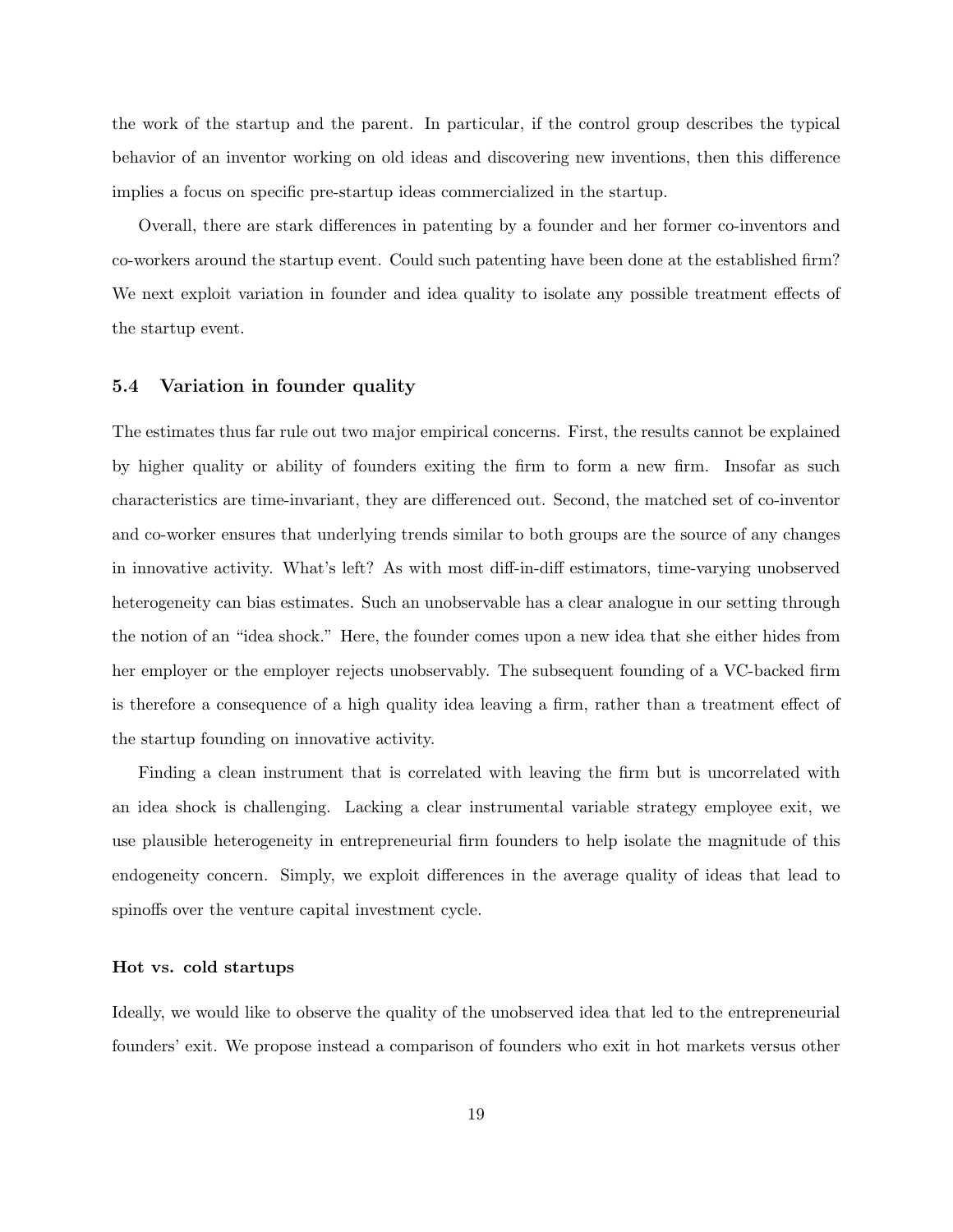parts of the market cycles as a way to address some of the endogeneity concerns. Nanda and Rhodes-Kropf (forthcoming) argue that the average idea is worse in hot times, but the set of such ideas that are funded are also more likely to be experimental or ground-breaking. In our setting, consider two founders. One exits her firm during a relatively slow period of VC funding of startups in her industry. The more difficult financing environment results in a higher threshold on idea and founder quality, so we would expect her "idea shock" to be relatively better. In contrast, employees exiting to start a new firm during hot markets when the number of financings and capital is high may be less likely to have very promising "idea shocks."

How does this sub-sample or comparison group address the endogeneity concern? We are attempting to isolate the treatment effect of the startup event on patenting activity, so we would like to control for the quality of the new idea (if that is the source of the exit). The next best solution is to find a real source of heterogeneity in such ideas, which we do through the exit timing. Startup founders who exit during cold markets likely have relatively better ideas and in turn are possibly the source of any observed innovation differences without a true treatment effect. Thus, if the current diff-in-diff estimate is simply quality ideas exiting the firm – rejected or "stolen" – a triple difference with cold market startups should explain much of the variation. Alternatively, if there is still a positive correlation between the startup event and innovation changes after exploiting variation across the sectoral business cycle, it is strong evidence for the idea shock as a first order concern. In other words, if the coefficient of our DD estimation is relatively consistent and stable across both types of periods (hot and cold), it would mean that our estimated impact does not depend on our proxies for quality of ideas. If that is so, it would support our claim that there is something more than an idea that leads to our results.

We define startups as in "hot" or "cold" markets depending on the characteristics of the VC market of their startups industry immediately prior to the startup event. For each of the 18 startup industry categories, we calculate the number of new firms financed by VC in each year. Each possible startup year – 1987 - 2008 – we sort the 1 and 2 year growth rates in this measure. A "cold" market is defined as a year with bottom quartile growth in new firms financed and a "hot" market is same growth measure, but in the top quartile. Figure 5 shows these indicators for two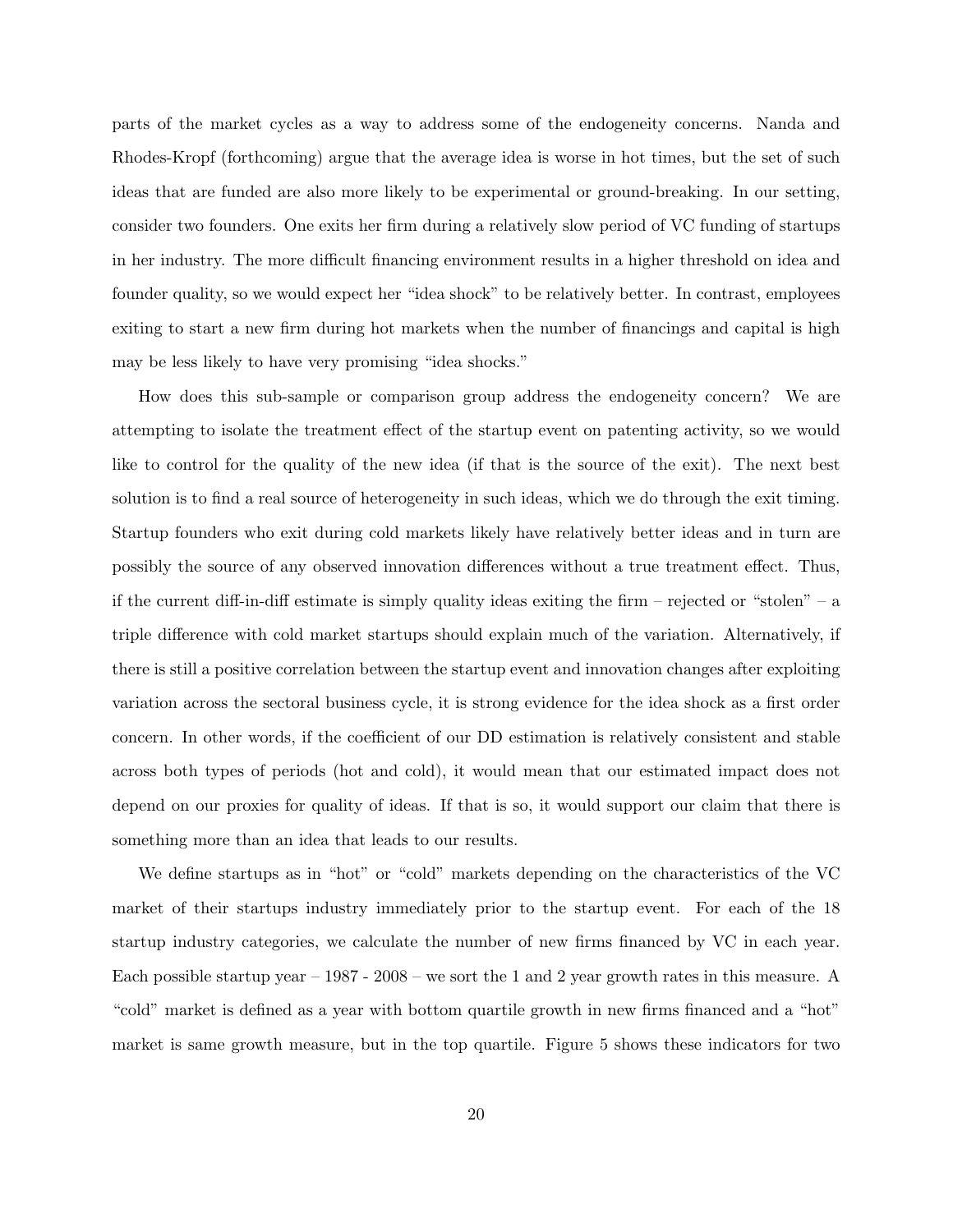major industries: medical devices and semiconductors.

Next, the rationale discussed above suggests that startup founders who exit in cold times should be relatively better quality than those in other parts of the investment cycle. Table 12 shows that cold market founders are statistically different across several pre-startup patent measures: patenting rate, commercialization propensity and non-self citations received. This evidence is supportive of our hypothesis that cold markets produces relatively better startup founders. Furthermore, as expected there are significantly more startups formed in hot markets than cold: 319 versus 196. We now estimate the triple difference model:

$$
P_{ilt} = \beta_0 + \alpha_{il} + \beta_1 * \text{After}_{lt} + \beta_2 \text{Founder}_{il} + \beta_3 \text{Founder}_{il} * \text{After}_{lt} + \beta_4 \text{Goldmarket} * \text{After} +
$$

$$
\beta_5 \text{Founder} * \text{After} + \beta_6 \text{Goldmarket} * \text{After} * \text{Founder} + \epsilon_{ilt} \quad (6)
$$

where "Cold market" is equal to one for startup years with below median growth in new entrepreneurial firms in the startup's industry. The dummy is defined for startups financing 1988 to 2008. To isolate the importance of this endogeneity concern, we use the sample of firms where there is no corporate change (e.g. CEO transition) as detailed in Section 7 below. We are left with 668 entrepreneurial firms (at most).

### Hot vs. cold results

Table 13 presents the backward-looking patent measures, while Table 14 shows the estimates for the forward-looking measures. The two main coefficients of interest are the triple interaction "Cold market x Post x Founder" and the main interaction "Founder X Post." For Table 13, the main interaction coefficient remains statistically significant across the first four dependent variables. The coefficient on the triple interaction term is relatively smaller than (i.e. much closer to zero) these estimates and statistically insignificant. If the cold market founders can explain the major results in Table 10, then we would expect the triple interaction term to have the relatively larger coefficient. The estimates instead suggest that the post-startup changes in innovative activity do not primarily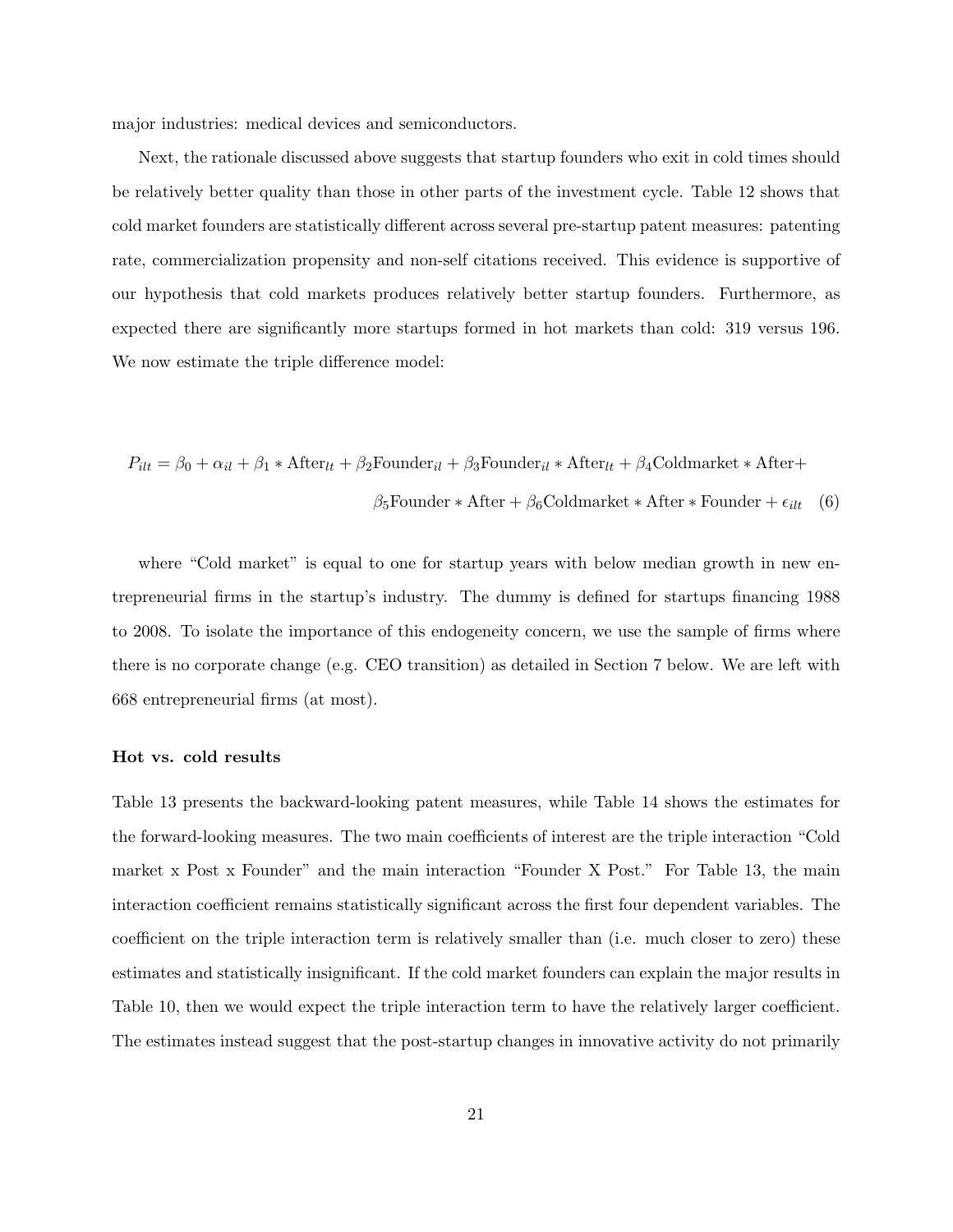depend on VC market activity.

Table 14 presents the same triple-difference results for the forward-looking measures. Prestartup patent self-citations and generality and effectively unchanged, with the "Cold market x Post x Founder" coefficient statistically insignificant. Interestingly, the triple interaction coefficient is usually an order of magnitude closer to zero than the coefficient on "Founder X Post", thereby implying that the lack of statistical significance of not mainly driven by a lack of power. The coefficient on the main interaction for "Non-self cites received" is no longer significant, however, this appears to be a power issue. The magnitude in Table 16 is equivalent to that of Table 8 (slightly larger), so it appears the splitting of the sample reduces sampling variation.

Overall, we conclude as above that the cold market founders are not driving the main conclusions of the paper. This evidence is suggestive of a real impact of the startup event on founder patenting, once we proxy for idea quality.

## 6 Discussion

It is perhaps unsurprising that venture capital-backed firms with active founder-inventors produce better patents than their past co-workers. Simply, it is well-accepted that the least that VCs do is select quality ideas. Despite this, we believe the evidence presented thus far is the first detailed look at how innovative activity between these firm types differs after addressing a fundamental concern about (i) selection of founders and (ii) exit following or causing negative trends. Such an analysis is not possible without the combination of employment mobility and a co-inventorship network of inventors. We can say something more about whether innovations at these startups are radically different. Given these firms have quality innovations, the differences can potentially highlight rejected ideas or those that employees prefer to own in their own firm.

The results in Panel B of Table 8 suggest the typical founder exploits knowledge patented at the established firm. The estimates in column 1 of Panel B imply that the pre-startup patent stock of the founder are 27% more likely to receive a cite from her post-startup patents. Simply, the startup founder is relatively more likely to use the ideas and inventions of her past employer. Radical ideas that are disjoint from the established firm would likely not behave in such a way.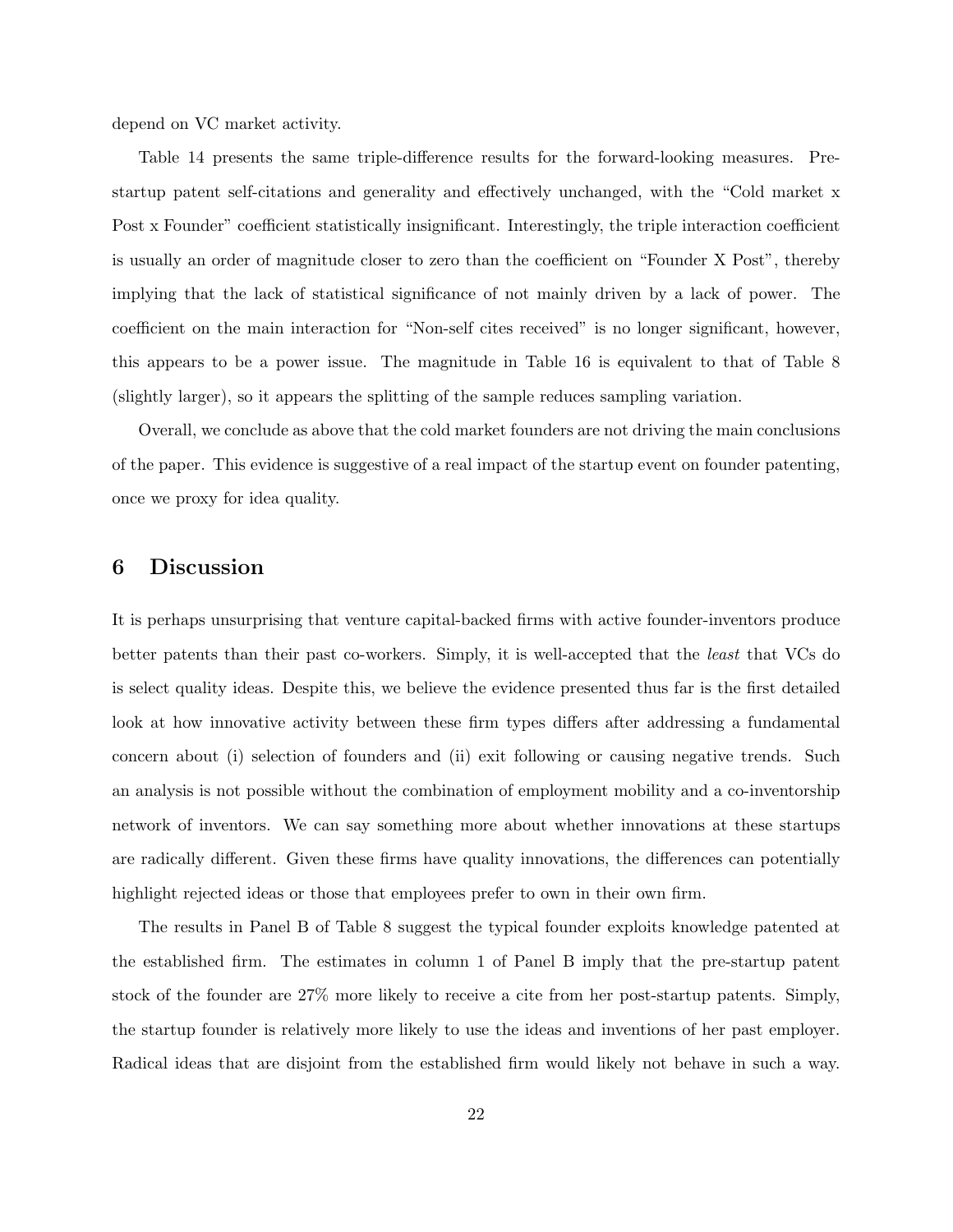The last important feature of the founder is the higher rate of commercialization as proxied by a higher CIP rate. Overall, the evidence shows a set of high quality ideas closely connected to the established firms being intensely commercialized by a startup. Thus, the established firms in our sample appear to have passed on or missing a quality product.

A large class of models that explain employee exits and this kind of project rejection assume the manager is incapable of assessing the innovation's quality or the firm believes the resulting product would cannibalize other products. What do the other patent characteristics reveal about such rejections? Founders produce more original and general patents after founding. These characteristics signal a shift to more fundamental research post-founding.<sup>26</sup> These two features of patents likely correlate with large, established firms product and innovation strategies. Last, the evidence from changes in industry and fraction of self-cites points to a narrowing of the founder's innovation on a particular idea. The patents observed just outside the firm may be too focused and require too basic of research for the established firm.

## 7 Alternative explanations and robustness

### Superstar extinction?

The matching algorithm matches the pre-founding trends in the major patent variables. Figures 3 - 4 confirm it achieved this goal. However, the founding event and exit of the inventor could itself signal a change at the established firm that could explain the main difference-in-difference results. Simply, the founder may have timed her exit expecting a fall in her co-inventor patenting activity or her exit could have caused such a fall. The latter concern mimics the setting of Azoulay, Zivin and Wang (2010) who study the effects of unexpected deaths of star researchers in medical publishing on their co-authors.

To address this concern, we look at the pool of co-workers who are the least likely to be affected by the exit. Let x be the fraction of a co-workers' patents in  $[-4, -1]$  that were co-written with the founder. We take the distance metrics from the matching algorithm and re-scale them by  $1 - x$ ,

 $^{26}$ Bernstein (2012) finds the inverse of these results at the firm-level when tracking innovation around the private to public change. Firms innovate with less original and general patents after going public.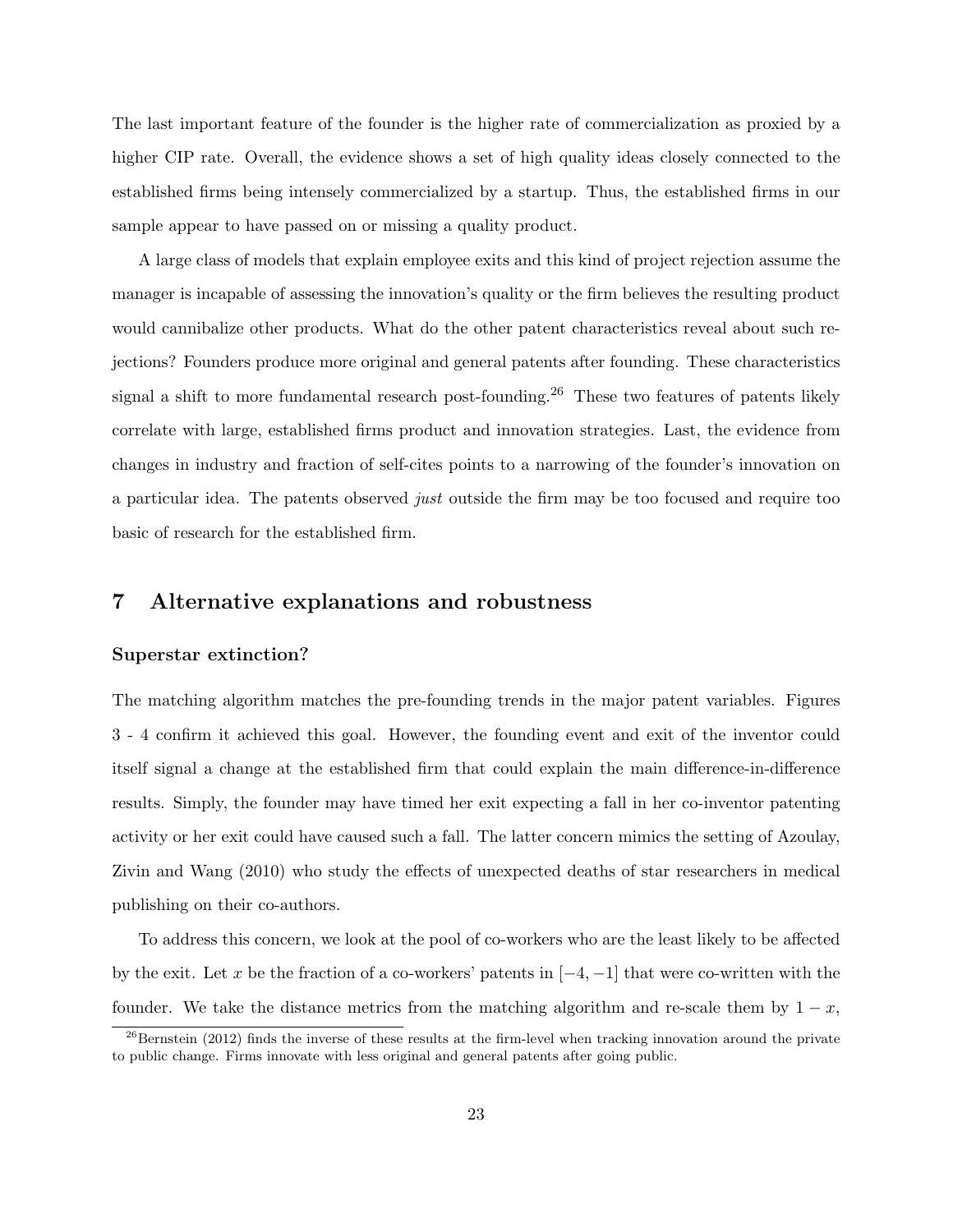effectively shrinking the distance between the least connected co-inventors, while maintaining the benefits of the match distance. Table 11 demonstrates that the major estimates from Table 8 are unchanged using cohort. We conclude that the patent version of "superstar extinction" is not a major driver of our results.<sup>27</sup>

## Corporate change exits

The exit of employee from established firm to new firms is often precipitated by major corporate changes. These include CEO transitions or acquisition events.<sup>28</sup> The difference-in-difference estimates could be driven by a downward trend at the established firm in innovative activity rather than a positive change at the startup event. We address this concern by identifying all the assignees in the data that had a CEO change or a large M&A transaction (target or acquirer) at least two years prior to the startup founding.<sup>29</sup> We use the executive compensation data Execucomp that covers on public firms and SDC which covers the universe of most merger and acquisition activity.<sup>30</sup> A large transaction is an acquisition with a reported value of at least 10% of the firm's market capitalization. 22% of the startup events in our sample occur after a CEO change or large M&A transaction.

This robustness test assumes that founders who do not leave after major corporate change are less likely to be timing an exit before falling innovation. If the main results are driven by corporate change, this sub-sample should have weaker estimates than those of Table 8. The estimates in Table 9 shows that only the estimates of generality differ, while they coefficient remains positive. This result is suggestive that the exit of founders after a major corporate changes and any resulting impacts on firm innovation is not a concern.

 $27$ It is plausible that the founder hires away her past co-inventors after the startup founding and we are capturing this impact. However, our matching algorithm requires that the co-inventor remain at the past employer for the post-founding period. Thus, only if the founder depletes the entire talent pool do we think this will drive the results.

 $^{28}$ Klepper (2009) reviews the empirical literature that demonstrates the positive correlation between these corporate changes and employee exits to new firms.

 $29$ Results are insensitive to using 1 year as a cutoff.

 $30$ If the established firm is private, we will not identify a CEO change. Only if the firm is public or is a private target firm, will be identify M&A.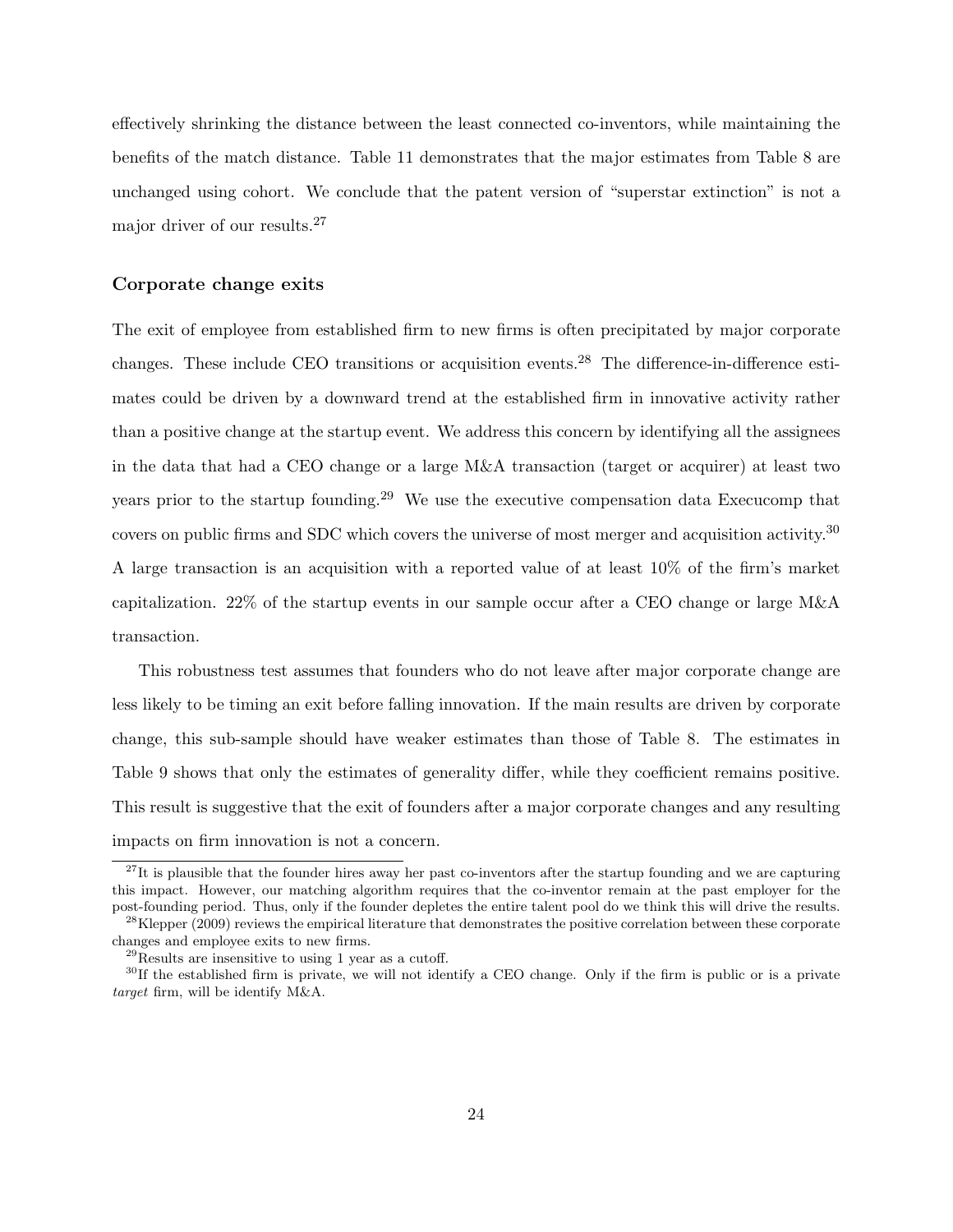### What about venture capital?

The empirical analyses above uses the founding of the entrepreneurial firm as the event of interest rather than the first VC financing event. How much of the observed results can be explained by the venture capital financing? Preliminary analysis finds little evidence of a treatment effect. The average firm in our final sample received their first infusion of capital 2.1 years after founding. Figures 3 and 4 show that much of the relative differences occur immediately after the founding event. Similarly, the patenting rate and empirical cdf of Figure 2 demonstrate that 65% of the patent applications occur before the typical first VC financing. Thus, the results in Panel A are likely not driven by the VC financing. Re-estimating the model (2) with "After" replaced with "After VC" results in significantly insignificant estimates in Panel A and weaker estimates (with signs unchanged) in Panel B. Further work is required to estimate a full triple-difference that introduces an additional interaction term "After ∗ Founder ∗ After VC."

## Matching process

Conditional on finding a match distance between a past co-worker and the founder, we consider only the set of all matches that are below the full sample mean distance. The results are insensitive to altering the cutoff to the median distance, with the exception of "citations received" which becomes insignificant but positive after excluding these matches. The lower threshold reduces the set of founders, as they lack controls. The main specification of below mean distance appears to be a good choice for the tradeoff between precision and bias.

### Falsification tests

What are the chances that our matching process and estimation resulted purely from chance? We address this concern in two ways. In the first, we consider the full set of 2,337 founders and coinventors with the required patenting around the founding event. A non-founder co-inventor and founder are randomly switched. We then rerun the matching algorithm with these false founders and co-inventors. In unreported tables, the main results from the difference-in-difference estimator disappear. In the second robustness check, we perform the matching algorithm on the true founder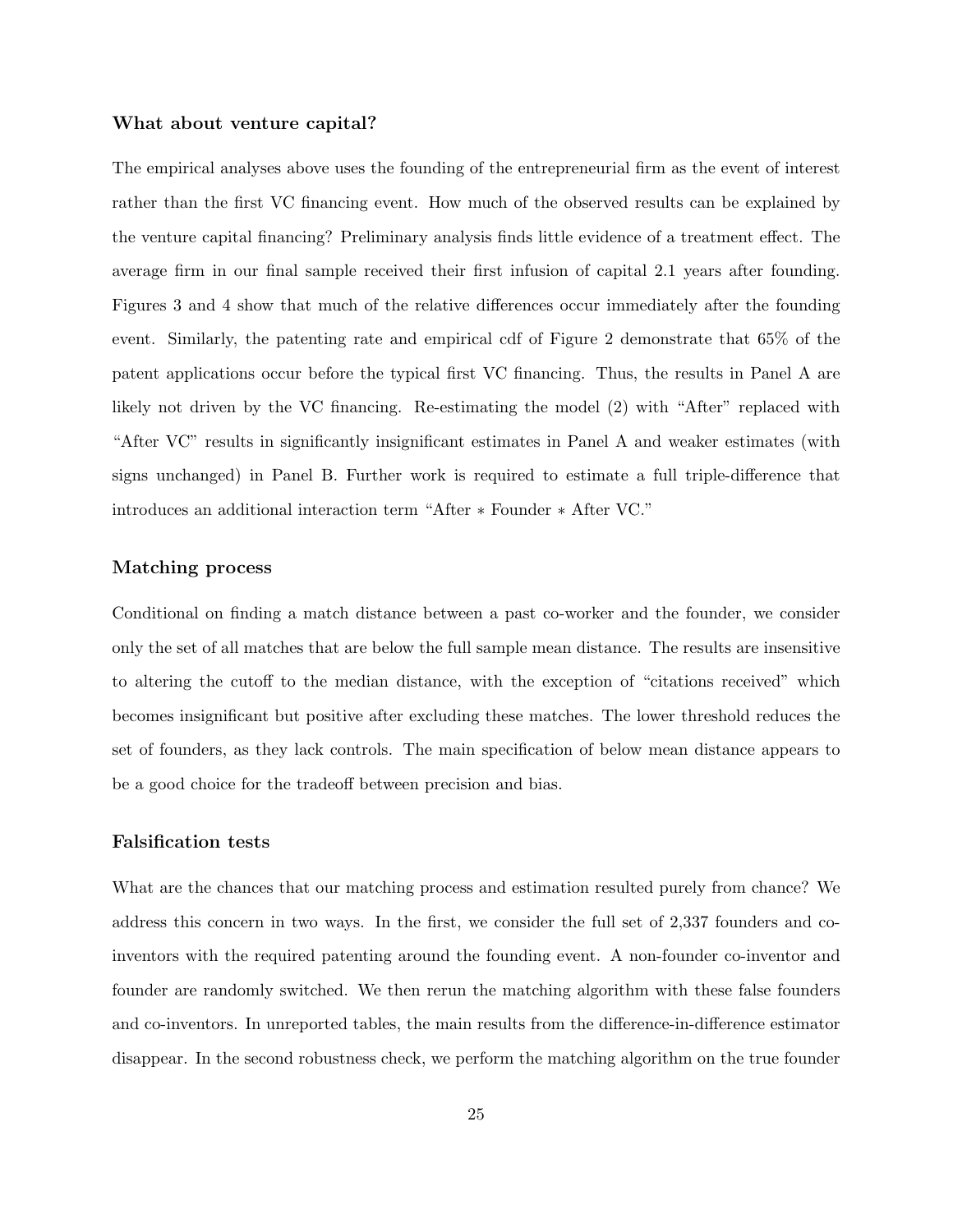and co-inventor inventors and instead randomly reassign the founder to one of the matched coinventors. The results in Table 10 make clear that the results nearly all disappear.<sup>31</sup> The collection of evidence suggests that the results are not driven by chance or a misspecification in the matching process.

## 8 Conclusion

Using the employment and patenting histories of entrepreneurial founders, we document the patent characteristics that distinguish the inventor working at established and founding an entrepreneurial firm. A difference-in-difference estimator that uses a matched set of past co-workers and coinventors show economically large differences in innovation for the entrepreneurial founder. The founder produces 30% more patents which receive relatively more citations than her past co-workers and are more likely to be commercialized. Higher quality patents in VC-backed startups is not entirely surprising, so we provide richer detail about their characteristics. The patents produced also differ in their originality and generality, both of which are larger for founders. Overall, the set of patents produced by the entrepreneurial founder are of higher quality, more impactful and more likely to cite pre-founding work at the established firm. This collection of evidence is, to our knowledge, the first detailed look at how patent output differs at these two types of firms for the same inventor.

Our empirical strategy avoids issues such an unobserved heterogeneity of entrepreneurial founders, observable trends and some unobservable shocks. We attempt to rule out some unobserved timevarying trends with a cross-sectional comparison of startups formed in hot and cold markets. We find no statistical difference in these sub-samples, which is suggestive of a treatment effect of the startup firm on innovative output. Such effects could stem from firm size, organizational form or ownership form. This is an excellent area for future research.

The estimates show that patenting rates change almost immediately after founding, while the founder builds directly on prior work at the established firm. Insofar as the founders in our sample are exiting due to a rejected idea, we believe the differences in focus, originality and generality reveal

 $31$ One would expect one out of 20 to have a p-value of 5%, so some may be significant.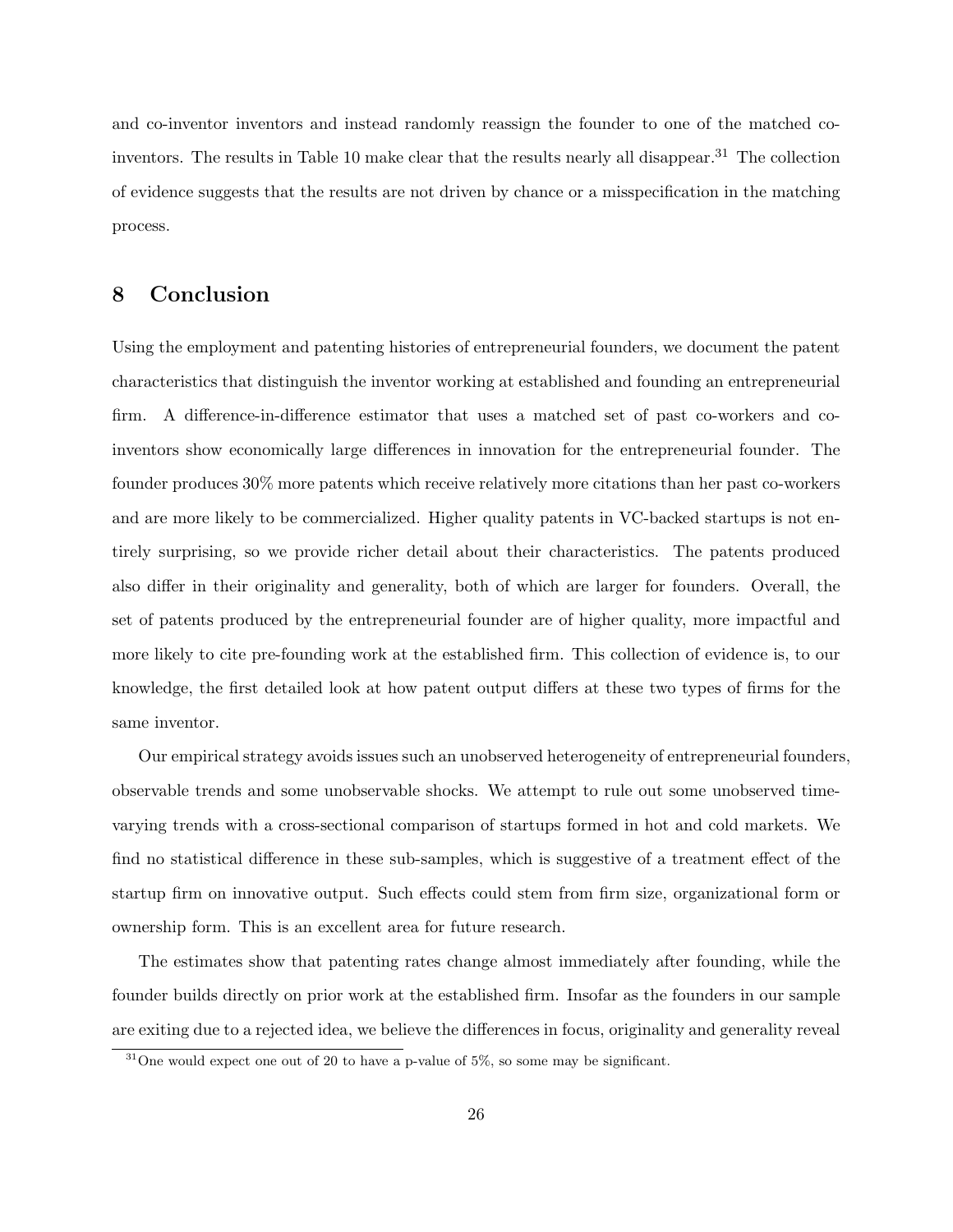some of the frictions that impede innovation at the established firm. Other recent research provides similar conclusions in a different setting. Bernstein (2012) finds that the transition from private entrepreneurial firm to public firm reduces the quantity of fundamental, high quality research. Understanding why one firm type has an advantage or disadvantage will guide policies on supporting entrepreneurship or improving corporate innovation.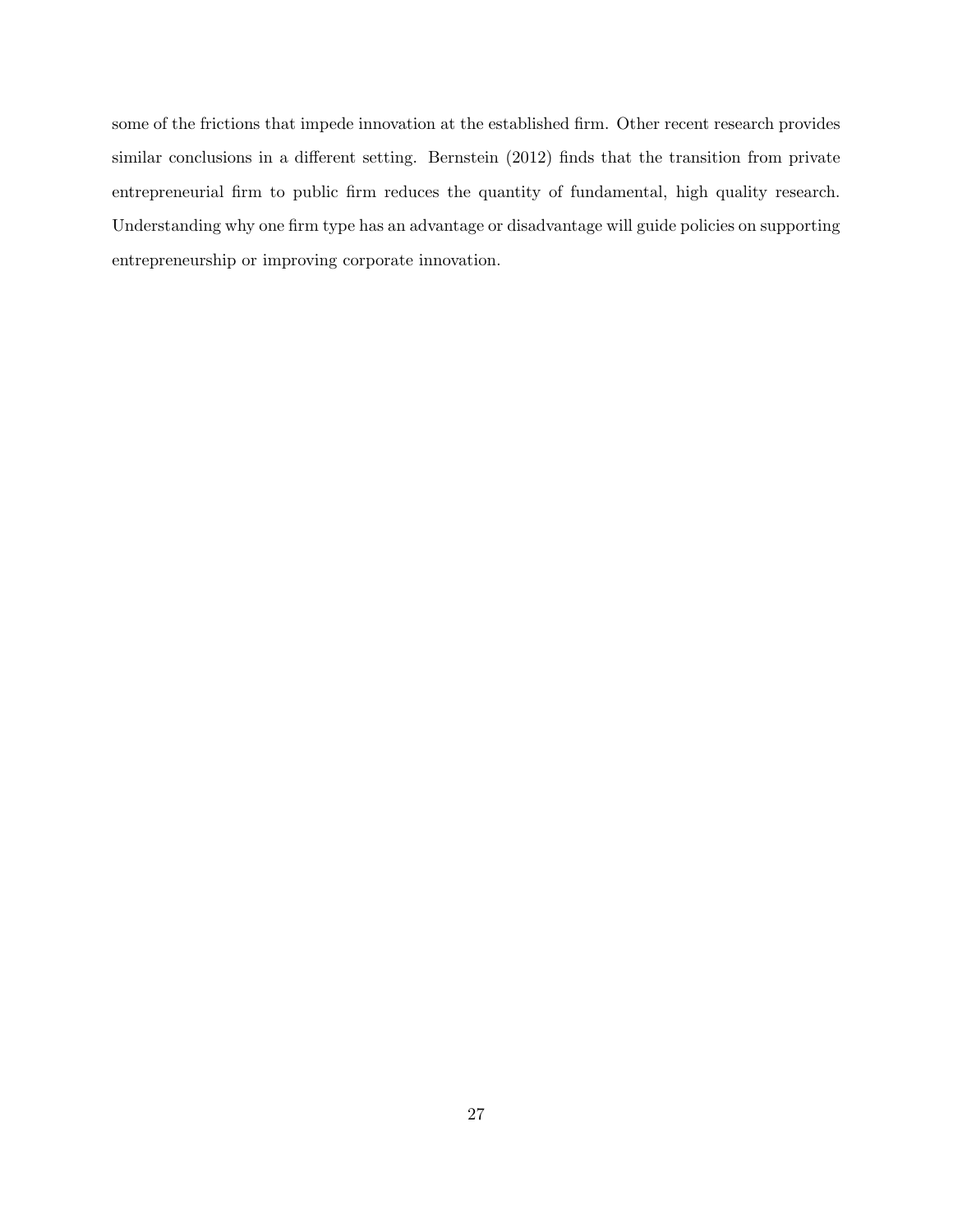## References

- Abadie, A., and G.W. Imbens. 2006. "Large sample properties of matching estimators for average treatment effects." Econometrica, 74(1): 235–267.
- Agarwal, R., R. Echambadi, A.M. Franco, and MB Sarkar. 2004. "Knowledge Transfer Through Inheritance: Spin-Out Generation, Development and Survival." Academy of Management Journal, 47(4): 501–522.
- Ai, C., and E.C. Norton. 2003. "Interaction terms in logit and probit models." Economics *letters*,  $80(1)$ : 123-129.
- Azoulay, Pierre, J. Graff Zivin, and Jialan Wang. 2010. "Superstar Extinction." The Quarterly Journal of Economics, 125(2): 549–589.
- Bernstein, Shai. 2012. "Does Going Public Affect Innovation?"
- Bertrand, M., E. Duflo, and S. Mullainathan. 2000. "How Much Should We Trust Differencesin-Differences Estimates?" The Quarterly Journal of Economics, 119(1): 249–275.
- Cassiman, Bruno, and Masako Ueda. 2006. "Optimal Project Rejection and New Firm Startups." Management Science, 52(2): 262–275.
- Chatterji, Aaron K. 2008. "Spawned with a silver spoon? Entrepreneurial performance and innovation in the medical device industry." Strategic Management Journal, 30(2): 185–206.
- Chemmanur, T.J., K. Krishnan, and D.K. Nandy. 2011. "How does venture capital financing improve efficiency in private firms? A look beneath the surface." Review of financial studies, 24(12): 4037–4090.
- Da Rin, M., T.F. Hellmann, and M. Puri. 2011. "A survey of venture capital research." National Bureau of Economic Research.
- Eriksson, T., and J. Moritz Kuhn. 2006. "Firm spin-offs in Denmark 1981–2000—patterns of entry and exit." International Journal of Industrial Organization, 24(5): 1021–1040.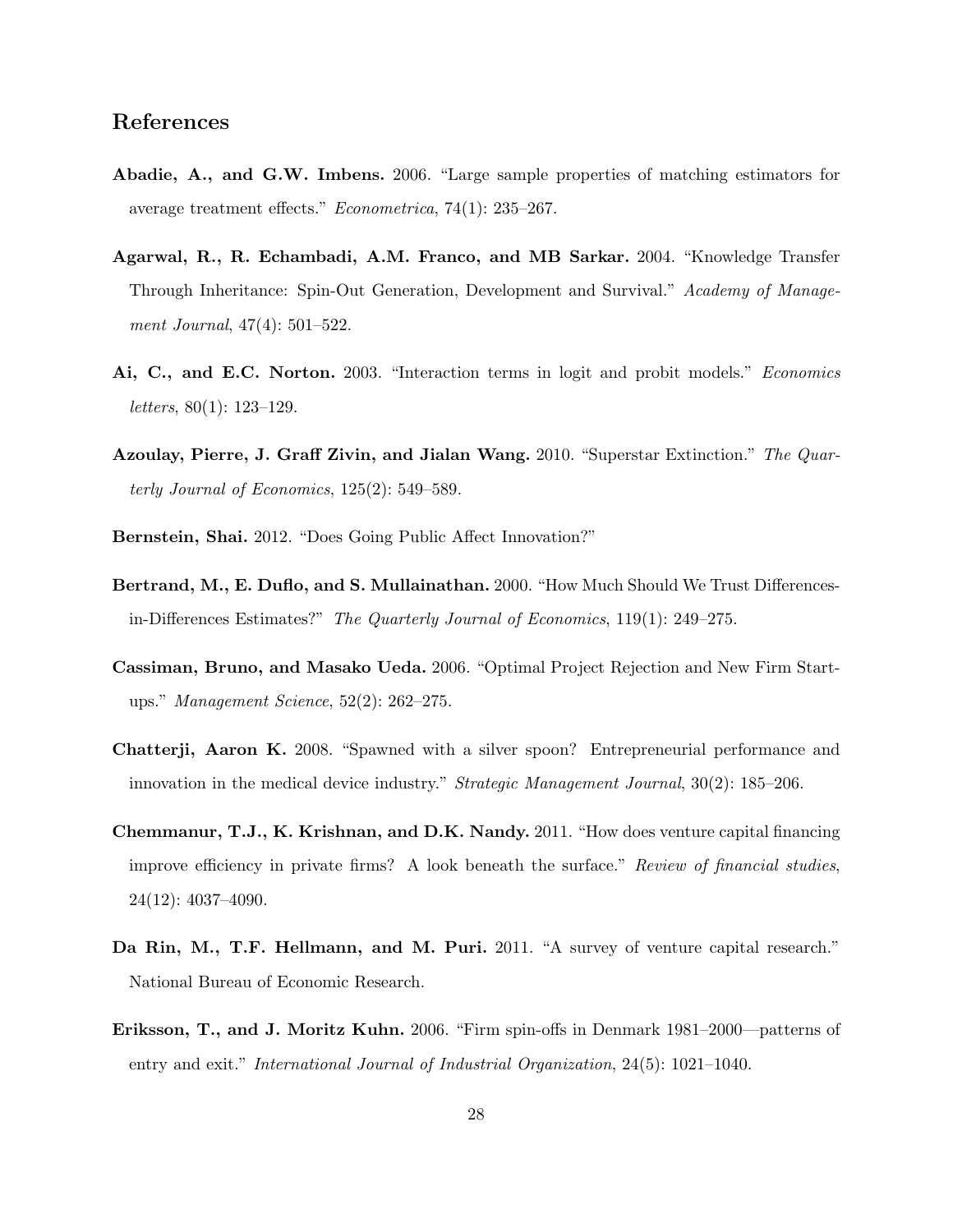- Gans, J.S., D.H. Hsu, and S. Stern. 2002. "When does start-up innovation spur the gale of creative destruction?" The RAND Journal of Economics, 33(4): 571–586.
- Gompers, Paul, Josh Lerner, and David Scharfstein. 2005. "Entrepreneurial Spawning: Public Corporations and the Genesis of New Ventures, 1986 to 1999." Journal of Finance, 60(2): 577–614.
- Gonzalez-Uribe, Juanita. 2012. "Venture Capital and the Diffusion of Knowledge." Working Paper.
- Hall, Bronwyn H., Adam B. Jaffe, and Manuel Trajtenberg. 2001. "The NBER Patent Citation Data File: Lessons, Insights and Methodological Tools."
- Heckman, James, Hidehiko Ichimura, Jeffrey Smith, and Petra Todd. 1998. "Characterizing Selection Bias Using Experimental Data." Econometrica, 66(5): 1017–1098.
- Heckman, James J, Hidehiko Ichimura, and Petra E Todd. 1997. "Matching as an Econometric Evaluation Estimator: Evidence from Evaluating a Job Training Programme." Review of Economic Studies, 64(4): 605–54.
- Hellmann, Thomas. 2007. "When do employees become entrepreneurs?" Management science, 53(6): 919–933.
- Hellman, T., and M. Puri. 2000. "The interaction between product market and financing strategy: The role of venture capital." Review of Financial Studies, 13(4): 959–984.
- Hsu, D.H., and R.H. Ziedonis. 2007. "Patents as quality signals for entrepreneurial ventures." Unpublished working paper, University of Michigan.
- Imbens, Guido W. 2004. "Nonparametric Estimation of Average Treatment Effects Under Exogeneity: A Review." The Review of Economics and Statistics, 86(1): 4–29.
- Klepper, S. 2009. "Spinoffs: A review and synthesis." European Management Review, 6(3): 159– 171.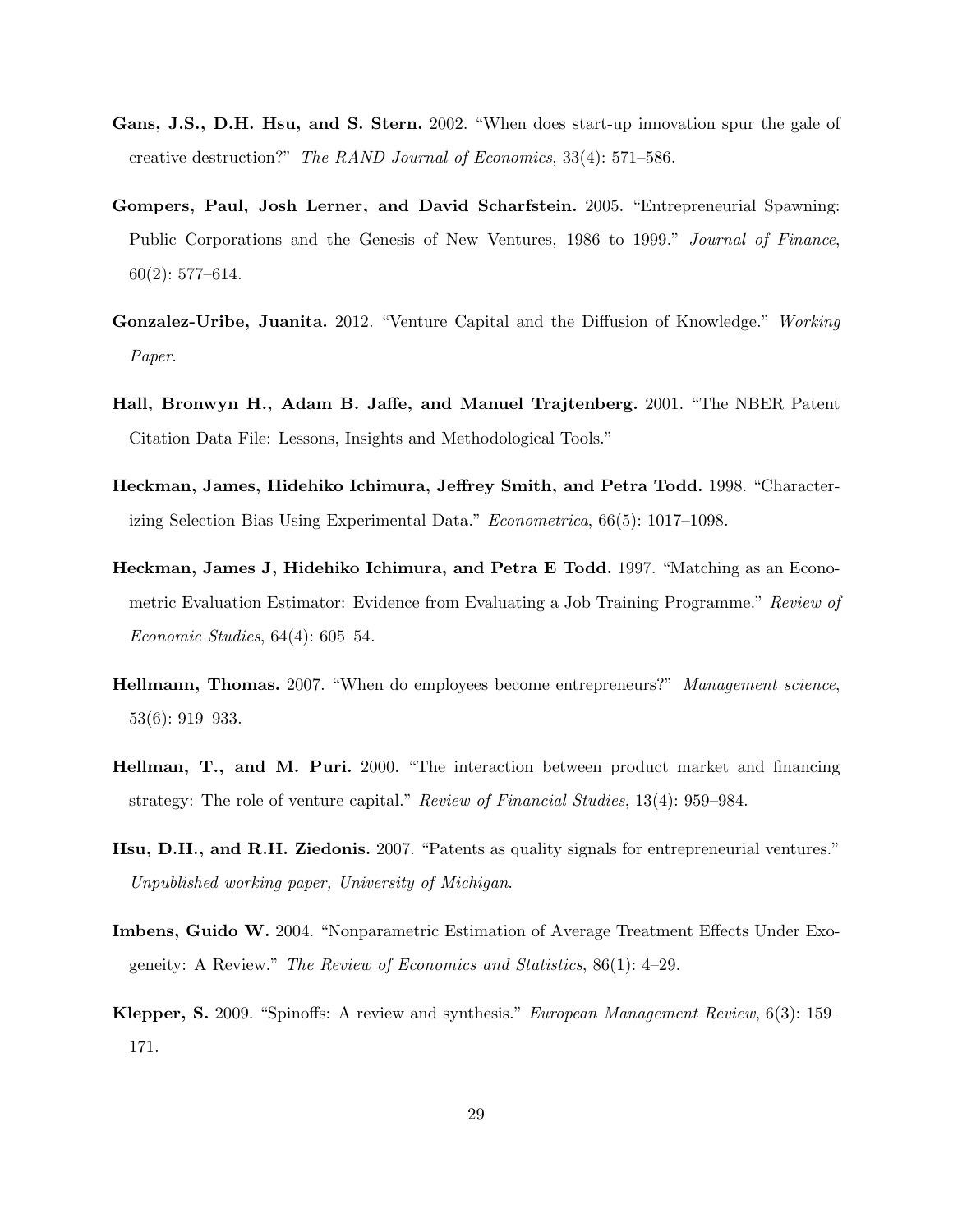- Klepper, Steven, and Peter Thompson. 2010. "Disagreements and intra-industry spinoffs." International Journal of Industrial Organization, 28(5): 526–538.
- Klepper, Steven, and Sally Sleeper. 2005. "Entry by Spinoffs." Management Science, 51(8): 1291–1306.
- Kortum, Samuel, and Josh Lerner. 2000. "Assessing the Contribution of Venture Capital to Innovation." RAND Journal of Economics, 31(4): 674–692.
- Lai, Ronald, Alexander D'Amour, Amy Yu, Ye Sun, and Lee Fleming. 2011. "Disambiguation and Co-authorship Networks of the U.S. Patent Inventor Database (1975 - 2010)."
- Lerner, J., M. Sorensen, and P. Strömberg. 2011. "Private Equity and Long-Run Investment: The Case of Innovation." The Journal of Finance, 66(2): 445–477.
- Malsberger, Brian. 2008. Covenants Not to Compete : A State-by-State Survey. BNA Books.
- Marx, M., D. Strumsky, and L. Fleming. 2009. "Mobility, skills, and the Michigan noncompete experiment." Management Science, 55(6): 875–889.
- Nanda, R., and M. Rhodes-Kropf. forthcoming. "Financing risk and innovation." Journal of Financial Economics.
- Papke, Leslie E., and Jeffrey M. Wooldridge. 2008. "Panel data methods for fractional response variables with an application to test pass rates." Journal of Econometrics, 145(1-2): 121– 133.
- Puri, M., and R. Zarutskie. forthcoming. "On the lifecycle dynamics of venture-capital-and non-venture-capital-financed firms."
- Singh, Jasjit, and Ajay Agrawal. 2011. "Recruiting for Ideas: How Firms Exploit the Prior Inventions of New Hires." Management Science, 57(1): 129–150.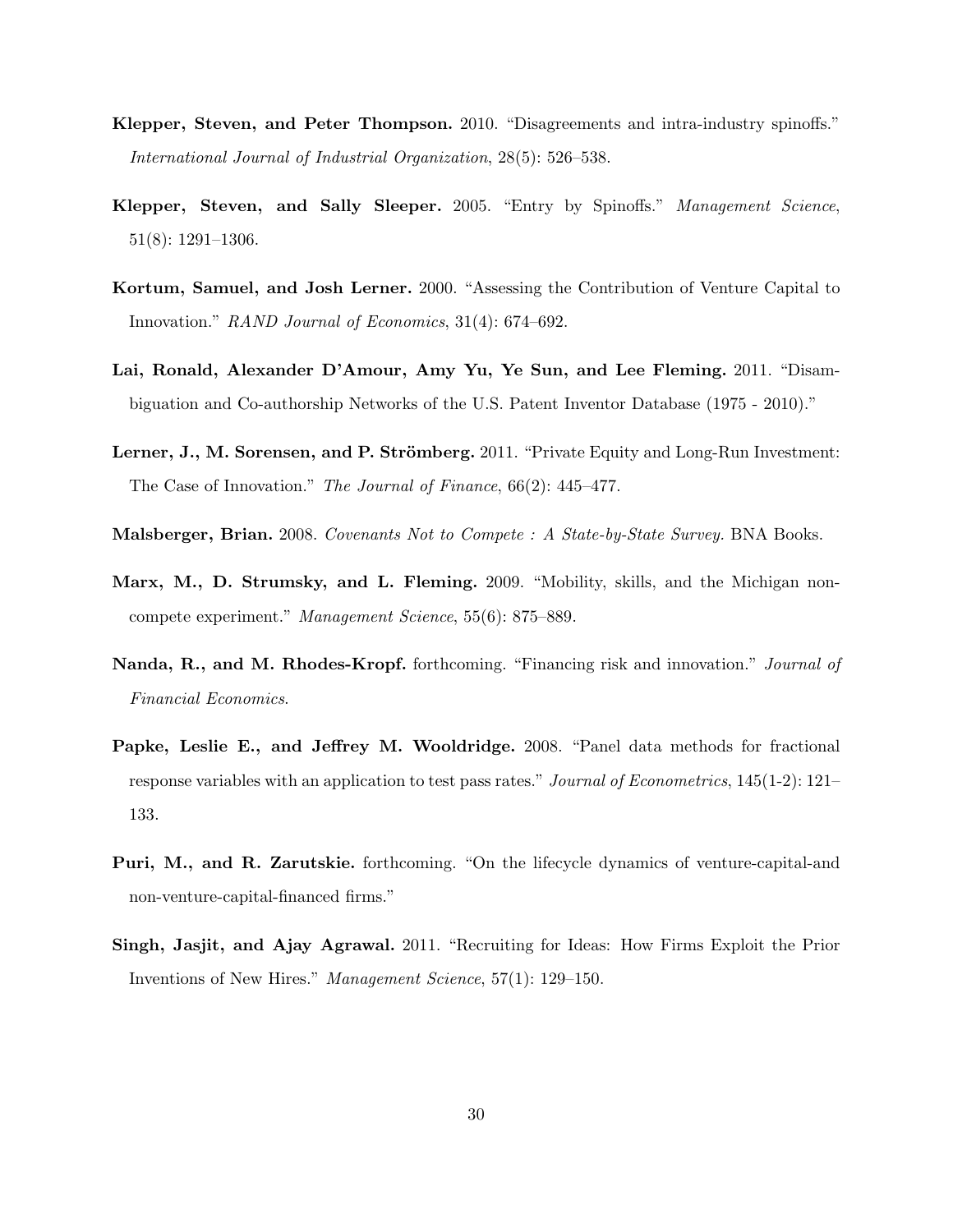# 9 Tables and Figures



Figure 1: Original Patent Sub-class Categories Use Over Time

The figure reports the cumulative fractions applied for in five random original patent sub-classes. That is, for each year after the first patent is classified in the sub-class, we calculate the fraction of the full history of that sub-class were applied for in each year. All sub-classes will have a 1 for the final year of this sample (2007) and 0 in the first observed year.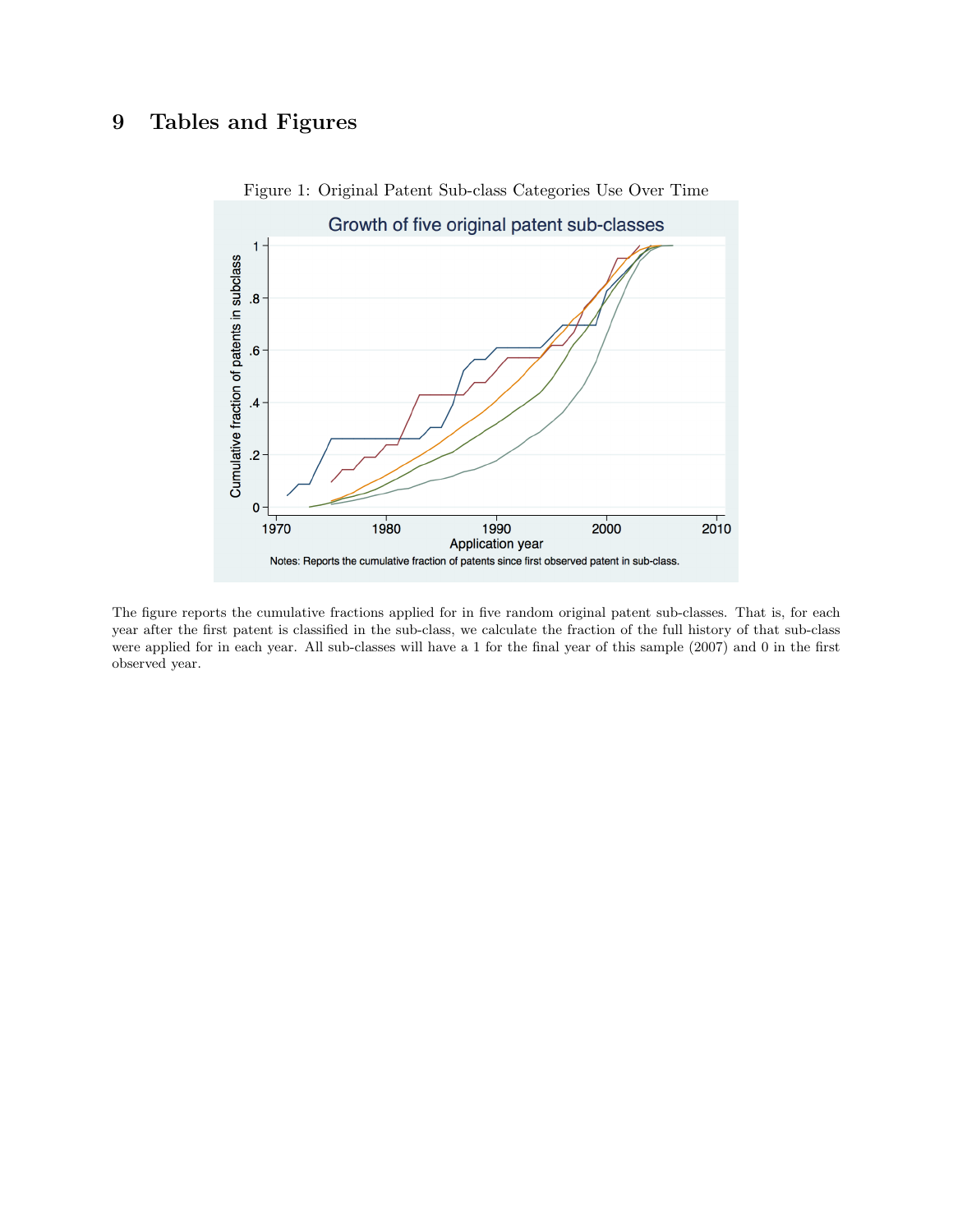### Figure 2: Patent applications around startup

The figure reports the average number of patents applied for in each year around the startup event for the entrepreneurial founders in the sample. Year 0 is the startup year. The bars represent the average patent rates across founders. The dashed line presents the empirical cumulative distribution function for the average fraction of patents applied for between  $t = 0$  and  $t = 5$ . For example, the average startup applied for 25% of their total patents in the first founding year.

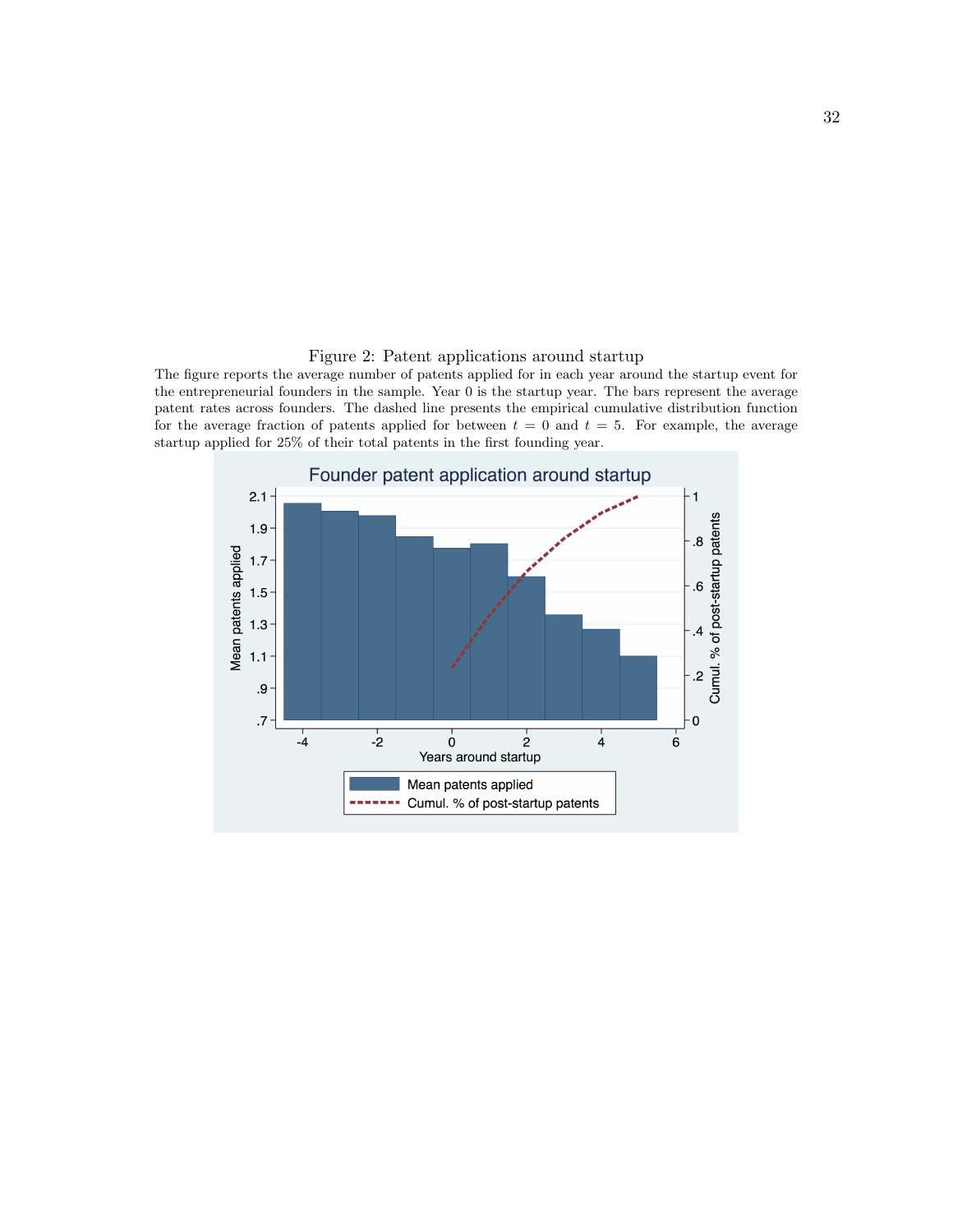

## Figure 3: Patents over time: founders vs. co-inventors

Notes: Estimated coefficients  $\rho_t$  from the difference-in-difference and fixed effects estimator 1 for the outcome variable patents per year. The excluded event time is  $t = -1$ , which is set to zero in the figure. Estimation is done with poisson fixed effects where the standard errors are clustered at the group fixed effect.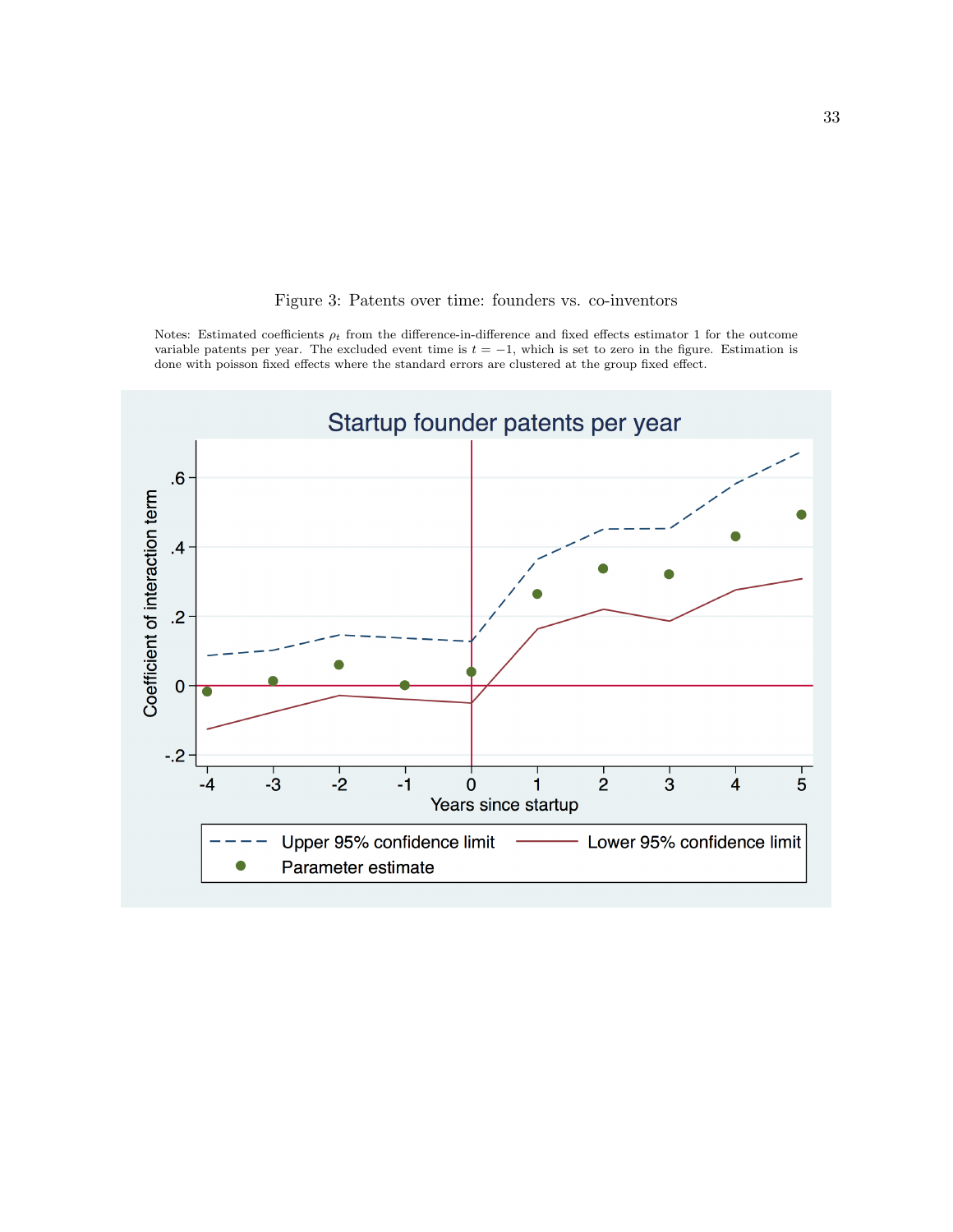Figure 4: Pre-startup patent self-citations received: founders vs. co-inventors

Notes: Estimated coefficients  $\rho_t$  from the difference-in-difference and fixed effects estimator 1 for the outcome variable that counts number of self-citations received by the stock of pre-startup patents as of t inventor i at period k for all patents applied for at or prior to k ( $k \ge -4$ ). The excluded event time is  $t = -1$ , which is set to zero in the figure. Estimation is done with poisson fixed effects where the standard errors are clustered at the group fixed effect.

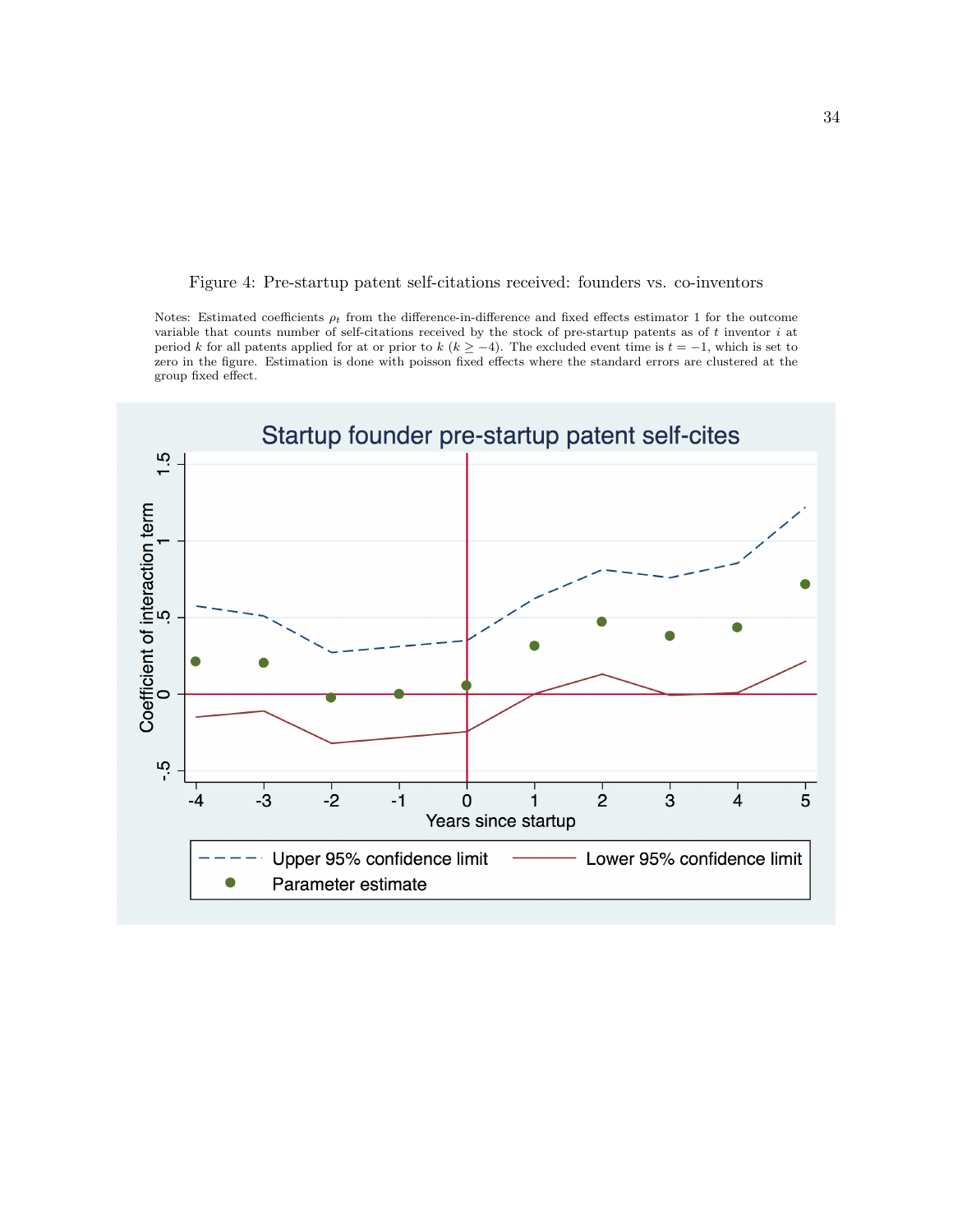

### Figure 5: Hot and cold markets: Medical Devices and Semiconductors

Notes: Figures present the total number of new entrepreneurial firms financed by venture capital in two industries: medical devices and semiconductors. The solid line shows the count, while the red and blue shaded region depict years that are "hot" and "cold" respectively. A "hot" market is one whose growth in the number of new firms is in the top quartile of growth over the sample period (bottom quartile for "cold" markets).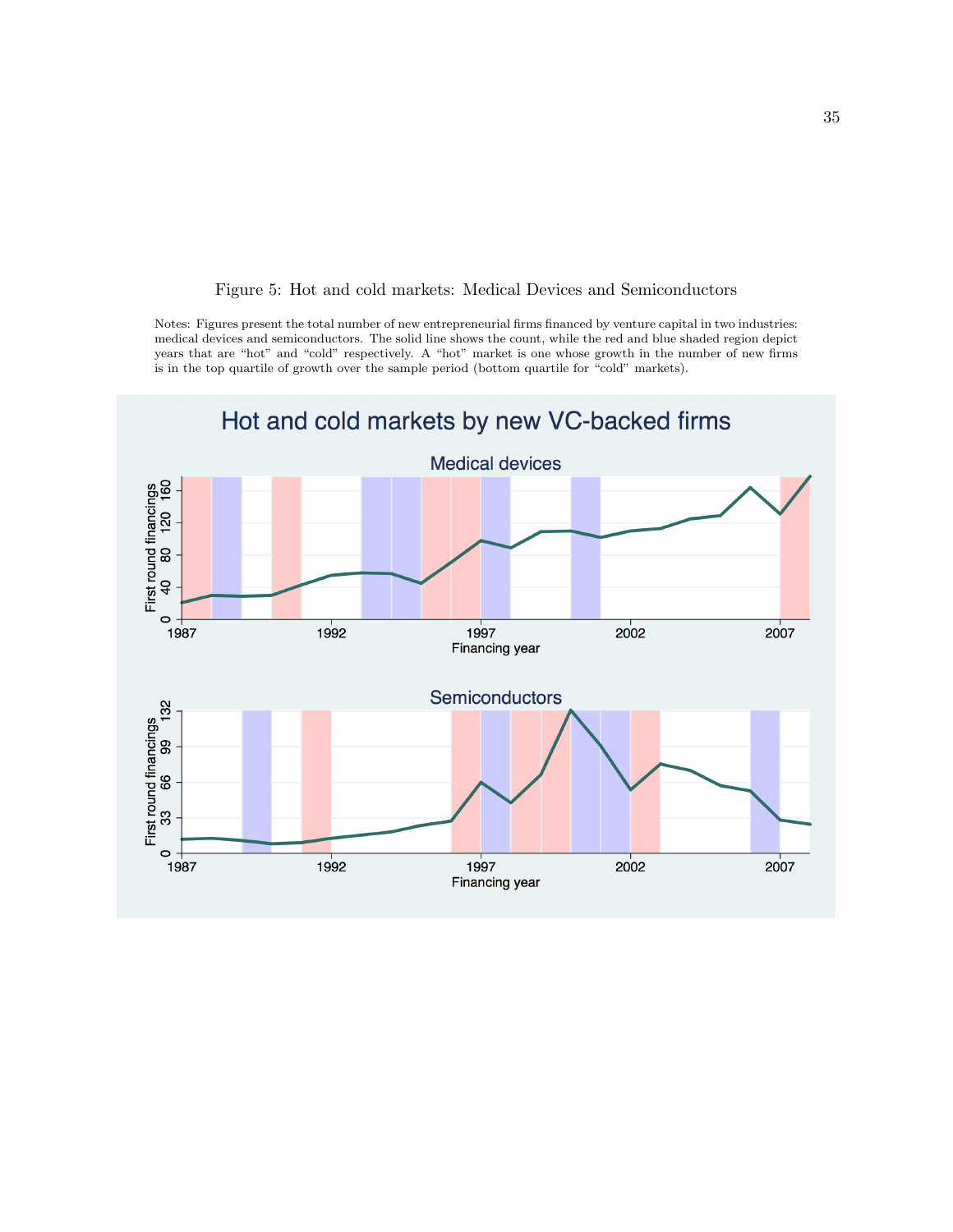| <b>Employer Name</b>   |                               |  |  |  |
|------------------------|-------------------------------|--|--|--|
| <b>IBM</b>             | $\overline{\text{Pfizer}}$    |  |  |  |
| Oracle                 | KPMG                          |  |  |  |
| Microsoft              | Accenture                     |  |  |  |
| Sun Microsystems       | <b>Novell</b>                 |  |  |  |
| Hewlett-Packard        | Compaq                        |  |  |  |
| Intel                  | Deloitte & Touche             |  |  |  |
| Cisco Systems          | Symantec                      |  |  |  |
| Lucent Technologies    | Genentech                     |  |  |  |
| Motorola               | Yahoo!                        |  |  |  |
| Nortel Networks        | Stanford University           |  |  |  |
| Ernst & Young          | AOL                           |  |  |  |
| AT&T                   | National Semiconductor        |  |  |  |
| PricewaterhouseCoopers | EMC                           |  |  |  |
| $3 \text{Com}$         | Digital Equipment             |  |  |  |
| Andersen Consulting    | Xerox                         |  |  |  |
| PeopleSoft             | Siebel Systems                |  |  |  |
| Arthur Andersen        | Synopsys                      |  |  |  |
| Texas Instruments      | i2 Technologies               |  |  |  |
| Silicon Graphics       | Computer Associates           |  |  |  |
| Cadence Design Systems | General Electric              |  |  |  |
| Sybase                 | Nortel                        |  |  |  |
| McKinsey & Company     | <b>EDS</b>                    |  |  |  |
| Lucent                 | Medtronic                     |  |  |  |
| Apple Computer         | LSI Logic                     |  |  |  |
| Johnson & Johnson      | Alcatel                       |  |  |  |
| Cisco                  | Cambridge Technology Partners |  |  |  |
| Hewlett Packard        | Boston Scientific             |  |  |  |
| Intuit                 | Tivoli Systems                |  |  |  |

Table 1: Most common previous employers for all entrepreneurial firm founders Notes: Table presents a tabulation of the last known employer for the set of all VC-backed entrepreneurial

founders sorted by frequency.

36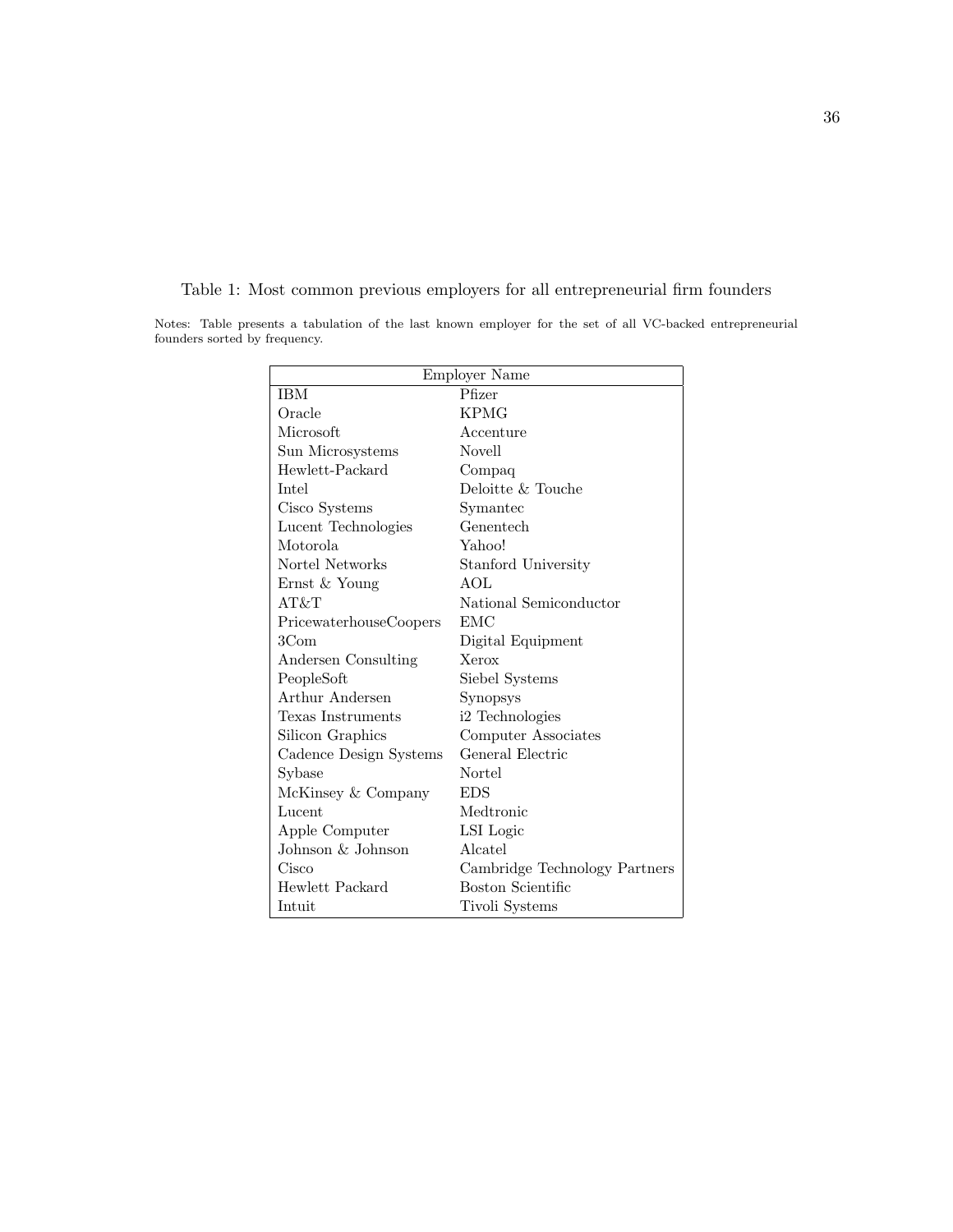# Table 2: Variable description

| Variable                                                        | Description                                                                                                                                                                                                                                                                                                                                                                                                                                                                                                                                              |
|-----------------------------------------------------------------|----------------------------------------------------------------------------------------------------------------------------------------------------------------------------------------------------------------------------------------------------------------------------------------------------------------------------------------------------------------------------------------------------------------------------------------------------------------------------------------------------------------------------------------------------------|
| $#$ Patents                                                     | The average number of patents applied for each year in the windows<br>$-4,0$ and $[0,5]$ .                                                                                                                                                                                                                                                                                                                                                                                                                                                               |
| Originality                                                     | The originality (adjusted) measure using the sub-class of patents cited<br>in an inventor's patents in each window. Patents that cite a larger<br>set of sub-classes are more original. The adjustment (see Hall, Jaffe and<br>Trajtenberg $(2001)$ ) addresses the inherent bias in the standard measure.                                                                                                                                                                                                                                               |
| Citations received                                              | For the pre-startup patents, the total number of citations received at<br>$t = -1$ for all patents applied for in $[-4, 0)$ . For the post-startup patents,<br>the total number of citations received at $t = 5$ for all patents applied for<br>in $[0, 5]$ .                                                                                                                                                                                                                                                                                            |
| Citations received<br>$(non-self)$                              | Same measure as "Citations received" except self-citations received by<br>the same inventor are excluded. A self-citation is defined at the inventor-<br>patent level.                                                                                                                                                                                                                                                                                                                                                                                   |
| Generality                                                      | The generality (adjusted) measure using the sub-class of patents citing<br>the patent in each window. As in "Citations received," this variable is<br>measured for the two sets of patent stocks at $t = -1$ and $t = 4$ . Patents<br>with higher generality are cited by a larger set of patent sub-classes.<br>The adjustment (see Hall, Jaffe and Trajtenberg (2001)) addresses the<br>inherent bias in the measure related to citations counts.                                                                                                      |
| % Winners                                                       | For each patent sub-class and year, we calculate the number of citations<br>received 5 years after patent grant. A patent is a "winner" if it is in the<br>top $10\%$ this citation count within the same application year and patent<br>classification.                                                                                                                                                                                                                                                                                                 |
| self<br>%<br>$\overline{\text{citations}}$<br>made              | A number in $[0, 1]$ that measures the fraction of a patents citations made<br>that are self-citations. A self-citation is defined at the inventor-level, so<br>a patent with multiple inventors can have different values of $\%$ self-<br>citations made."                                                                                                                                                                                                                                                                                             |
| CIP                                                             | A continuation-in-part (CIP) creates a relationship of a "parent" and<br>"child" patent.<br>A patent is a (CIP) if it references itself as a<br>continuation-in-part of an already applied for patent. A CIP typically<br>adds new claims to the parent patent while the latter is still pending<br>grant. CIPs are often used to add commercial application/uses to an<br>existing technology.                                                                                                                                                          |
| OCL Age                                                         | The NBER patent data includes the original patent class/sub-class<br>(OCL) category recorded at the time of patent application. For the<br>full history of each OCL, we calculate the cumulative fraction of the<br>within-sub-class patents have been applied for as of year $t$ . If 20% of all<br>patents in the OCL sub-class were applied for in its first year, then they<br>would have a value of 0.2. Patents filed in the final year of the sample<br>$(2006)$ each have a value of 1. See Figure 1 for example time series of<br>this measure. |
| self-<br>Pre-startup<br>citations<br>Importance<br>for-<br>ward | The number of self-citations received by the stock of pre-startup patents<br>at two periods in time: $t = -1$ and $t = 5$ .<br>A characterization of the number of citations received and the number<br>of citations received by the patents that cite a patent. The paper uses<br>a weight of .5 for the second-degree citations.                                                                                                                                                                                                                       |

Notes: Description of the main patent dependent variables used throughout the paper.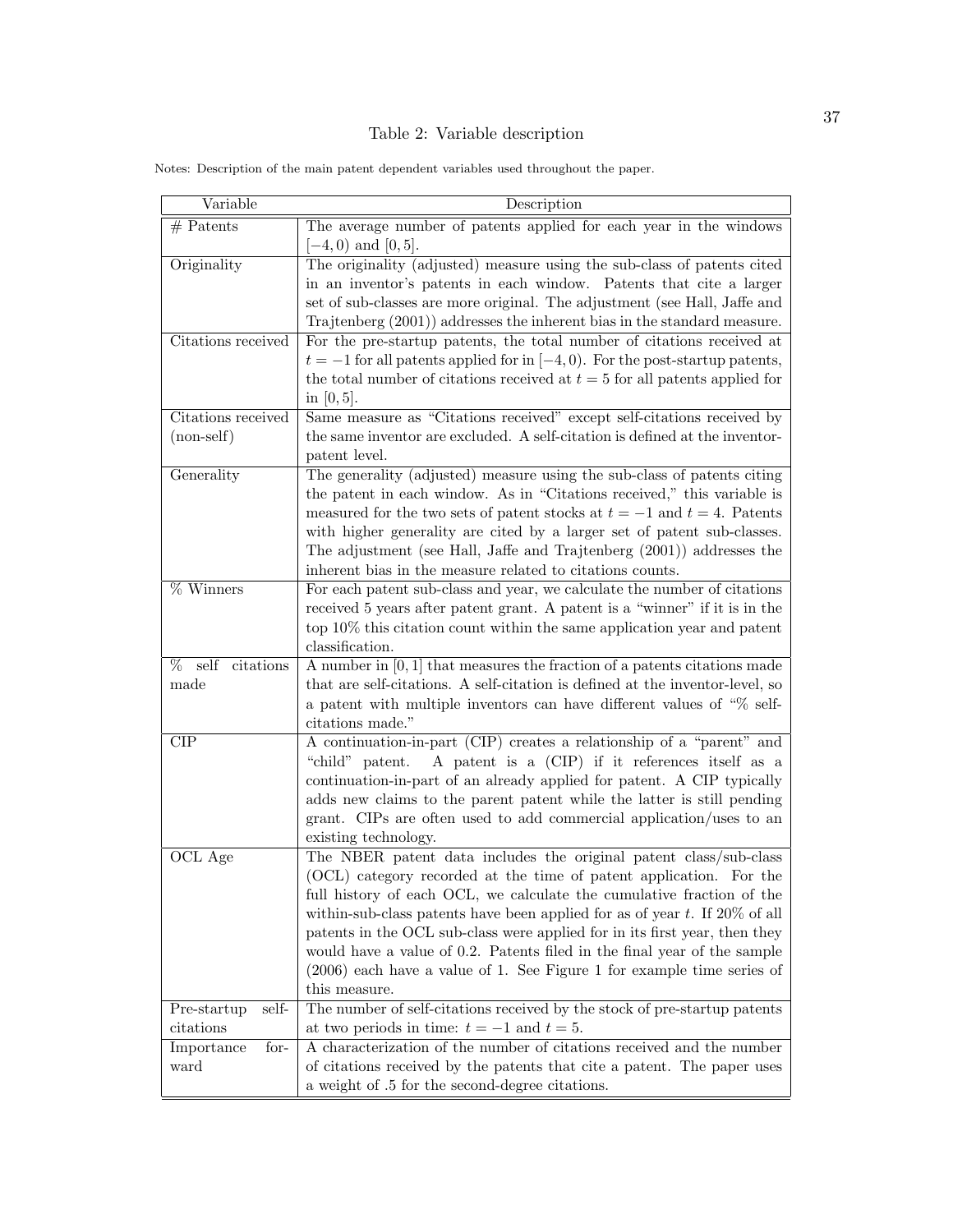Notes: Tabulation of the assignees associated with the entrepreneurial firm founders who have a matched coinventor and at least one patent before and after the startup event. Although we exclude patents at universities and government, this list includes all past employers of the startup founders with at least five founders.

| <b>IBM</b><br>82<br>AT&T<br>59<br>52<br>Lucent Technologies Inc<br>43<br>Intel Corporation<br>36<br>Sun Microsystems Inc<br>Microsoft Corporation<br>26<br>Cisco Technology Inc<br>25<br>Motorola Inc<br>25<br>23<br>Hewlett-Packard Company<br>Advanced Micro Devices Inc<br>18<br>Apple Inc<br>18<br>Digital Equipment Corporation<br>18<br>National Semiconductor Corporation<br>18<br>University of California<br>18<br>Applied Materials Inc<br>14<br>13<br>3Com Corporation<br>13<br>General Electric Company<br>Massachusetts Institute Of Technology<br>12<br>Stanford University<br>12<br>10<br>Compaq Computer Corporation<br>Scimed Life Systems Inc<br>10<br>Silicon Graphics Inc<br>10<br>Texas Instruments Incorporated<br>10<br>Xerox Corporation<br>10<br>Boston Scientific Scimed Inc<br>9<br>9<br>Genentech Inc<br>Advanced Cardiovascular Systems Inc<br>8<br>8<br>Agilent Technologies Inc<br>Baxter International Inc<br>8<br>8<br>Becton Dickinson And Company<br>8<br>Bristolmyers Squibb Company<br><b>Broadcom Corporation</b><br>8<br>Medtronic Inc<br>8<br>8<br>Micron Technology Inc<br>Agere Systems Guardian Corp<br>7<br>Cirrus Logic Inc<br>7<br>Cornell Research Foundation Inc.<br>7<br>Medtronic Vascular Inc<br>7<br>7<br>Rambus Inc<br>The Scripps Research Institute<br>7<br>Unisys Corporation<br>7<br>6<br>Agere Systems Inc<br>C R Bard Inc<br>6<br>California Institute Of Technology<br>6<br>6<br>Ciena Corporation<br>6<br>Emc Corporation<br>Merck Co Inc<br>6<br>Nortel Networks Limited<br>6<br>6<br>Qualcomm Incorporated<br>6<br>Sandisk Corporation |              | Count |
|-------------------------------------------------------------------------------------------------------------------------------------------------------------------------------------------------------------------------------------------------------------------------------------------------------------------------------------------------------------------------------------------------------------------------------------------------------------------------------------------------------------------------------------------------------------------------------------------------------------------------------------------------------------------------------------------------------------------------------------------------------------------------------------------------------------------------------------------------------------------------------------------------------------------------------------------------------------------------------------------------------------------------------------------------------------------------------------------------------------------------------------------------------------------------------------------------------------------------------------------------------------------------------------------------------------------------------------------------------------------------------------------------------------------------------------------------------------------------------------------------------------------------------------------------------------------------------------------------------|--------------|-------|
|                                                                                                                                                                                                                                                                                                                                                                                                                                                                                                                                                                                                                                                                                                                                                                                                                                                                                                                                                                                                                                                                                                                                                                                                                                                                                                                                                                                                                                                                                                                                                                                                       |              |       |
|                                                                                                                                                                                                                                                                                                                                                                                                                                                                                                                                                                                                                                                                                                                                                                                                                                                                                                                                                                                                                                                                                                                                                                                                                                                                                                                                                                                                                                                                                                                                                                                                       |              |       |
|                                                                                                                                                                                                                                                                                                                                                                                                                                                                                                                                                                                                                                                                                                                                                                                                                                                                                                                                                                                                                                                                                                                                                                                                                                                                                                                                                                                                                                                                                                                                                                                                       |              |       |
|                                                                                                                                                                                                                                                                                                                                                                                                                                                                                                                                                                                                                                                                                                                                                                                                                                                                                                                                                                                                                                                                                                                                                                                                                                                                                                                                                                                                                                                                                                                                                                                                       |              |       |
|                                                                                                                                                                                                                                                                                                                                                                                                                                                                                                                                                                                                                                                                                                                                                                                                                                                                                                                                                                                                                                                                                                                                                                                                                                                                                                                                                                                                                                                                                                                                                                                                       |              |       |
|                                                                                                                                                                                                                                                                                                                                                                                                                                                                                                                                                                                                                                                                                                                                                                                                                                                                                                                                                                                                                                                                                                                                                                                                                                                                                                                                                                                                                                                                                                                                                                                                       |              |       |
|                                                                                                                                                                                                                                                                                                                                                                                                                                                                                                                                                                                                                                                                                                                                                                                                                                                                                                                                                                                                                                                                                                                                                                                                                                                                                                                                                                                                                                                                                                                                                                                                       |              |       |
|                                                                                                                                                                                                                                                                                                                                                                                                                                                                                                                                                                                                                                                                                                                                                                                                                                                                                                                                                                                                                                                                                                                                                                                                                                                                                                                                                                                                                                                                                                                                                                                                       |              |       |
|                                                                                                                                                                                                                                                                                                                                                                                                                                                                                                                                                                                                                                                                                                                                                                                                                                                                                                                                                                                                                                                                                                                                                                                                                                                                                                                                                                                                                                                                                                                                                                                                       |              |       |
|                                                                                                                                                                                                                                                                                                                                                                                                                                                                                                                                                                                                                                                                                                                                                                                                                                                                                                                                                                                                                                                                                                                                                                                                                                                                                                                                                                                                                                                                                                                                                                                                       |              |       |
|                                                                                                                                                                                                                                                                                                                                                                                                                                                                                                                                                                                                                                                                                                                                                                                                                                                                                                                                                                                                                                                                                                                                                                                                                                                                                                                                                                                                                                                                                                                                                                                                       |              |       |
|                                                                                                                                                                                                                                                                                                                                                                                                                                                                                                                                                                                                                                                                                                                                                                                                                                                                                                                                                                                                                                                                                                                                                                                                                                                                                                                                                                                                                                                                                                                                                                                                       |              |       |
|                                                                                                                                                                                                                                                                                                                                                                                                                                                                                                                                                                                                                                                                                                                                                                                                                                                                                                                                                                                                                                                                                                                                                                                                                                                                                                                                                                                                                                                                                                                                                                                                       |              |       |
|                                                                                                                                                                                                                                                                                                                                                                                                                                                                                                                                                                                                                                                                                                                                                                                                                                                                                                                                                                                                                                                                                                                                                                                                                                                                                                                                                                                                                                                                                                                                                                                                       |              |       |
|                                                                                                                                                                                                                                                                                                                                                                                                                                                                                                                                                                                                                                                                                                                                                                                                                                                                                                                                                                                                                                                                                                                                                                                                                                                                                                                                                                                                                                                                                                                                                                                                       |              |       |
|                                                                                                                                                                                                                                                                                                                                                                                                                                                                                                                                                                                                                                                                                                                                                                                                                                                                                                                                                                                                                                                                                                                                                                                                                                                                                                                                                                                                                                                                                                                                                                                                       |              |       |
|                                                                                                                                                                                                                                                                                                                                                                                                                                                                                                                                                                                                                                                                                                                                                                                                                                                                                                                                                                                                                                                                                                                                                                                                                                                                                                                                                                                                                                                                                                                                                                                                       |              |       |
|                                                                                                                                                                                                                                                                                                                                                                                                                                                                                                                                                                                                                                                                                                                                                                                                                                                                                                                                                                                                                                                                                                                                                                                                                                                                                                                                                                                                                                                                                                                                                                                                       |              |       |
|                                                                                                                                                                                                                                                                                                                                                                                                                                                                                                                                                                                                                                                                                                                                                                                                                                                                                                                                                                                                                                                                                                                                                                                                                                                                                                                                                                                                                                                                                                                                                                                                       |              |       |
|                                                                                                                                                                                                                                                                                                                                                                                                                                                                                                                                                                                                                                                                                                                                                                                                                                                                                                                                                                                                                                                                                                                                                                                                                                                                                                                                                                                                                                                                                                                                                                                                       |              |       |
|                                                                                                                                                                                                                                                                                                                                                                                                                                                                                                                                                                                                                                                                                                                                                                                                                                                                                                                                                                                                                                                                                                                                                                                                                                                                                                                                                                                                                                                                                                                                                                                                       |              |       |
|                                                                                                                                                                                                                                                                                                                                                                                                                                                                                                                                                                                                                                                                                                                                                                                                                                                                                                                                                                                                                                                                                                                                                                                                                                                                                                                                                                                                                                                                                                                                                                                                       |              |       |
|                                                                                                                                                                                                                                                                                                                                                                                                                                                                                                                                                                                                                                                                                                                                                                                                                                                                                                                                                                                                                                                                                                                                                                                                                                                                                                                                                                                                                                                                                                                                                                                                       |              |       |
|                                                                                                                                                                                                                                                                                                                                                                                                                                                                                                                                                                                                                                                                                                                                                                                                                                                                                                                                                                                                                                                                                                                                                                                                                                                                                                                                                                                                                                                                                                                                                                                                       |              |       |
|                                                                                                                                                                                                                                                                                                                                                                                                                                                                                                                                                                                                                                                                                                                                                                                                                                                                                                                                                                                                                                                                                                                                                                                                                                                                                                                                                                                                                                                                                                                                                                                                       |              |       |
|                                                                                                                                                                                                                                                                                                                                                                                                                                                                                                                                                                                                                                                                                                                                                                                                                                                                                                                                                                                                                                                                                                                                                                                                                                                                                                                                                                                                                                                                                                                                                                                                       |              |       |
|                                                                                                                                                                                                                                                                                                                                                                                                                                                                                                                                                                                                                                                                                                                                                                                                                                                                                                                                                                                                                                                                                                                                                                                                                                                                                                                                                                                                                                                                                                                                                                                                       |              |       |
|                                                                                                                                                                                                                                                                                                                                                                                                                                                                                                                                                                                                                                                                                                                                                                                                                                                                                                                                                                                                                                                                                                                                                                                                                                                                                                                                                                                                                                                                                                                                                                                                       |              |       |
|                                                                                                                                                                                                                                                                                                                                                                                                                                                                                                                                                                                                                                                                                                                                                                                                                                                                                                                                                                                                                                                                                                                                                                                                                                                                                                                                                                                                                                                                                                                                                                                                       |              |       |
|                                                                                                                                                                                                                                                                                                                                                                                                                                                                                                                                                                                                                                                                                                                                                                                                                                                                                                                                                                                                                                                                                                                                                                                                                                                                                                                                                                                                                                                                                                                                                                                                       |              |       |
|                                                                                                                                                                                                                                                                                                                                                                                                                                                                                                                                                                                                                                                                                                                                                                                                                                                                                                                                                                                                                                                                                                                                                                                                                                                                                                                                                                                                                                                                                                                                                                                                       |              |       |
|                                                                                                                                                                                                                                                                                                                                                                                                                                                                                                                                                                                                                                                                                                                                                                                                                                                                                                                                                                                                                                                                                                                                                                                                                                                                                                                                                                                                                                                                                                                                                                                                       |              |       |
|                                                                                                                                                                                                                                                                                                                                                                                                                                                                                                                                                                                                                                                                                                                                                                                                                                                                                                                                                                                                                                                                                                                                                                                                                                                                                                                                                                                                                                                                                                                                                                                                       |              |       |
|                                                                                                                                                                                                                                                                                                                                                                                                                                                                                                                                                                                                                                                                                                                                                                                                                                                                                                                                                                                                                                                                                                                                                                                                                                                                                                                                                                                                                                                                                                                                                                                                       |              |       |
|                                                                                                                                                                                                                                                                                                                                                                                                                                                                                                                                                                                                                                                                                                                                                                                                                                                                                                                                                                                                                                                                                                                                                                                                                                                                                                                                                                                                                                                                                                                                                                                                       |              |       |
|                                                                                                                                                                                                                                                                                                                                                                                                                                                                                                                                                                                                                                                                                                                                                                                                                                                                                                                                                                                                                                                                                                                                                                                                                                                                                                                                                                                                                                                                                                                                                                                                       |              |       |
|                                                                                                                                                                                                                                                                                                                                                                                                                                                                                                                                                                                                                                                                                                                                                                                                                                                                                                                                                                                                                                                                                                                                                                                                                                                                                                                                                                                                                                                                                                                                                                                                       |              |       |
|                                                                                                                                                                                                                                                                                                                                                                                                                                                                                                                                                                                                                                                                                                                                                                                                                                                                                                                                                                                                                                                                                                                                                                                                                                                                                                                                                                                                                                                                                                                                                                                                       |              |       |
|                                                                                                                                                                                                                                                                                                                                                                                                                                                                                                                                                                                                                                                                                                                                                                                                                                                                                                                                                                                                                                                                                                                                                                                                                                                                                                                                                                                                                                                                                                                                                                                                       |              |       |
|                                                                                                                                                                                                                                                                                                                                                                                                                                                                                                                                                                                                                                                                                                                                                                                                                                                                                                                                                                                                                                                                                                                                                                                                                                                                                                                                                                                                                                                                                                                                                                                                       |              |       |
|                                                                                                                                                                                                                                                                                                                                                                                                                                                                                                                                                                                                                                                                                                                                                                                                                                                                                                                                                                                                                                                                                                                                                                                                                                                                                                                                                                                                                                                                                                                                                                                                       |              |       |
|                                                                                                                                                                                                                                                                                                                                                                                                                                                                                                                                                                                                                                                                                                                                                                                                                                                                                                                                                                                                                                                                                                                                                                                                                                                                                                                                                                                                                                                                                                                                                                                                       |              |       |
|                                                                                                                                                                                                                                                                                                                                                                                                                                                                                                                                                                                                                                                                                                                                                                                                                                                                                                                                                                                                                                                                                                                                                                                                                                                                                                                                                                                                                                                                                                                                                                                                       |              |       |
|                                                                                                                                                                                                                                                                                                                                                                                                                                                                                                                                                                                                                                                                                                                                                                                                                                                                                                                                                                                                                                                                                                                                                                                                                                                                                                                                                                                                                                                                                                                                                                                                       |              |       |
|                                                                                                                                                                                                                                                                                                                                                                                                                                                                                                                                                                                                                                                                                                                                                                                                                                                                                                                                                                                                                                                                                                                                                                                                                                                                                                                                                                                                                                                                                                                                                                                                       |              |       |
|                                                                                                                                                                                                                                                                                                                                                                                                                                                                                                                                                                                                                                                                                                                                                                                                                                                                                                                                                                                                                                                                                                                                                                                                                                                                                                                                                                                                                                                                                                                                                                                                       |              |       |
|                                                                                                                                                                                                                                                                                                                                                                                                                                                                                                                                                                                                                                                                                                                                                                                                                                                                                                                                                                                                                                                                                                                                                                                                                                                                                                                                                                                                                                                                                                                                                                                                       |              |       |
|                                                                                                                                                                                                                                                                                                                                                                                                                                                                                                                                                                                                                                                                                                                                                                                                                                                                                                                                                                                                                                                                                                                                                                                                                                                                                                                                                                                                                                                                                                                                                                                                       |              |       |
|                                                                                                                                                                                                                                                                                                                                                                                                                                                                                                                                                                                                                                                                                                                                                                                                                                                                                                                                                                                                                                                                                                                                                                                                                                                                                                                                                                                                                                                                                                                                                                                                       |              |       |
|                                                                                                                                                                                                                                                                                                                                                                                                                                                                                                                                                                                                                                                                                                                                                                                                                                                                                                                                                                                                                                                                                                                                                                                                                                                                                                                                                                                                                                                                                                                                                                                                       |              |       |
|                                                                                                                                                                                                                                                                                                                                                                                                                                                                                                                                                                                                                                                                                                                                                                                                                                                                                                                                                                                                                                                                                                                                                                                                                                                                                                                                                                                                                                                                                                                                                                                                       | Observations | 760   |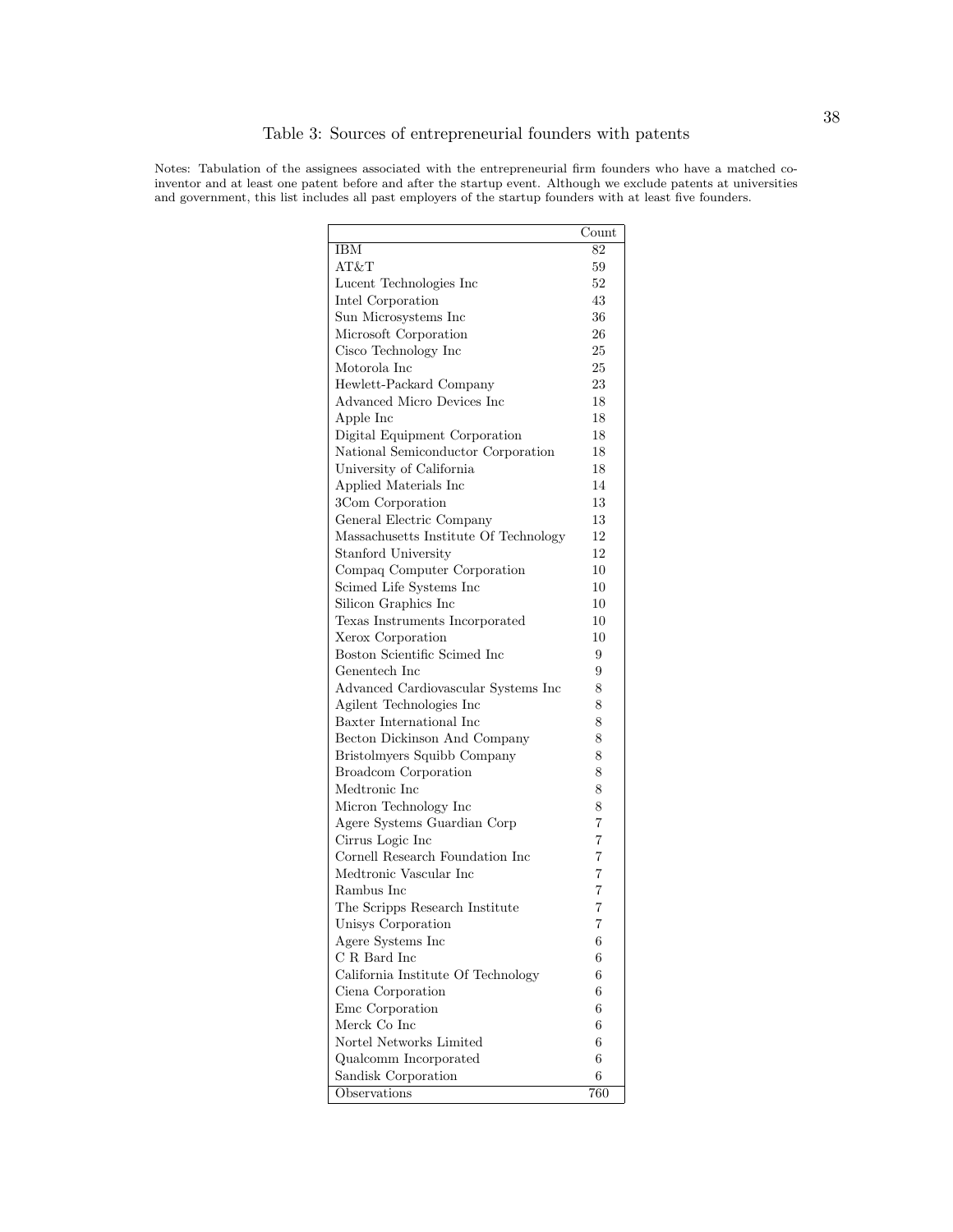|  | Table 4: Entrepreneurial firms: Pre- and post-match |  |  |  |
|--|-----------------------------------------------------|--|--|--|
|--|-----------------------------------------------------|--|--|--|

Notes: Table reports several entrepreneurial firm characteristics of the final sample of firms after the matching process (see Section 3) and those excluded from the final sample. Founders and their firms are dropped if there is no quality match on observables or their quality pre-founding match stops patenting after founding. Some entrepreneurial firms have co-founders (82 in the final sample and 107 in the dropped sample). "Founding year" is the entrepreneurial firm's founding year, "Information Tech." is the fraction of the sample in IT and "Healthcare" is the fraction of firms in healthcare. "% publicly-held," "% Acquired" and "% still private" report the fraction of firms by exit status (as of quarter two of 2012). "California" and "Massachusetts" report the fraction of founding states. "First capital raised (m)" is the capital raised by the firms in their first VC financing (in millions). The third column reports the differences in means and two-side t-test results. Significance: <sup>∗</sup>  $p < 0.10,$   $\mathrm{^{**}}$   $p < 0.05,$   $\mathrm{^{***}}$   $p < 0.01.$ 

|                          | Post-match | No matches | Diff./s.e.   |
|--------------------------|------------|------------|--------------|
| Founding year            | 1999.7     | 2000.2     | $-0.574**$   |
|                          |            |            | (0.211)      |
| Information Tech.        | 0.590      | 0.587      | 0.00277      |
|                          |            |            | (0.0205)     |
| Healthcare               | 0.324      | 0.259      | $0.0645***$  |
|                          |            |            | (0.0187)     |
| % publicly-held          | 0.109      | 0.0946     | 0.0149       |
|                          |            |            | (0.0125)     |
| % Acquired               | 0.370      | 0.322      | $0.0475*$    |
|                          |            |            | (0.0197)     |
| % still private          | 0.288      | 0.361      | $-0.0727***$ |
|                          |            |            | (0.0197)     |
| California               | 0.540      | 0.489      | $0.0511*$    |
|                          |            |            | (0.0208)     |
| Massachusetts            | 0.106      | 0.127      | $-0.0211$    |
|                          |            |            | (0.0136)     |
| First capital raised (m) | 6.298      | 6.023      | 0.275        |
|                          |            |            | (0.361)      |
| Firms                    | 846        | 624        |              |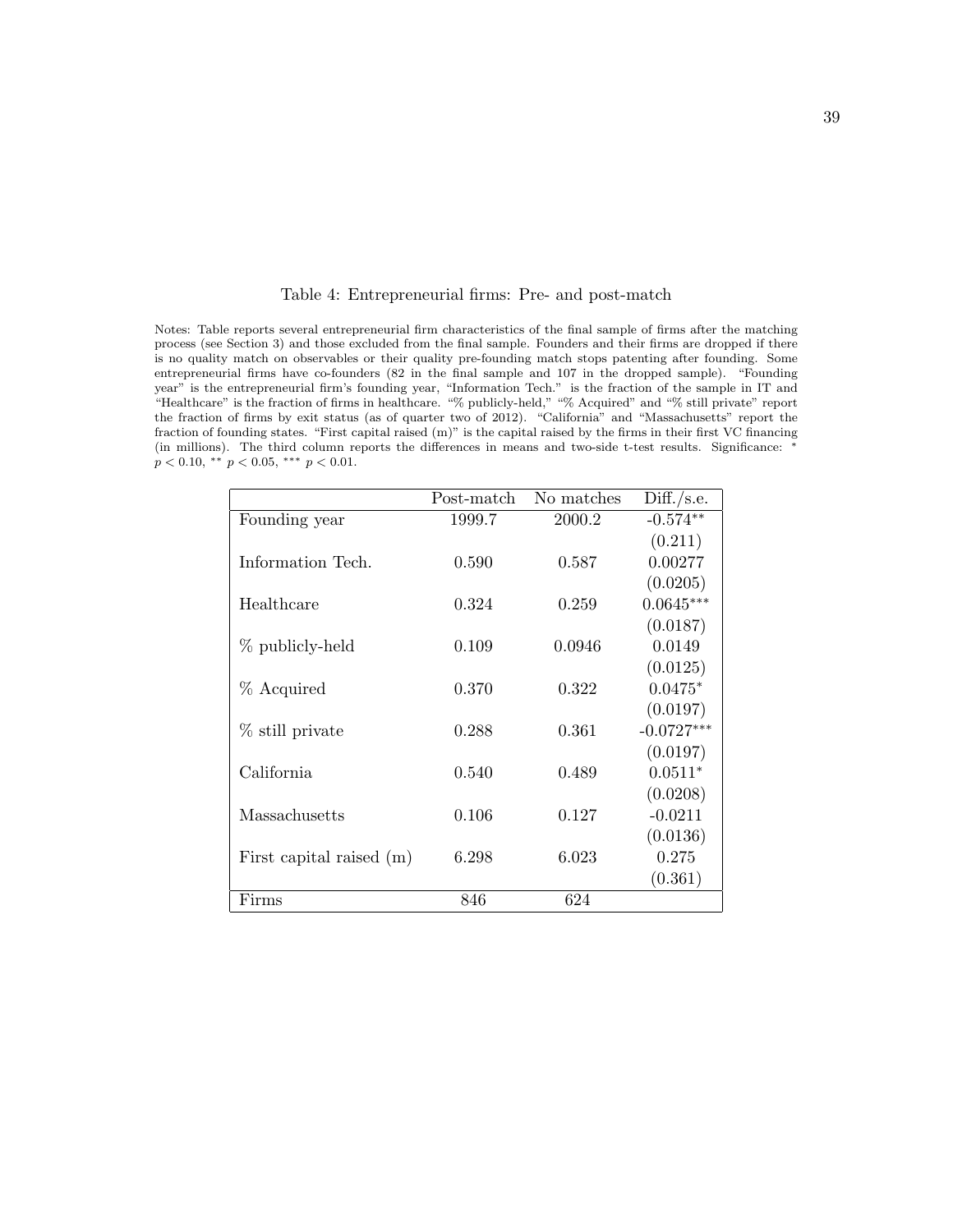### Table 5: Summary statistics: founders and best matches co-inventors

Notes: Summary statistics of the main dependent variables of interest for the sample of founders and the coinventor controls that have a below median Mahalanobis distance (see Section X). Table 2 defines the variables. "Growth in X  $(T - 1, T)$ " computes growth in periods before and after the startup where T is the end of each time interval  $(t = -1$  and  $t = 5)$ . The "All" column includes one observation for pre- and post-startup patent stocks for co-inventors and founders. "Before" and "After" consider only the patents for each founder's preand post-startup patent stock (i.e.  $t \in [-4, -1]$  and  $t \in [0, 5]$ ). Means reported with standard deviations in parentheses.

| <b>Variable</b>                     | Total     | Control Before | Founder Before | Control After      | Founder After      |
|-------------------------------------|-----------|----------------|----------------|--------------------|--------------------|
| Patents per year                    | 1.34      | 1.67           | 1.81           | .783               | 1.46               |
|                                     | (1.656)   | (1.488)        | (1.738)        | (1.369)            | (2.213)            |
|                                     |           |                |                |                    |                    |
| Growth in patent stock              | 1.06      | $1.1\,$        | $1.11$         | 1.02               | 1.07               |
|                                     | (.168)    | (.155)         | (.206)         | (.065)             | (.2831)            |
| Growth in patent stock $(T-2, T)$   | 1.19      | 1.282          | 1.43           | 1.056              | 1.156              |
|                                     | (.4115)   | (.387)         | (.709)         | (.147)             | (.428)             |
|                                     |           |                |                |                    |                    |
| Growth in cites received $(T-1, T)$ | 1.23      | 1.36           | 1.37           | 1.09               | 1.15               |
|                                     | (.501)    | (.359)         | (.457)         | (.642)             | (.279)             |
|                                     |           |                |                |                    |                    |
| Growth in cites received $(T-2, T)$ | 1.76      | $2.21\,$       | $2.47\,$       | $1.24\,$           | 1.44               |
|                                     | (1.703)   | (1.707)        | (2.799)        | (1.126)            | (.999)             |
|                                     |           |                |                |                    |                    |
| Growth in originality $(T-1, T)$    | $1.006\,$ | 1.006          | 1.006          | $1.003\,$          | $1.01\,$           |
|                                     | (.051)    | (.053)         | (.061)         | (.037)             | (.063)             |
| Growth in originality $(T-2, T)$    | $1.021\,$ | 1.026          | $1.05\,$       | $1.01\,$           | $1.02\,$           |
|                                     | (.136)    | (.132)         | (.264)         | (.062)             | (.11)              |
|                                     |           |                |                |                    |                    |
| First year patent                   | 1989.99   | 1989.9         | 1990.02        |                    |                    |
|                                     | (6.19)    | (5.99)         | (6.7)          |                    |                    |
|                                     |           |                |                |                    |                    |
| Total non-self cites received       | 108.23    | 87.84          | 86.71          | 127.7              | 132.74             |
|                                     | (128.55)  | (113.22)       | (121.91)       | (136.72)           | (138.92)           |
|                                     |           |                |                |                    |                    |
| Avg. Originality (adj.)             | .508      | .566           | .554           | .401               | $.596\,$           |
|                                     | (.277)    | (.219)         | (.216)         | (.329)             | (.221)             |
| Generality $(t = -1, 4)$            | .769      | .75            | .72            | $.8\,$             | .788               |
|                                     | (.187)    | (.199)         | (.244)         | (.152)             | (.162)             |
|                                     |           |                |                |                    |                    |
| Fraction patent is CIP              | $\cdot 1$ | $.05\,$        | $.038\,$       | .139               | $.191\,$           |
|                                     | (.234)    | (.151)         | (.125)         | (.283)             | (.302)             |
|                                     |           |                |                |                    |                    |
| Fraction self-cites made            | $.033\,$  | $.0385\,$      | .0387          | $.024\,$           | .0366              |
|                                     | (.081)    | (.082)         | (.087)         | (.067)             | (.1)               |
| Fraction winners                    | .139      | $.167\,$       | $.174\,$       | .099               | $.118\,$           |
|                                     | (.226)    | (.244)         | (.226)         | (.199)             | (.209)             |
|                                     |           |                |                |                    |                    |
| Avg. age of patent class            | .737      | $.683\,$       | $.657\,$       | $.842\,$           | $.828\,$           |
|                                     | (.178)    | (.168)         | (.169)         | (.142)             | (.152)             |
| Number obs.                         | 7,632     | 2,929          | 2,897          | $\boldsymbol{903}$ | $\boldsymbol{903}$ |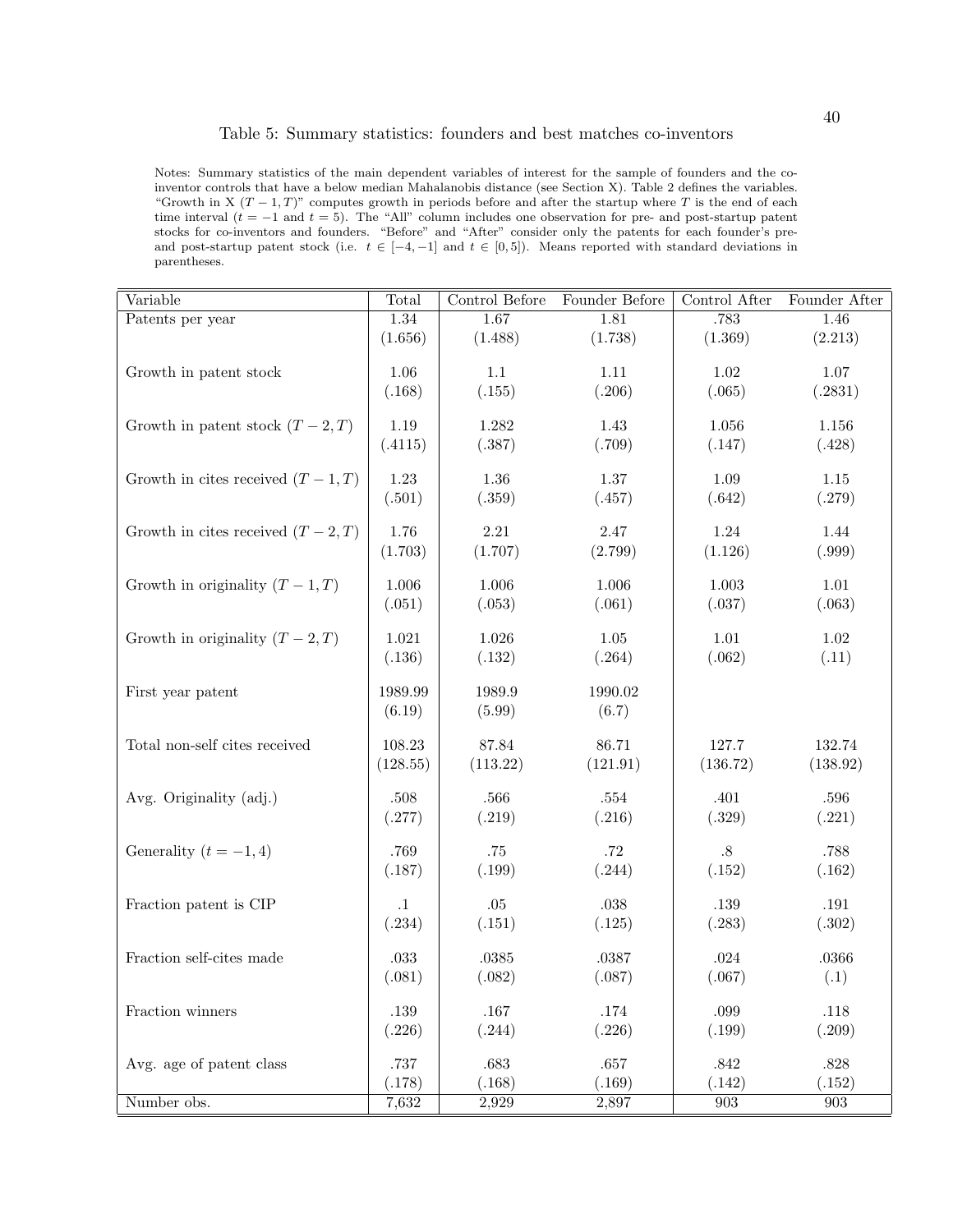Notes: Table characterizes the changes in patenting activity by industry class for startup founders and their co-inventor controls. The estimation specification is found in equation (4) using the conditional logit. Odds ratio (i.e. exponentiated coefficients) reported, where greater than 1 implies relatively higher probabilities. Each set of columns –  $(1)/(3)$  and  $(2)/(4)$  – present conditional logit estimates of two dummies variables. For each of the seven patent classes, an inventor can have a defined "Decrease" dummy if she (i) had positive patenting in that class pre-startup. The dummy is 1 if the fraction of patents in that class post-startup falls. The dummy is undefined if not pre-startup patenting occurs in that class. An inventor has multiple observations if she has multiple pre-startup patent classes with positive patenting. The "New?" dependent variable is defined for all inventors-classes where the inventor had zero patents in the pre-startup period. The dummy is 1 if there is an increase in patenting from 0 in the post-startup period. The group fixed effect is the founder-co-inventor controls. Columns 3 and 4 repeat the regressions on the sub-sample of firms that are have low covenant not to compete (CNC) states (i.e. below the median index measure in Malsberger (2008)) in the pre-period. The index comes from the survey of laws in Malsberger (2008). The control "Founder" is equal to 1 if the inventor was a founder and the coefficient reports the relative higher or lower probability the founder decreased her patenting in that patent class. "Change in patents" is the difference in total patents between the pre- and post-period (pre minus post). "Share at  $t = -1$ " is the share of patents in the given patent class for this stock of patents. "Class" N" are dummy variables for each of the seven patent classes (the excluded class is class 1). The patent class definitions are found in Section 5.1. "Cohort FE" are fixed effects for each founder-co-inventor group, where co-inventors are chosen according to the matching process described in Section 3. Standard errors clustered at the founder-co-inventor group shown in parentheses. Significance:  $* p < 0.10, ** p < 0.05, ** p < 0.01$ .

|                   | Decrease?  | New?        | Decrease?      | New?        |
|-------------------|------------|-------------|----------------|-------------|
|                   | All        |             | Low CNC States |             |
|                   | (1)        | (2)         | (3)            | (4)         |
|                   |            |             |                |             |
| Founder           | $1.775***$ | 1.130       | $1.780***$     | 1.019       |
|                   | (0.128)    | (0.112)     | (0.169)        | (0.148)     |
| Share $t-1$       | $0.677***$ |             | 0.878          |             |
|                   |            |             |                |             |
|                   | (0.0870)   |             | (0.153)        |             |
| Change in patents | $0.967***$ | $0.974***$  | $0.968***$     | $0.969***$  |
|                   | (0.00648)  | (0.00634)   | (0.00624)      | (0.00755)   |
| Class 2           | $1.723***$ | $3.058***$  | $1.756**$      | $2.857***$  |
|                   | (0.322)    | (0.609)     | (0.431)        | (0.772)     |
|                   |            |             |                |             |
| Class 3           | 1.087      | $4.260***$  | 0.998          | $4.945***$  |
|                   | (0.244)    | (0.956)     | (0.301)        | (1.551)     |
| Class 4           | 0.851      | 5.965***    | 0.783          | $6.213***$  |
|                   | (0.182)    | (1.358)     | (0.220)        | (1.960)     |
|                   |            |             |                |             |
| Class 5           | 0.946      | $9.450***$  | 0.986          | 8.998***    |
|                   | (0.189)    | (2.068)     | (0.261)        | (2.697)     |
|                   |            |             |                |             |
| Class 6           | $2.453***$ | 1.360       | 2.040          | 1.149       |
|                   | (0.722)    | (0.307)     | (0.934)        | (0.342)     |
| Class 7           | 1.259      | $2.649***$  | 1.202          | $2.750***$  |
|                   | (0.257)    | (0.523)     | (0.320)        | (0.729)     |
| Observations      | 4784       | 6235        | 2600           | 3364        |
| Pseudo- $R^2$     | 0.0520     | 0.0996      | 0.0465         | 0.108       |
| Total founders    | 636        | 425         | 338            | 229         |
| Cohort FE?        | Y          | $\mathbf Y$ | Y              | $\mathbf Y$ |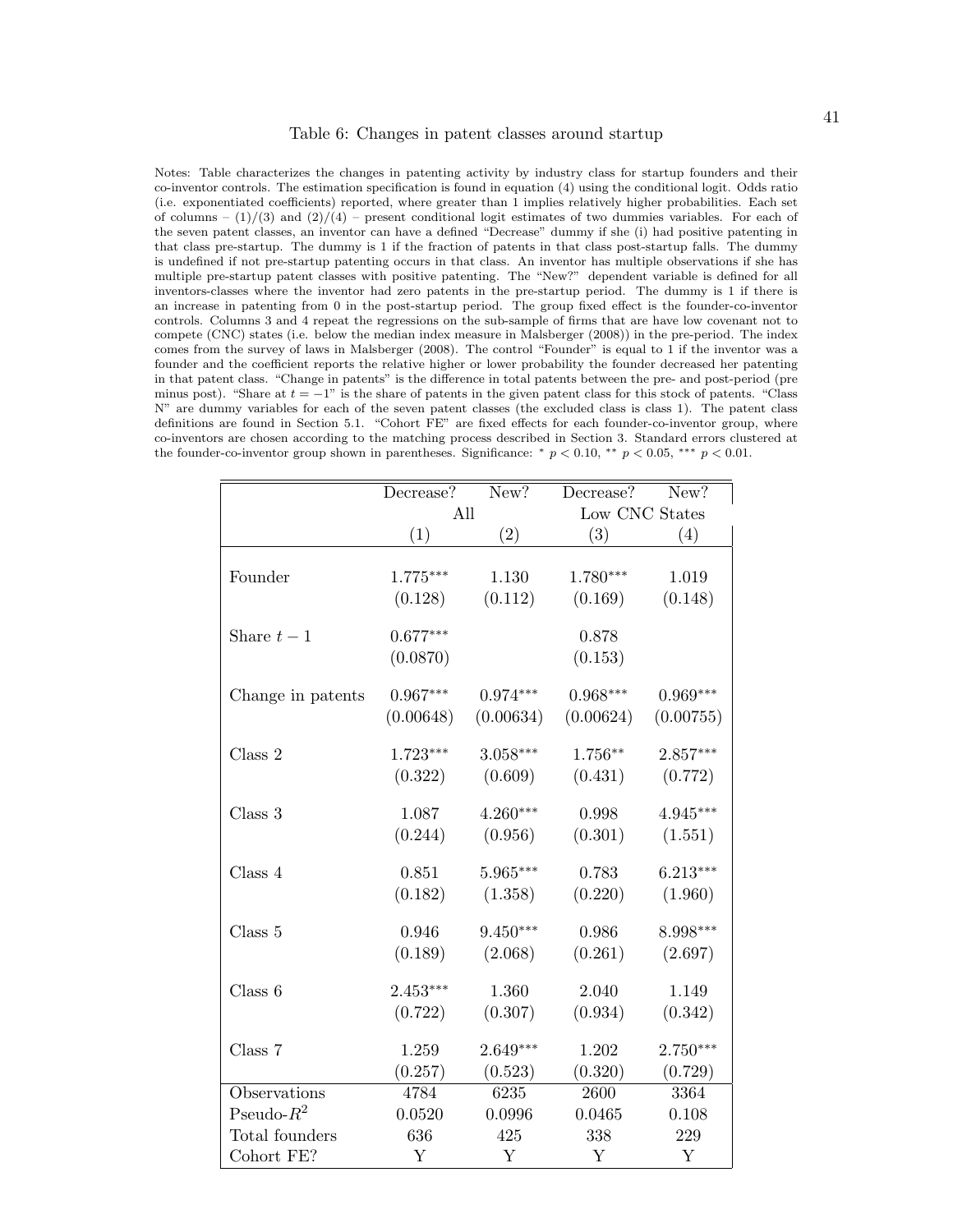### Table 7: Comparing current and backward-looking patent characteristics: Within-founder

Notes: Estimates from regressions with a startup founder before and after the startup event. A founder is included in the sample if she has at least one patent before and after the founding. Dependent variables in Panel A focus on current or backward-looking characteristics of patents. See Table 2 for definitions. Panel B dependent variables consider forward-looking measures. For all dependent variables, the weighted means are computed in the intervals [−4, −1] and [0, 5] using the number of patents applied in each event year. "Poisson FE" uses the fixed effects poisson regression. "FE" is the standard fixed effect regression. "GLM FE" uses the Papke and Wooldridge (2008) panel method for fractional response dependent variables. "Cohort FE?" is the fixed effect for each founder-co-inventor group using the matching process described in Section 3. Variable counts and founder samples differ across columns for several reasons. Some patent lack sufficient citations to compute originality and patent class age is only available for patents applied prior to 2007. "Pre-startup self-cites rec." cohorts are excluded if there is no variation in the dependent variable (typically 0). Both the "Winners" and "Imp. Forward" require many years post-founding observations to compute, so the sample includes more recently founded firms. Robust standard errors in parentheses. Significance:  $* p < 0.10, ** p < 0.05, ** p < 0.01$ .

|                  |                 |             |                                   | Panel A: Current or backward-looking measures |                        |
|------------------|-----------------|-------------|-----------------------------------|-----------------------------------------------|------------------------|
|                  | $#$ Patents     | Originality | $%$ self cites                    | Continue-in-part                              | Patent                 |
|                  |                 |             | made                              |                                               | class age              |
|                  |                 |             |                                   |                                               |                        |
| Post-startup     | $-0.0373$       | $0.0434***$ | 0.0359                            | $0.136***$                                    | $0.640^{***}\,$        |
|                  | (0.0485)        | (0.00727)   | (0.0392)                          | (0.00770)                                     | (0.0118)               |
| Constant         |                 | $0.551***$  | $-1.833***$                       | $0.0356***$                                   | $0.384***$             |
|                  |                 | (0.00363)   | (0.0319)                          | (0.00384)                                     | (0.0136)               |
| Observations     | 2252            | 2238        | 2252                              | 2245                                          | 2005                   |
| $R^2$ -within    |                 | 0.0311      |                                   | 0.218                                         |                        |
| Psuedo- $R^2$    |                 |             | 0.000259                          |                                               | 0.219                  |
| Estimator        | Poisson FE      | FE          | <b>GLM FE</b>                     | <b>GLM FE</b>                                 | FE                     |
| FE?              | Y               | Y           | Y                                 | Y                                             | Y                      |
| Startup year FE? | Y               | Y           | Y                                 | Y                                             | Y                      |
|                  |                 |             |                                   |                                               |                        |
|                  |                 |             | Panel B: Forward-looking measures |                                               |                        |
|                  | Pre-startup     | Generality  | Non-self Cites                    | $%$ Winners                                   | Imp. Forward           |
|                  | self-cites rec. |             | Received                          |                                               |                        |
|                  | 0.0566          | $0.0876***$ | $0.595***$                        | $-0.222***$                                   | $-0.389***$            |
| Post-startup     | (0.106)         |             |                                   |                                               |                        |
|                  |                 | (0.00691)   | (0.0400)                          | (0.0414)                                      | (0.0194)               |
| Constant         |                 | $0.698***$  |                                   | $-0.941***$                                   | $4.898^{\ast\ast\ast}$ |
|                  |                 | (0.00357)   |                                   | (0.0325)                                      | (0.00780)              |
| Observations     | 786             | 2164        | 2236                              | 1794                                          | 1076                   |
| $R^2$ -within    |                 | 0.133       |                                   |                                               | 0.597                  |
| Psuedo- $R^2$    | 0.000262        |             | 0.0546                            | 0.0113                                        |                        |
| Estimator        | Poisson FE      | FE          | Poisson FE                        | <b>GLM FE</b>                                 | FE                     |
| FE?              | Y               | Y           | Y                                 | Y                                             | Y                      |
| Startup year FE? | Y               | Y           | $\mathbf Y$                       | Y                                             | Y                      |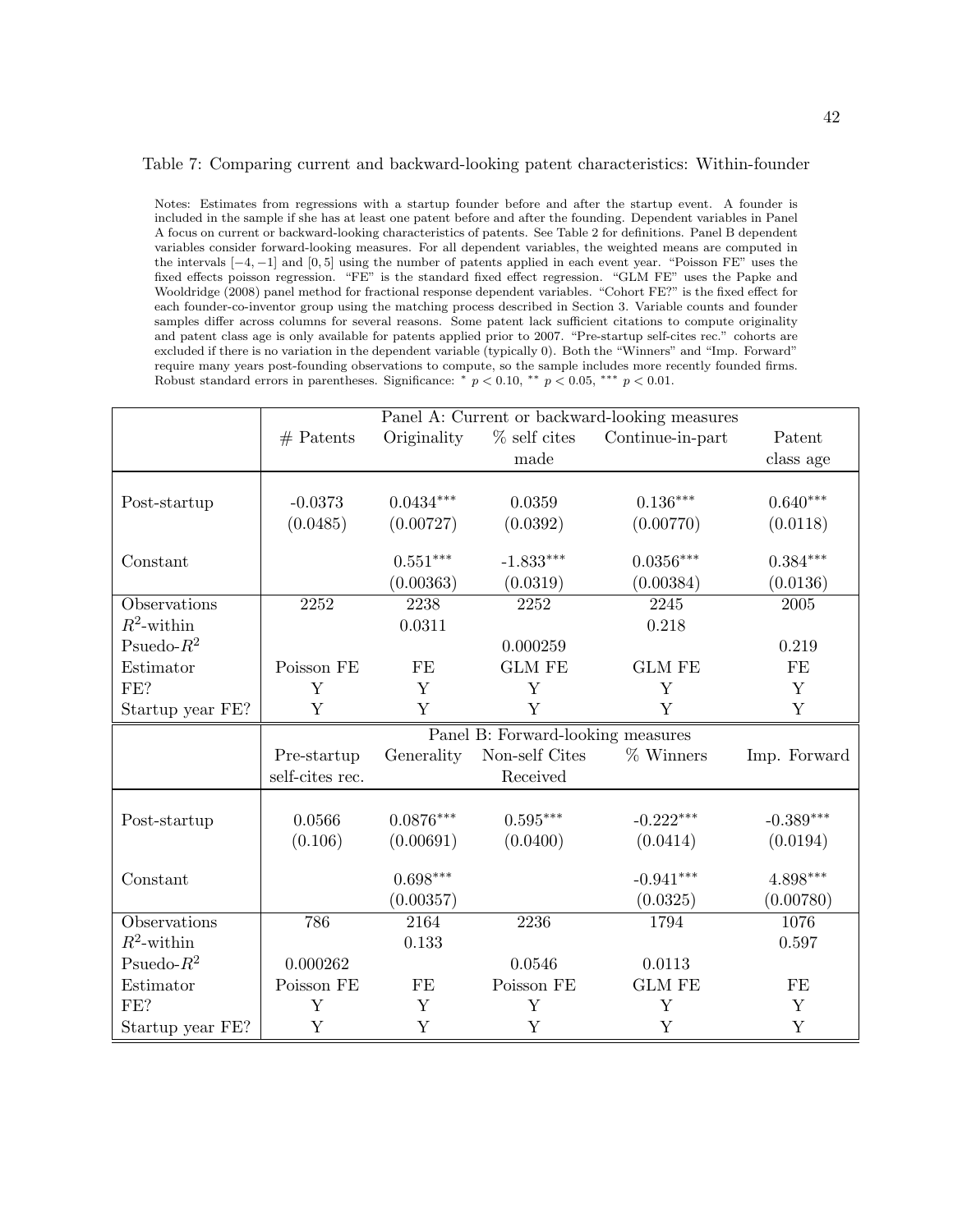#### Table 8: Backward and forward-looking patent characteristics: difference-in-difference

Notes: Estimates from a difference-in-difference regression with a startup founder and co-inventor controls. The co-inventor controls are included if they are below the median Mahalanobis distance across all matches (see Section 3). A founder is included in the sample if she has at least one patent before and after the founding. Dependent variables in Panel A focus on current or backward-looking characteristics of patents. See Table 2 for definitions. Panel B dependent variables consider forward-looking measures. For all dependent variables, the weighted means are computed in the intervals  $[-4, -1]$  and  $[0, 5]$  using the number of patents applied in each event year. "Poisson FE" uses the fixed effects poisson regression. "FE" is the standard fixed effect regression. "GLM FE" uses the Papke and Wooldridge (2008) panel method for fractional response dependent variables. "Cohort FE?" is the fixed effect for each founder-co-inventor group using the matching process described in Section 3. Variable counts and founder samples differ across columns for several reasons. Some patent lack sufficient citations to compute originality and patent class age is only available for patents applied prior to 2007. "Pre-startup self-cites rec." cohorts are excluded if there is no variation in the dependent variable (typically 0). Both the "Winners" and "Imp. Forward" require many years post-founding observations to compute, so the sample includes more recently founded firms. Standard errors clustered at the founder-co-inventor group reported in parentheses. Significance: \*  $p < 0.10$ , \*\*  $p < 0.05$ , \*\*\*  $p < 0.01$ .

|                         | Panel A: Current or backward-looking measures |                         |                                   |                                |               |
|-------------------------|-----------------------------------------------|-------------------------|-----------------------------------|--------------------------------|---------------|
|                         | $#$ Patents                                   | Originality             | $\%$ self cites                   | Continue-in-part               | Patent        |
|                         |                                               |                         | made                              |                                | class age     |
|                         |                                               |                         |                                   |                                |               |
| Founder X Post          | $0.289***$                                    | $0.0283***$             | $0.166***$                        | $0.265***$                     | $-0.000457$   |
|                         | (0.0478)                                      | (0.00853)               | (0.0471)                          | (0.0516)                       | (0.0123)      |
|                         |                                               |                         |                                   |                                |               |
| Post-startup            | $-0.315***$                                   | $0.0133**$              | $-0.169***$                       | $0.594***$                     | $0.680***$    |
|                         | (0.0411)                                      | (0.00589)               | (0.0289)                          | (0.0557)                       | (0.0126)      |
| Founder                 | $0.212***$                                    | 0.00179                 | $-0.0103$                         | $-0.0209$                      | $-0.00969**$  |
|                         | (0.0241)                                      | (0.00523)               | (0.0299)                          | (0.0371)                       | (0.00423)     |
|                         |                                               |                         |                                   |                                |               |
| Constant                |                                               | $0.562***$              | $-1.781***$                       | $-1.751***$                    | $0.408***$    |
|                         |                                               | (0.00265)               | (0.0241)                          | (0.0490)                       | (0.0158)      |
| Observations            | 7632                                          | 6789                    | 7632                              | 7608                           | 6123          |
| Founders                | 903                                           | 901                     | 903                               | 903                            | 894           |
| $R^2$ -within           |                                               | 0.00696                 |                                   |                                |               |
| Psuedo- $R^2$           |                                               |                         | 0.00508                           | 0.0544                         | 0.197         |
| Estimator               | Poisson FE                                    | FE                      | <b>GLM FE</b>                     | $\mathop{\rm GLM}\nolimits$ FE | <b>GLM FE</b> |
| Cohort FE?              | Y                                             | $\mathbf Y$             | Y                                 | Y                              | $\mathbf Y$   |
|                         |                                               |                         | Panel B: Forward-looking measures |                                |               |
|                         |                                               |                         |                                   |                                |               |
|                         | Pre-startup                                   | Generality              | Non-self Cites                    | % Winners                      | Imp. Forward  |
|                         | self-cites rec.                               |                         | Received                          |                                |               |
|                         |                                               |                         |                                   |                                |               |
| Founder X Post          | $0.271**$                                     | $0.0167**$              | $0.0785**$                        | $0.0764*$                      | $-0.0393$     |
|                         | (0.106)                                       | (0.00691)               | (0.0354)                          | (0.0428)                       | (0.0507)      |
|                         |                                               |                         |                                   |                                |               |
| Post-startup            | $-0.220***$                                   | $0.0525***$             | $0.399***$                        | $-0.371***$                    | $-0.364***$   |
|                         | (0.0700)                                      | (0.00392)               | (0.0358)                          | (0.0330)                       | (0.0319)      |
| Founder                 | $0.202**$                                     | $-0.0320***$            | 0.0394                            | 0.0214                         | $0.0762*$     |
|                         | (0.0847)                                      | (0.00687)               | (0.0382)                          | (0.0286)                       | (0.0407)      |
|                         |                                               |                         |                                   |                                |               |
| Constant                |                                               | $0.749***$              |                                   | $-0.922***$                    | $4.837***$    |
|                         |                                               | (0.00229)               |                                   | (0.0265)                       | (0.0136)      |
| Observations            | 5563                                          | 7507                    | 7620                              | 6214                           | 2810          |
| Founders                | 579                                           | 900                     | 900                               | 900                            | 782           |
| $R^2$ -within           |                                               | 0.0453                  |                                   |                                | 0.0519        |
| Psuedo- $R^2$           | 0.00697                                       |                         | 0.0304                            | 0.0205                         |               |
| Estimator<br>Cohort FE? | Poisson FE<br>Y                               | $\rm FE$<br>$\mathbf Y$ | Poisson FE<br>Y                   | <b>GLM FE</b><br>Y             | $\rm FE$<br>Y |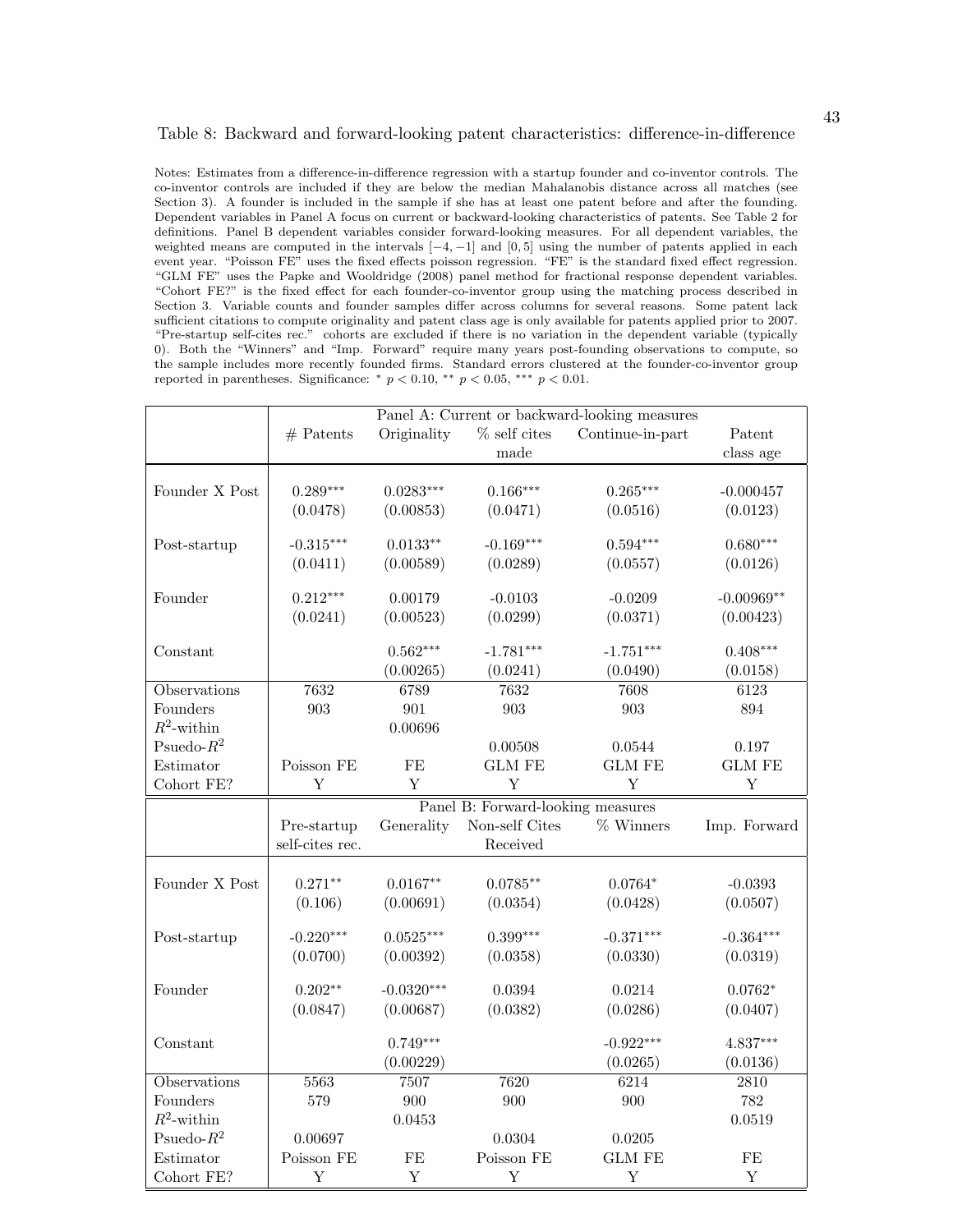### Table 9: Comparing current and backward-looking patent characteristics: No Corporate Change

44

Notes: Estimates from regressions with a startup founder before and after the startup event. A founder and co-inventors are excluded if the pre-founding employer had at least one "corporate change" 1 years prior to the founding. Such events are either a CEO turnover or an acquisition event. A founder is included in the sample if she has at least one patent before and after the founding. Dependent variables in Panel A focus on current or backward-looking characteristics of patents. See Table 2 for definitions. Panel B dependent variables consider forward-looking measures. For all dependent variables, the weighted means are computed in the intervals [−4, −1] and [0, 5] using the number of patents applied in each event year. "Poisson FE" uses the fixed effects poisson regression. "FE" is the standard fixed effect regression. "GLM FE" uses the Papke and Wooldridge (2008) panel method for fractional response dependent variables. "Cohort FE?" is the fixed effect for each founder-coinventor group using the matching process described in Section 3. Variable counts and founder samples differ across columns for several reasons. Some patent lack sufficient citations to compute originality and patent class age is only available for patents applied prior to 2007. "Pre-startup self-cites rec." cohorts are excluded if there is no variation in the dependent variable (typically 0). Both the "Winners" and "Imp. Forward" require many years post-founding observations to compute, so the sample includes more recently founded firms. Standard errors clustered at the founder-co-inventor group reported in parentheses. Significance: \*  $p < 0.10$ , \*\*  $p < 0.05$ , ∗∗∗ p < 0.01.

|                     |                 |              |                                   | Panel A: Current or backward-looking measures |               |
|---------------------|-----------------|--------------|-----------------------------------|-----------------------------------------------|---------------|
|                     | $#$ Patents     | Originality  | $%$ self cites                    | Continue-in-part                              | Patent        |
|                     |                 |              | made                              |                                               | class age     |
|                     |                 |              |                                   |                                               |               |
| Founder X Post      | $0.315***$      | $0.0327***$  | $0.114**$                         | $0.300***$                                    | 0.0129        |
|                     | (0.0625)        | (0.0112)     | (0.0574)                          | (0.0675)                                      | (0.0155)      |
| Post-startup        | $-0.355***$     | 0.00806      | $-0.114***$                       | $0.579***$                                    | $0.649***$    |
|                     | (0.0523)        | (0.00752)    | (0.0377)                          | (0.0691)                                      | (0.0157)      |
| Founder             | $0.191***$      | $-0.00197$   | 0.0477                            | $-0.0755$                                     | $-0.0112**$   |
|                     | (0.0319)        | (0.00690)    | (0.0389)                          | (0.0520)                                      | (0.00562)     |
| Constant            |                 | $0.560***$   | $-1.797***$                       | $-1.749***$                                   | $0.370***$    |
|                     |                 | (0.00343)    | (0.0285)                          | (0.0615)                                      | (0.0217)      |
| <b>Observations</b> | 4569            | 4091         | 4569                              | 4553                                          | 3682          |
| Founders            | 530             | 530          | 530                               | 530                                           | 524           |
| $R^2$ -within       |                 | 0.00543      |                                   |                                               |               |
| Psuedo- $R^2$       | 0.0644          |              | 0.00399                           | 0.0517                                        | 0.165         |
| Estimator           | Poisson FE      | FE           | <b>GLM FE</b>                     | <b>GLM FE</b>                                 | <b>GLM FE</b> |
|                     |                 |              | Panel B: Forward-looking measures |                                               |               |
|                     | Pre-startup     | Generality   | Non-self Cites                    | $%$ Winners                                   | Imp. Forward  |
|                     | self-cites rec. |              | Received                          |                                               |               |
|                     |                 |              | $0.101**$                         |                                               |               |
| Founder X Post      | $0.320**$       | $0.0159*$    |                                   | $0.102*$                                      | 0.0301        |
|                     | (0.135)         | (0.00895)    | (0.0466)                          | (0.0543)                                      | (0.0777)      |
| Post-startup        | $-0.212**$      | $0.0514***$  | $0.402***$                        | $-0.359***$                                   | $-0.450***$   |
|                     | (0.0965)        | (0.00521)    | (0.0477)                          | (0.0415)                                      | (0.0459)      |
| Founder             | $0.281**$       | $-0.0260***$ | 0.0405                            | 0.0371                                        | $0.164**$     |
|                     | (0.111)         | (0.00870)    | (0.0499)                          | (0.0361)                                      | (0.0641)      |
| Constant            |                 | $0.740***$   |                                   | $-0.910***$                                   | $4.930***$    |
|                     |                 | (0.00302)    |                                   | (0.0333)                                      | (0.0206)      |
| Observations        | 3493            | 4493         | 4565                              | 3749                                          | 932           |
| Founders            | 360             | 529          | 529                               | 530                                           | 216           |
| $R^2$ -within       |                 | 0.0417       |                                   |                                               | 0.0808        |
| Psuedo- $R^2$       | 0.0111          |              | 0.0324                            | 0.0193                                        |               |
| Estimator           | Poisson FE      | FE           | Poisson FE                        | <b>GLM FE</b>                                 | FE            |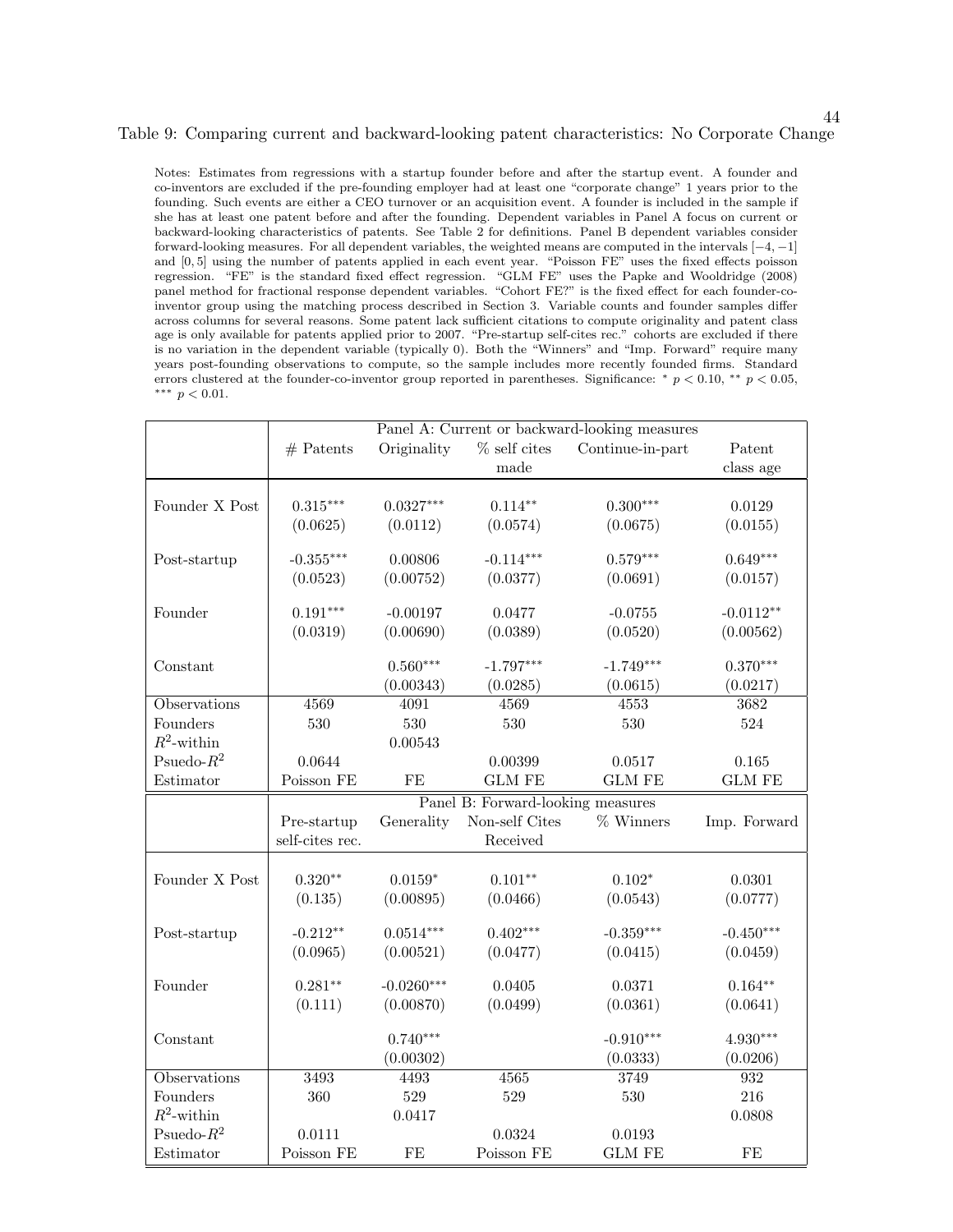#### Table 10: Comparing current and backward-looking patent characteristics: Placebo

Notes: Estimates from regressions with a randomly re-assigned startup founder before and after the startup event. A founder is included in the sample if she has at least one patent before and after the startup event, which is defined as the year of the VC-backed firm's founding. A founder is included in the sample if she has at least one patent before and after the founding. Dependent variables in Panel A focus on current or backward-looking characteristics of patents. See Table 2 for definitions. Panel B dependent variables consider forward-looking measures. For all dependent variables, the weighted means are computed in the intervals  $[-4, -1]$  and  $[0, 5]$ using the number of patents applied in each event year. "Poisson FE" uses the fixed effects poisson regression. "FE" is the standard fixed effect regression. "GLM FE" uses the Papke and Wooldridge (2008) panel method for fractional response dependent variables. "Cohort FE?" is the fixed effect for each founder-co-inventor group using the matching process described in Section 3. Variable counts and founder samples differ across columns for several reasons. Some patent lack sufficient citations to compute originality and patent class age is only available for patents applied prior to 2007. "Pre-startup self-cites rec." cohorts are excluded if there is no variation in the dependent variable (typically 0). Both the "Winners" and "Imp. Forward" require many years post-founding observations to compute, so the sample includes more recently founded firms. Standard errors clustered at the founder-co-inventor group. Significance: \*  $p < 0.10$ , \*\*  $p < 0.05$ , \*\*\*  $p < 0.01$ .

|                     | Panel A: Current or backward-looking measures |             |                                   |                  |               |
|---------------------|-----------------------------------------------|-------------|-----------------------------------|------------------|---------------|
|                     | $#$ Patents                                   | Originality | $\%$ self cites                   | Continue-in-part | Patent        |
|                     |                                               |             | made                              |                  | class age     |
|                     |                                               |             |                                   |                  |               |
| Founder X Post      | $-0.140$                                      | $0.0351*$   | $-0.0692$                         | $-0.0579$        | $-0.0417$     |
|                     | (0.130)                                       | (0.0192)    | (0.107)                           | (0.101)          | (0.0301)      |
| Post-startup        | $-0.222***$                                   | $0.0200***$ | $-0.121***$                       | $0.661***$       | $0.679***$    |
|                     | (0.0397)                                      | (0.00563)   | (0.0279)                          | (0.0521)         | (0.0121)      |
| Founder             | 0.0640                                        | $-0.0357**$ | 0.0707                            | $-0.0229$        | $-0.00135$    |
|                     | (0.0691)                                      |             |                                   |                  |               |
|                     |                                               | (0.0158)    | (0.0857)                          | (0.0780)         | (0.0126)      |
| Constant            |                                               | $0.565***$  | $-1.786***$                       | $-1.744***$      | $0.409***$    |
|                     |                                               | (0.00249)   | (0.0248)                          | (0.0479)         | (0.0159)      |
| Observations        | 7636                                          | 6792        | 7636                              | 7612             | 6126          |
| Founders            | 873                                           | 871         | 873                               | 873              | 865           |
| $R^2$ -within       |                                               | 0.00497     |                                   |                  |               |
| Psuedo- $R^2$       | 0.0493                                        |             | 0.00341                           | 0.0506           | 0.196         |
| Estimator           | Poisson FE                                    | FE          | <b>GLM FE</b>                     | <b>GLM FE</b>    | <b>GLM FE</b> |
|                     |                                               |             | Panel B: Forward-looking measures |                  |               |
|                     | Pre-startup                                   | Generality  | Non-self Cites                    | % Winners        | Imp. Forward  |
|                     | self-cites rec.                               |             | Received                          |                  |               |
|                     |                                               |             |                                   |                  |               |
| Founder X Post      | 0.0882                                        | $-0.00889$  | $-0.0644$                         | 0.0861           | 0.101         |
|                     | (0.305)                                       | (0.0123)    | (0.0846)                          | (0.150)          | (0.133)       |
| Post-startup        | $-0.144**$                                    | $0.0565***$ | $0.423***$                        | $-0.219***$      | $-0.365***$   |
|                     | (0.0674)                                      | (0.00421)   | (0.0364)                          | (0.0422)         | (0.0253)      |
|                     |                                               |             |                                   |                  |               |
| Founder             | 0.247                                         | 0.0179      | 0.117                             | $-0.0405$        | 0.0941        |
|                     | (0.218)                                       | (0.0126)    | (0.0883)                          | (0.0964)         | (0.0881)      |
| Constant            |                                               | $0.741***$  |                                   | $-0.132***$      | 4.849***      |
|                     |                                               | (0.00219)   |                                   | (0.0322)         | (0.00896)     |
| <b>Observations</b> | 5601                                          | 7511        | 7624                              | 4888             | 2810          |
| Founders            | 564                                           | 871         | 871                               | 847              | 760           |
| $R^2$ -within       |                                               | 0.0402      |                                   |                  | 0.0484        |
| Psuedo- $R^2$       | 0.00121                                       |             | 0.0293                            | 0.00275          |               |
| Estimator           | Poisson FE                                    | FE          | Poisson FE                        | <b>GLM FE</b>    | FE            |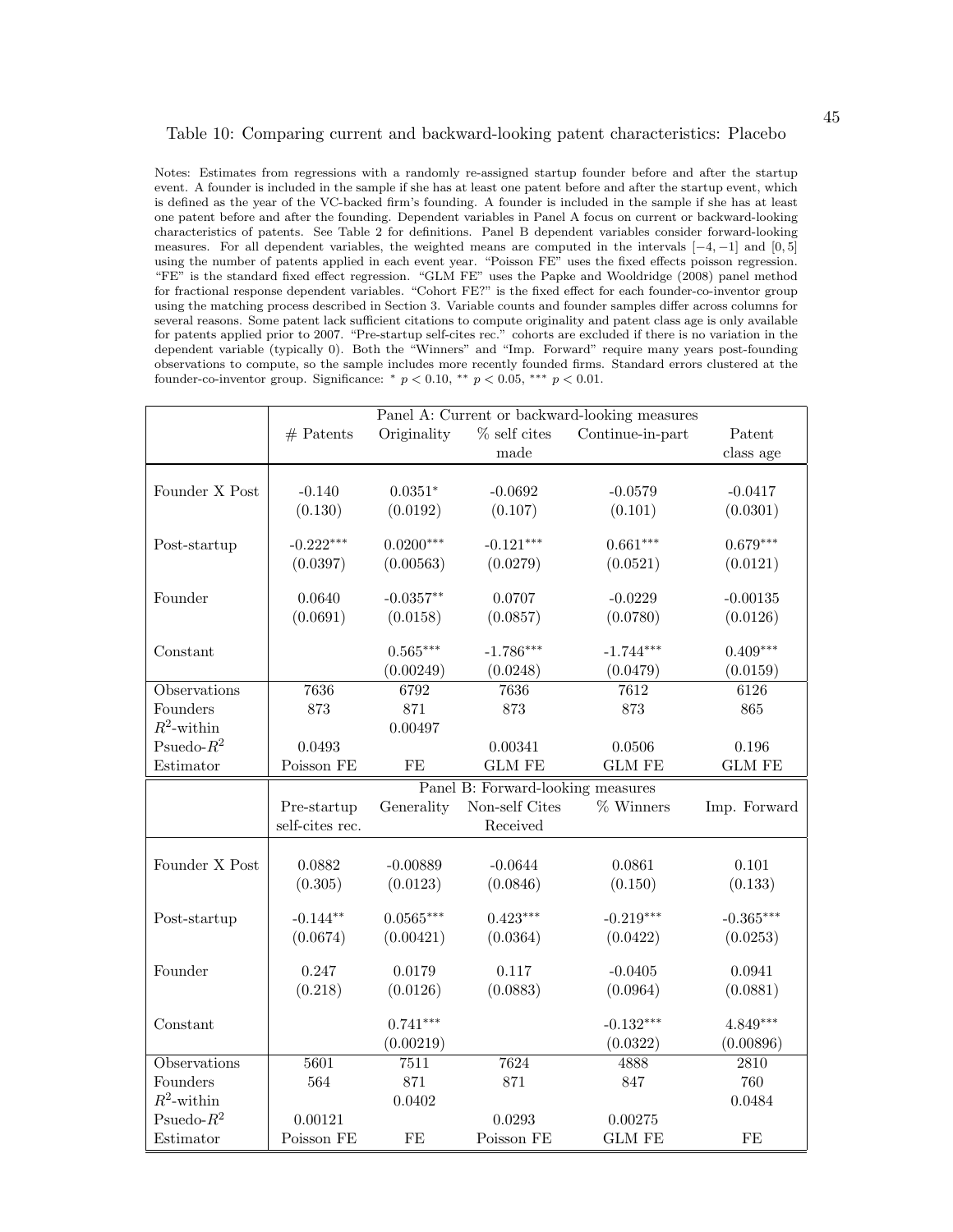### Table 11: Comparing current and backward-looking patent characteristics: Superstar extinction?

46

Notes: Estimates from regressions with where the matched co-inventor group searches among co-inventors with the least amount of interactions with the founder in the pre-startup period. A founder is included in the sample if she has at least one patent before and after the startup event, which is defined as the year of the VC-backed firm's founding. A founder is included in the sample if she has at least one patent before and after the founding. Dependent variables in Panel A focus on current or backward-looking characteristics of patents. See Table 2 for definitions. Panel B dependent variables consider forward-looking measures. For all dependent variables, the weighted means are computed in the intervals  $[-4, -1]$  and  $[0, 5]$  using the number of patents applied in each event year. "Poisson FE" uses the fixed effects poisson regression. "FE" is the standard fixed effect regression. "GLM FE" uses the Papke and Wooldridge (2008) panel method for fractional response dependent variables. "Cohort FE?" is the fixed effect for each founder-co-inventor group using the matching process described in Section 3. Variable counts and founder samples differ across columns for several reasons. Some patent lack sufficient citations to compute originality and patent class age is only available for patents applied prior to 2007. "Pre-startup self-cites rec." cohorts are excluded if there is no variation in the dependent variable (typically 0). Both the "Winners" and "Imp. Forward" require many years post-founding observations to compute, so the sample includes more recently founded firms. Standard errors clustered at the founder-co-inventor group. Significance: \*  $p < 0.10$ , \*\*  $p < 0.05$ , \*\*\*  $p < 0.01$ .

|                |                 |                   |                                   | Panel A: Current or backward-looking measures |                   |
|----------------|-----------------|-------------------|-----------------------------------|-----------------------------------------------|-------------------|
|                | $#$ Patents     | Originality       | $%$ self cites                    | Continue-in-part                              | Patent            |
|                |                 |                   | made                              |                                               | class age         |
|                |                 |                   |                                   |                                               |                   |
| Founder X Post | $0.351***$      | $0.0383***$       | $0.158***$                        | $0.313***$                                    | $-0.000557$       |
|                | (0.0568)        | (0.0103)          | (0.0558)                          | (0.0593)                                      | (0.0150)          |
|                |                 |                   |                                   |                                               |                   |
| Post-startup   | $-0.349***$     | 0.00661           | $-0.194***$                       | $0.606***$                                    | $0.694***$        |
|                | (0.0475)        | (0.00722)         | (0.0322)                          | (0.0653)                                      | (0.0154)          |
| Founder        | $0.147***$      | $-0.000935$       | $-0.0216$                         | $-0.0645$                                     | $-0.0170***$      |
|                | (0.0257)        | (0.00636)         | (0.0362)                          | (0.0448)                                      | (0.00492)         |
|                |                 |                   |                                   |                                               |                   |
| Constant       |                 | $0.564***$        | $-1.777***$                       | $-1.748***$                                   | $0.433***$        |
|                |                 | (0.00327)         | (0.0280)                          | (0.0547)                                      | (0.0181)          |
| Observations   | 5030            | $\overline{4500}$ | 5030                              | 5020                                          | $\overline{4031}$ |
| Founders       | 691             | 691               | 691                               | 691                                           | 687               |
| $R^2$ -within  |                 | 0.00843           |                                   |                                               |                   |
| Psuedo- $R^2$  |                 |                   | 0.00619                           | 0.0603                                        | 0.198             |
| Estimator      | Poisson FE      | FE                | <b>GLM FE</b>                     | <b>GLM FE</b>                                 | <b>GLM FE</b>     |
|                |                 |                   | Panel B: Forward-looking measures |                                               |                   |
|                | Pre-startup     | Generality        | Non-self Cites                    | % Winners                                     | Imp. Forward      |
|                | self-cites rec. |                   | Received                          |                                               |                   |
|                |                 |                   |                                   |                                               |                   |
| Founder X Post | $0.330**$       | $0.0157**$        | 0.0519                            | 0.0753                                        | $-0.00601$        |
|                | (0.132)         | (0.00779)         | (0.0407)                          | (0.0511)                                      | (0.0583)          |
| Post-startup   | $-0.298***$     | $0.0488***$       | $0.379***$                        | $-0.400***$                                   | $-0.373***$       |
|                | (0.0821)        | (0.00446)         | (0.0421)                          | (0.0398)                                      | (0.0380)          |
|                |                 |                   |                                   |                                               |                   |
| Founder        | 0.0695          | $-0.0294***$      | 0.0265                            | 0.0399                                        | 0.0287            |
|                | (0.0959)        | (0.00816)         | (0.0437)                          | (0.0344)                                      | (0.0491)          |
| Constant       |                 | $0.755***$        |                                   | $-0.925***$                                   | 4.897***          |
|                |                 | (0.00277)         |                                   | (0.0308)                                      | (0.0180)          |
| Observations   | 3558            | 4980              | 5026                              | 4190                                          | 1822              |
| Founders       | 436             | 691               | 690                               | 691                                           | 581               |
| $R^2$ -within  |                 | 0.0437            |                                   |                                               | 0.0579            |
| Psuedo- $R^2$  | 0.00626         |                   | 0.0298                            | 0.0253                                        |                   |
| Estimator      | Poisson FE      | FE                | Poisson FE                        | <b>GLM FE</b>                                 | $\rm FE$          |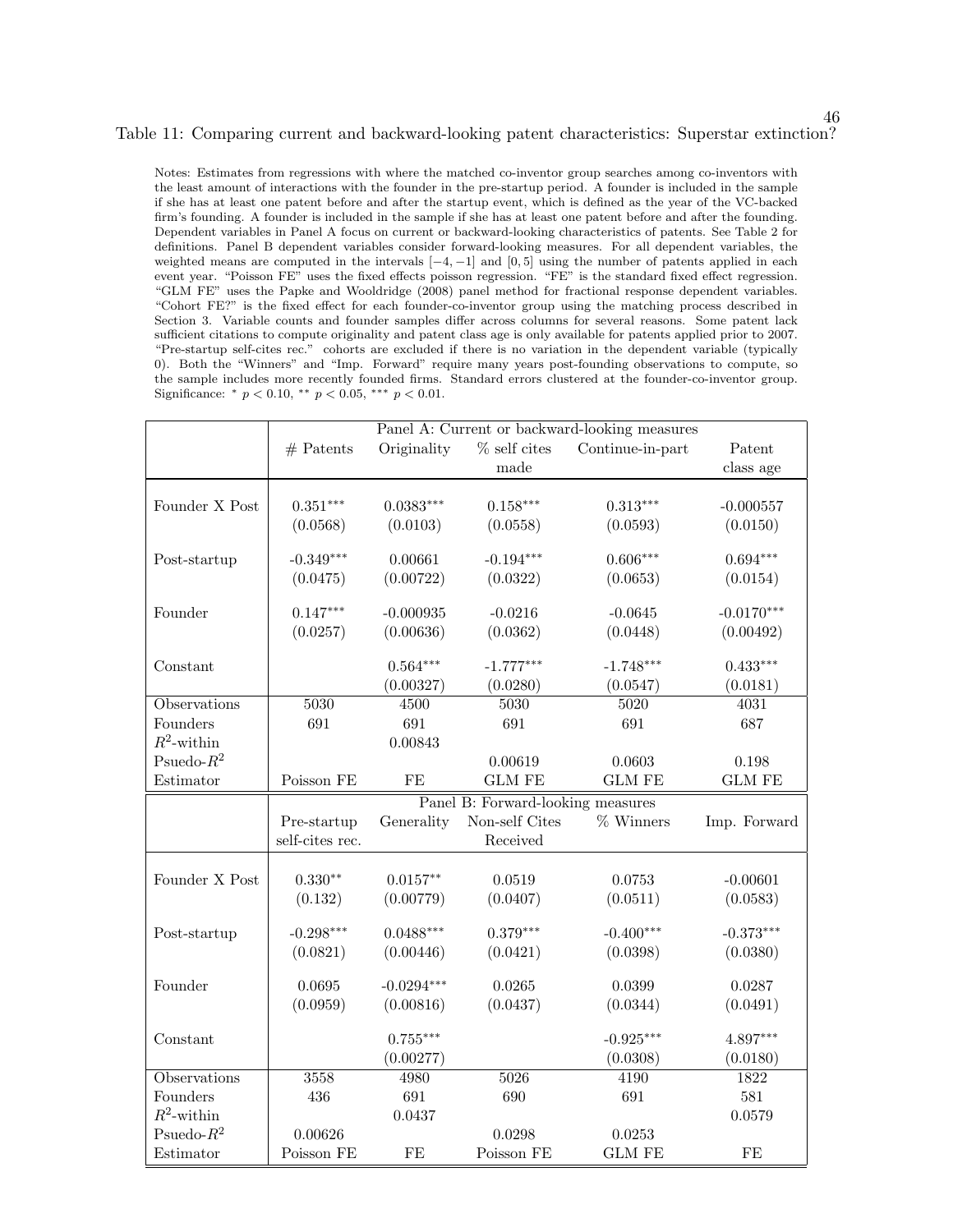| Table 12: Founders in cold-market vs. non-cold markets: pre-startup characteristics |  |
|-------------------------------------------------------------------------------------|--|
|-------------------------------------------------------------------------------------|--|

Table reports the pre-startup differences between founders of "cold" and "hot" market startups. A hot market startup is one where the growth in the number of newly financed entrepreneurial firms is in the top quartile for the years 1988-2008, while a cold market startup in the bottom quartile of the same distribution. The remaining set of startups are in the middle 50% of the distribution. Variables are measured immediately prior to the startup founding year. Notes: Significance:  $* p < 0.10, ** p < 0.05, ** p < 0.01$ .

|                                 | Cold market | Hot market | Diff./s.e.  |
|---------------------------------|-------------|------------|-------------|
| Total patents                   | 9.349       | 6.225      | $3.124***$  |
|                                 |             |            | (1.018)     |
| Avg. Originality (adj.)         | 0.563       | 0.549      | 0.0135      |
|                                 |             |            | (0.0260)    |
| Fraction self-cites made        | 0.0335      | 0.0519     | $-0.0185$   |
|                                 |             |            | (0.0111)    |
| Fraction patent is CIP          | 0.0417      | 0.00491    | $0.0368***$ |
|                                 |             |            | (0.0102)    |
| Avg. age of patent class        | 0.717       | 0.588      | $0.129**$   |
|                                 |             |            | (0.0165)    |
| Pre-startup self-cites received | 0.849       | 0.775      | 0.0741      |
|                                 |             |            | (0.262)     |
| Generality $(t = -1, 4)$        | 0.738       | 0.726      | 0.0114      |
|                                 |             |            | (0.0281)    |
| Total non-self cites received   | 107.8       | 53.28      | $54.48***$  |
|                                 |             |            | (12.40)     |
| Fraction winners                | 0.464       | 0.477      | $-0.0132$   |
|                                 |             |            | (0.0661)    |
| Imp. forward                    | 4.334       | 5.161      | $-0.827***$ |
|                                 |             |            | (0.232)     |
| Number of founders              | 196         | 319        |             |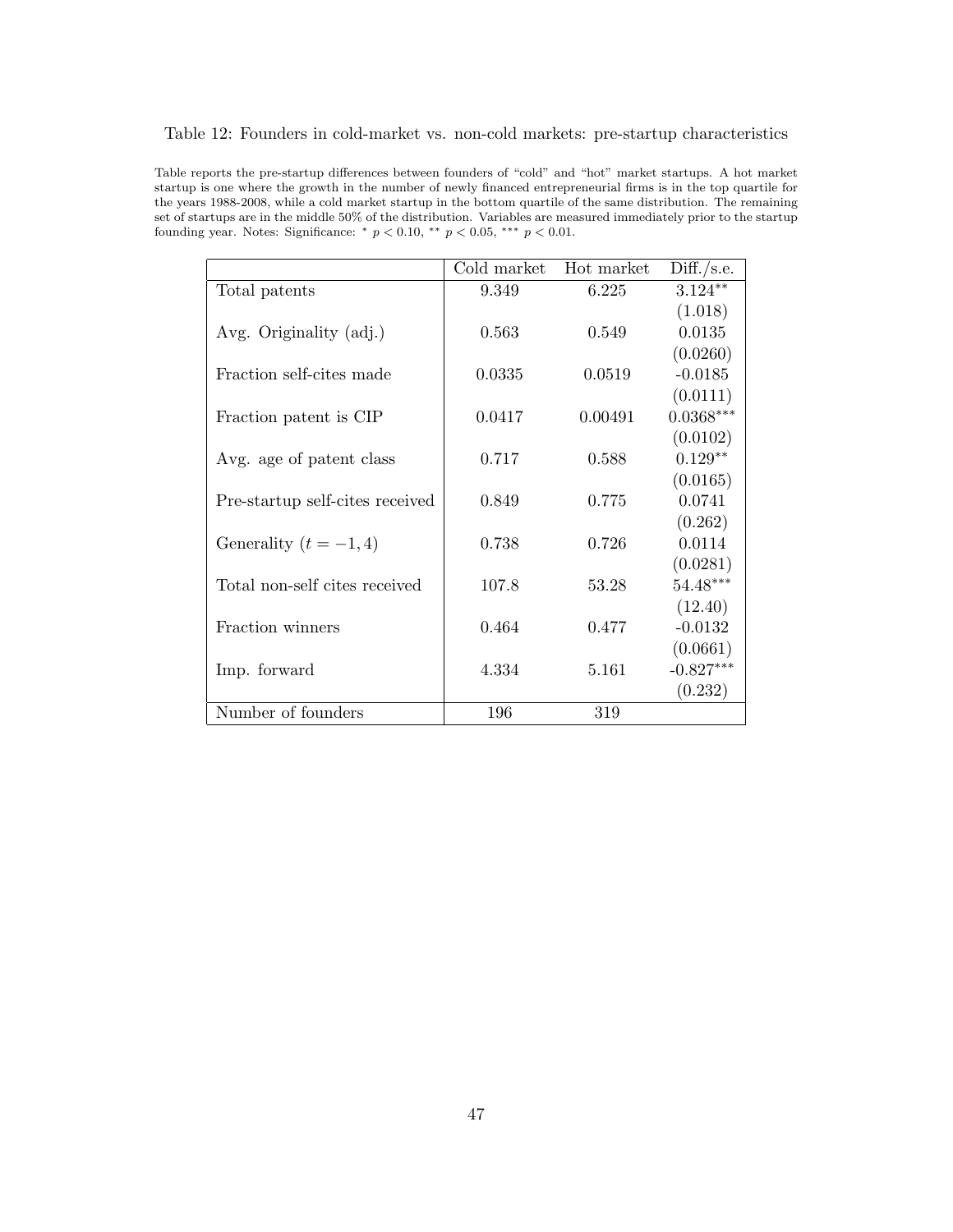#### Table 13: Backward-looking measures: cold market triple difference

Notes: Estimates from regressions with where the matched co-inventor group searches among co-inventors with the least amount of interactions with the founder in the pre-startup period. A founder is included in the sample if she has at least one patent before and after the startup event, which is defined as the year of the VC-backed firm's founding. A founder is included in the sample if she has at least one patent before and after the founding. Dependent variables in Panel A focus on current or backward-looking characteristics of patents. See Table 2 for definitions. Panel B dependent variables consider forward-looking measures. For all dependent variables, the weighted means are computed in the intervals  $[-4, -1]$  and  $[0, 5]$  using the number of patents applied in each event year. "Poisson FE" uses the fixed effects poisson regression. "FE" is the standard fixed effect regression. "GLM FE" uses the Papke and Wooldridge (2008) panel method for fractional response dependent variables. "Cohort FE?" is the fixed effect for each founder-co-inventor group using the matching process described in Section 3. Variable counts and founder samples differ across columns for several reasons. Some patent lack sufficient citations to compute originality and patent class age is only available for patents applied prior to 2007. "Pre-startup self-cites rec." cohorts are excluded if there is no variation in the dependent variable (typically 0). Both the "Winners" and "Imp. Forward" require many years post-founding observations to compute, so the sample includes more recently founded firms. Standard errors clustered at the founder-co-inventor group. Significance:  $*$   $p < 0.10$ ,  $**$   $p < 0.05$ ,  $**$   $p < 0.01$ .

|                              | Current or backward-looking measures |             |                |                  |               |
|------------------------------|--------------------------------------|-------------|----------------|------------------|---------------|
|                              | $#$ Patents                          | Originality | $%$ self cites | Continue-in-part | Patent        |
|                              |                                      |             | made           |                  | class age     |
|                              |                                      |             |                |                  |               |
| Founder X Post               | $0.276***$                           | $0.0373***$ | $0.132**$      | $0.304***$       | 0.00764       |
|                              | (0.0742)                             | (0.0119)    | (0.0613)       | (0.0717)         | (0.0166)      |
| Post-startup                 | $-0.345***$                          | 0.00192     | $-0.0916**$    | $0.480***$       | $0.643***$    |
|                              | (0.0628)                             | (0.00807)   | (0.0378)       | (0.0769)         | (0.0164)      |
| Founder                      | $0.194***$                           | $-0.000323$ | 0.00898        | $-0.0709$        | $-0.0105*$    |
|                              | (0.0376)                             | (0.00728)   | (0.0411)       | (0.0512)         | (0.00579)     |
| Cold market x Founder        | $-0.000791$                          | $-0.00826$  | 0.0108         | $-0.0592$        | 0.000596      |
|                              | (0.0724)                             | (0.0141)    | (0.0921)       | (0.110)          | (0.0121)      |
| Cold market x Post-startup   | $-0.0548$                            | 0.0277      | $-0.0799$      | $0.264***$       | $0.0664*$     |
|                              | (0.112)                              | (0.0175)    | (0.0802)       | (0.0992)         | (0.0351)      |
| Cold market x Post x Founder | 0.146                                | $-0.0144$   | $-0.0332$      | 0.0526           | $0.0832**$    |
|                              | (0.140)                              | (0.0230)    | (0.128)        | (0.144)          | (0.0340)      |
| Constant                     |                                      | $0.562***$  | $-1.787***$    | $-1.694***$      | $0.412***$    |
|                              |                                      | (0.00324)   | (0.0281)       | (0.0589)         | (0.0186)      |
| Observations                 | 4491                                 | 4743        | 5307           | 5289             | 4248          |
| Founders                     | 516                                  | 648         | 650            | 650              | 641           |
| $R^2$ -within                |                                      | 0.00727     |                |                  |               |
| Psuedo- $R^2$                | 0.0657                               |             | 0.00348        | 0.0522           | 0.178         |
| Estimator                    | Poisson FE                           | FE          | <b>GLM FE</b>  | <b>GLM FE</b>    | <b>GLM FE</b> |